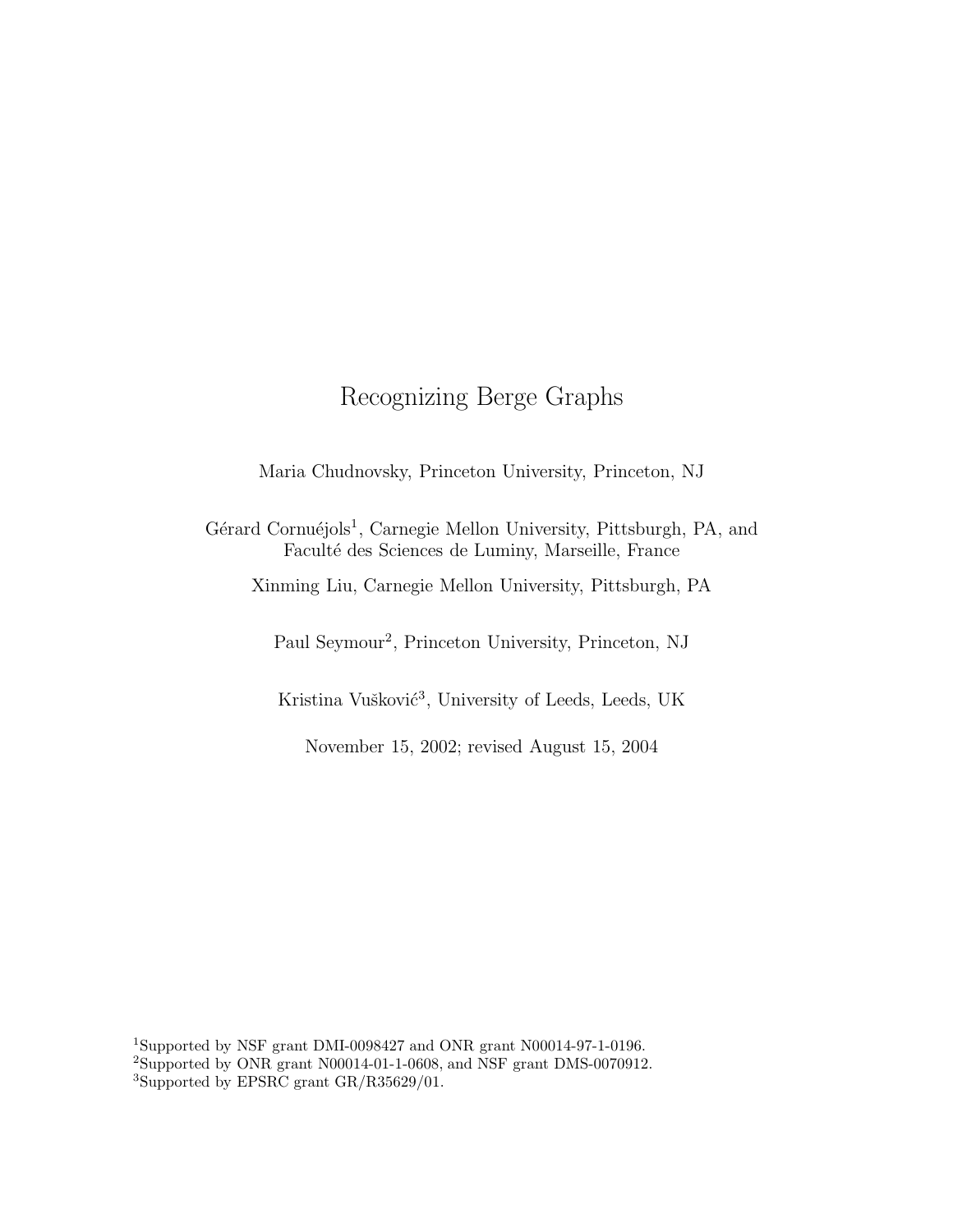### Abstract

A graph is Berge if no induced subgraph of G is an odd cycle of length at least five or the complement of one. In this paper we give an algorithm to test if a graph G is Berge, with running time  $O(|V(G)|^9)$ . This is independent of the recent proof of the strong perfect graph conjecture.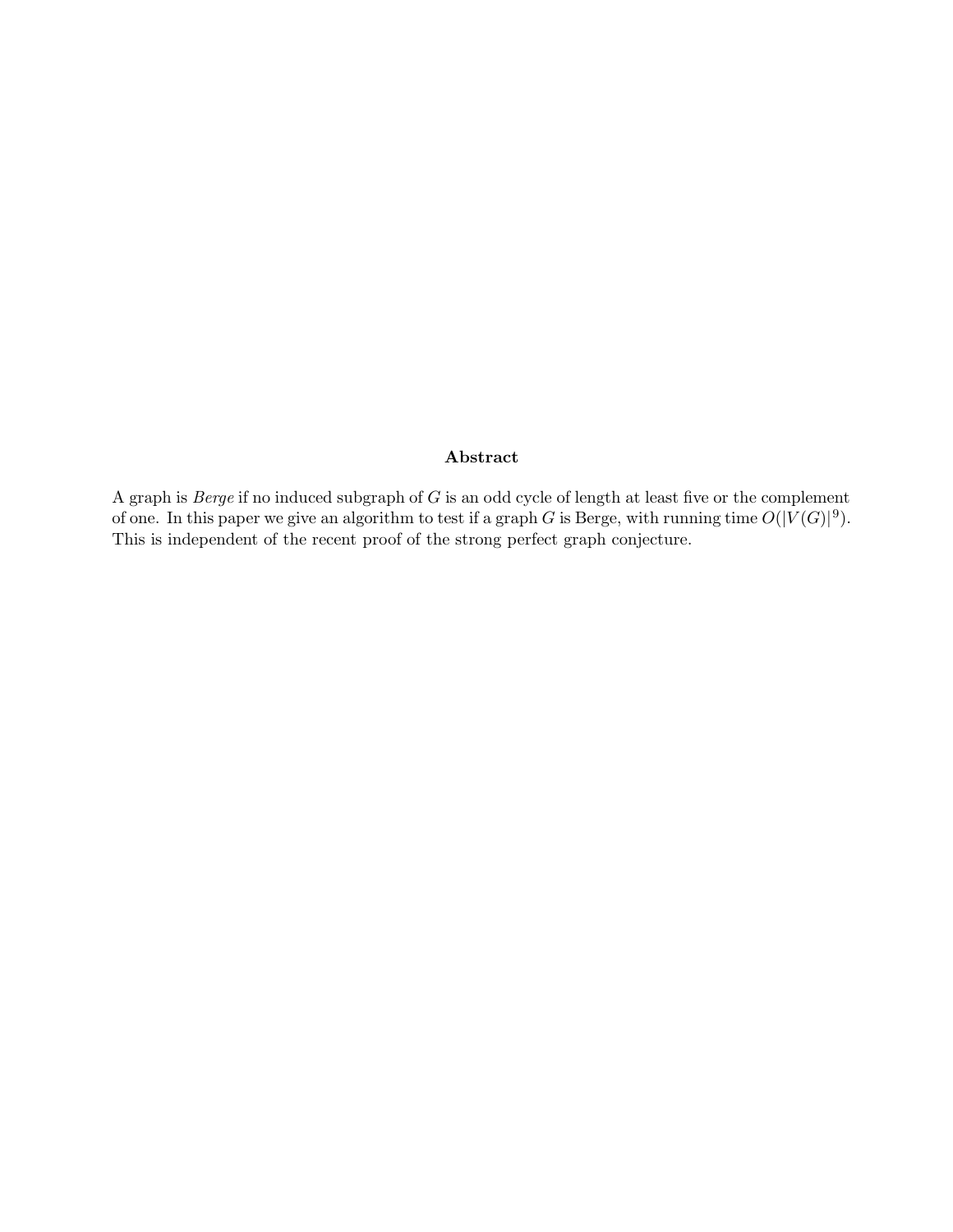### 1 Introduction

A hole in  $G$  is an induced subgraph of  $G$  that is a cycle of length at least four, and it is odd or even if it has odd (or even, respectively) length. A graph is *Berge* if  $G$  and its complement both have no odd hole. (The *complement*  $\overline{G}$  of G is the graph with vertex set  $V(G)$ , in which two distinct vertices are adjacent if and only if they are nonadjacent in G.) It has been an open question whether there is a polynomial algorithm to test if a graph is Berge (or even whether testing Bergeness belongs to NP). We give an algorithm to answer this, with running time  $O(|V(G)|^9)$ .

A graph G is perfect if the chromatic number of H equals the size of the largest clique in  $H$ , for every induced subgraph H of G. Perfect graphs are of interest for many reasons, and in joint work with Neil Robertson and Robin Thomas, two of us proved in a recent paper [2] the well-known "strong perfect graph conjecture" of Claude Berge [1], that a graph is Berge if and only if it is perfect. So we can test whether  $G$  is perfect by applying an algorithm to test whether  $G$  is Berge, and being able to test whether a graph is perfect might have practical applications, as well as being of theoretical interest. However, the algorithm we give here for testing Bergeness is independent of the theorem of [2].

Here is an outline of the algorithm. It makes use of "cleaning", a technique first used by Conforti and Rao [5] to recognize linear balanced matrices. (Cleaning is also a key step in the even hole recognition algorithm obtained jointly by two of us with Conforti and Kapoor [3]; and indeed, the two-step cleaning algorithm there was an ancestor of Routine 3 in this paper.) With input a graph  $G$ , we would like to decide either that G is not Berge, or that G contains no odd hole. (To test Bergeness, we just run this algorithm on  $G$  and then again on the complement of  $G$ .) If there is an odd hole in  $G$ , then there is a shortest one, say C. A vertex of the remainder of  $G$  is  $C$ -major if its set of neighbours in C is not a subset of the vertex set of any 3-vertex path of C; and C is clean  $(in G)$  if there are no  $C$ -major vertices in  $G$ . If there happens to be a clean shortest odd hole in G, then it stands out and can be detected relatively easily; and that essentially is the first step of our algorithm, a routine to test whether there is a clean shortest odd hole. The remainder of the algorithm consists of reducing the general problem to the "clean" case that was just handled. If C is a shortest odd hole in G, let us say a subset X of  $V(G)$  is a *cleaner* for C if  $X \cap V(C) = \emptyset$  and every C-major vertex belongs to X. Thus if X is a cleaner for C then C is a clean hole in  $G \setminus X$ . The idea of the remainder of the algorithm is to generate polynomially many subsets of  $V(G)$ , such that if there is a shortest odd hole C in  $G$ , then one of the subsets will be a cleaner for C. If we can do that, then we delete each of these subsets in turn, thereby generating polynomially many induced subgraphs; and we know that there is an odd hole in  $G$  if and only if in one of these subgraphs there is a clean shortest odd hole. Thus we can decide whether  $G$  has an odd hole by testing whether any of these subgraphs has a clean shortest odd hole.

In order to reduce the running time, it turns out to be advantageous not to do exactly what we just described, but to allow the subsets to meet the shortest odd hole within some 3-vertex path. Let C be a shortest odd hole in G. We say a subset X of  $V(G)$  is a near-cleaner for C if X contains all C-major vertices, and  $X \cap V(C)$  is a subset of the vertex set of some 3-vertex path of C. For us it is much faster to generate subsets such that one is guaranteed to be a near-cleaner, than if we really require one to be a cleaner; but we have to pay for it with added complications in the first step (the clean shortest odd hole detector), because now we have to detect a clean but "slightly-damaged" shortest odd hole. Nevertheless, the tradeoff is worth it.

How can we generate the polynomially many subsets such that one is a near-cleaner for a shortest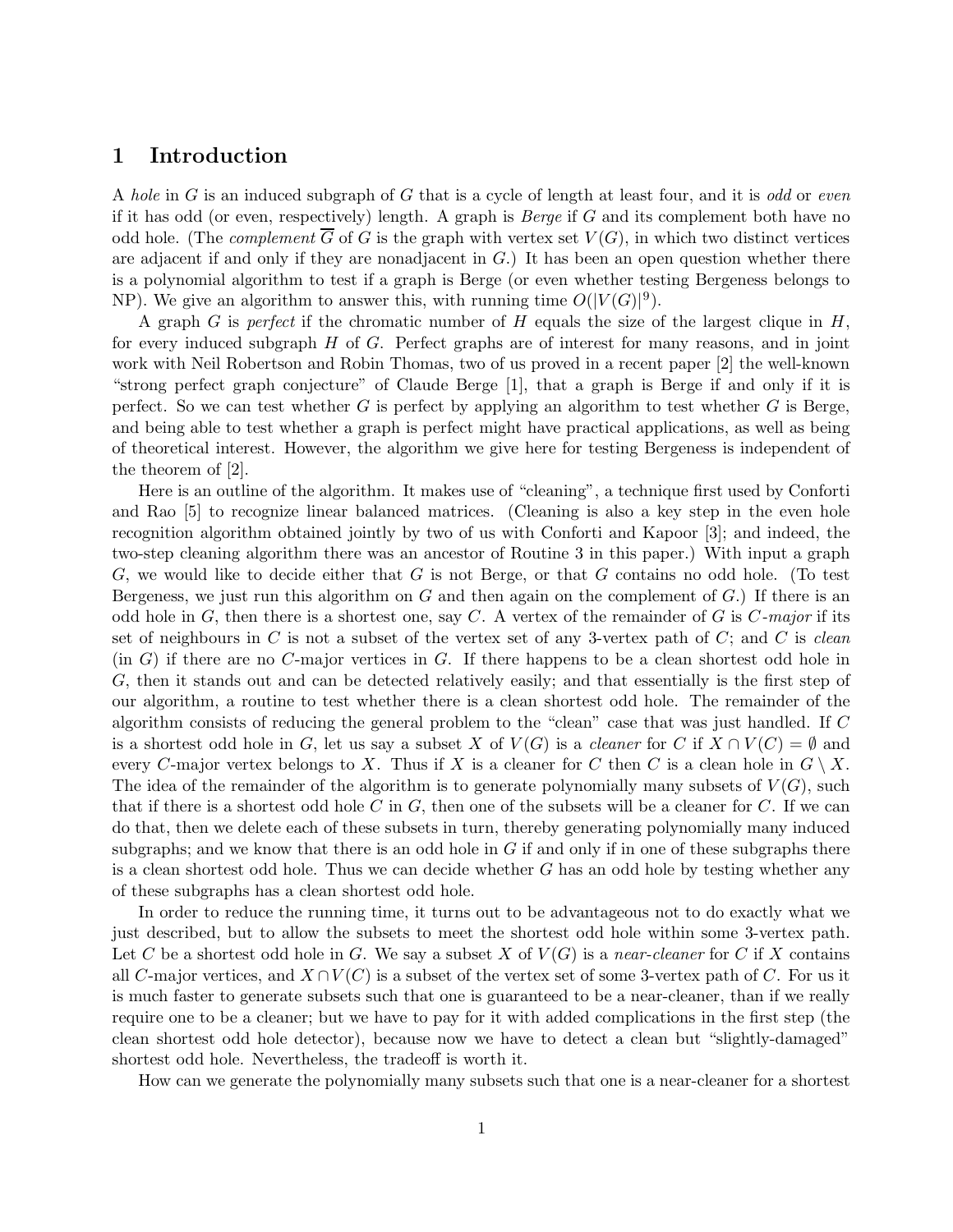odd hole C, without knowledge of C? This we only know how to do if C is "amenable", so let us define that next. A subset  $X \subseteq V(G)$  is *anticonnected* if the subgraph of  $\overline{G}$  induced on X is connected. A vertex v is X-complete if  $v \in V(G) \setminus X$  is adjacent to every vertex in X, and an edge is X-complete if both its ends are  $X$ -complete. A hole  $C$  in  $G$  is amenable if

- $C$  is a shortest odd hole in  $G$ , of length at least 7, and
- for every anticonnected set  $X$  of  $C$ -major vertices, there is an  $X$ -complete edge in  $C$ .

We know how to clean if there is an amenable hole. Finally, there is the possibility that the input graph has an odd hole but no amenable hole. To handle this we first run some tests which in this case will detect directly that G is not Berge.

Thus, the algorithm falls naturally into three parts (numbered in the order in which they were discovered, and in the order in which it is most convenient to explain them, not the order in which they are applied). The first is the clean shortest odd hole detector, modified to allow for near-cleaners. More precisely:

**Routine 1:** A polynomial algorithm with input a graph G and a subset X of  $V(G)$ , such that if X is a near-cleaner for a shortest odd hole in G, then the algorithm will discover an odd hole in G.

The second part is the amenability test:

**Routine 2:** A polynomial algorithm such that, if some shortest odd hole in  $G$  is not amenable, the algorithm will discover that G is not Berge.

Finally, we need the cleaning process:

**Routine 3:** A polynomial algorithm that outputs polynomially many subsets of  $V(G)$ , such that if  $C$  is an amenable hole in  $G$ , then one of the subsets is a near-cleaner for  $C$ .

From these parts, we construct an algorithm to test Bergeness as follows. First we run Routine 2; and if we do not detect that  $G$  is not Berge, from now on we know that every shortest odd hole is amenable. Now we run Routine 3, and get the polynomially many subsets. For each of them (say X) in turn, we run Routine 1 on the pair  $G, X$ . If we still have not decided that G is not Berge, we repeat everything on the complement graph; and if there too we cannot deduce that  $G$  is not Berge, then it is Berge and we output that.

Incidentally, there is another interesting open question in this area  $-$  is there a polynomial algorithm to test if G contains an odd hole? The algorithms of Routines 1 and 3 work equally well for that question; they take no notice of odd holes in  $\overline{G}$ . However, there are places in the algorithm for Routine 2 where we stumble over an odd hole in  $\overline{G}$  and stop, declaring G non-Berge, and we are currently unable to eliminate that feature; so the question of testing just for odd holes in G remains open.

This paper is the product of the research of two groups that were working separately on the problem, Cornuéjols, Liu and Vušković (CLV), and Chudnovsky and Seymour (ChS). The approach of both groups was based on cleaning a shortest odd hole, and there was a great deal of overlap in their results. Both groups simultaneously obtained Routine 1, in quite different ways; ChS obtained Routines 2 and 3; and then CLV obtained Routine 3, with a much better method. What is presented here is the work of ChS on Routines 1 and 2, and the work of CLV on Routine 3. In the appendix we also give the version of Routine 1 due to CLV, which may be of some independent interest.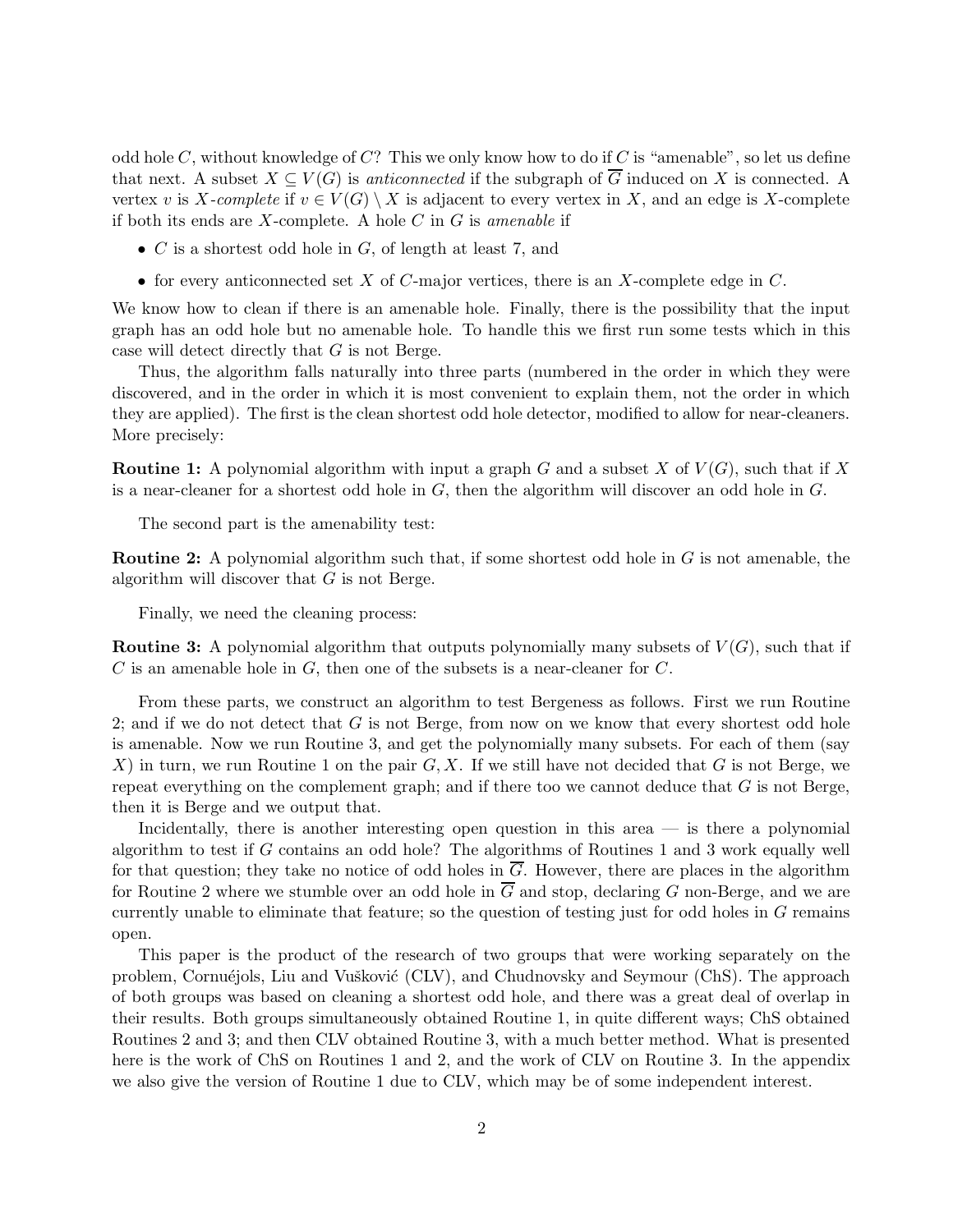### 2 Testing for pyramids

In this section we begin on the algorithm for Routine 1. Let us be more precise. All graphs in this paper are finite, and simple. The vertex- and edge-sets of a graph G are denoted by  $V(G), E(G)$ . A subset  $X \subseteq V(G)$  is *connected* if the subgraph of G induced on X is connected. If  $X \subseteq V(G)$ , a *component* of X means a maximal nonnull connected subset of X. A path in  $G$  is an induced subgraph that is connected, with at least one vertex, no cycle, and no vertex of degree  $> 2$ . The ends of a path are defined as usual. We denote the set of internal vertices of a path  $P$  (that is, its *interior*) by  $P^*$ . The *length* of a path or hole is the number of edges in it, and a path or hole is *odd* if it has odd length and *even* otherwise. If  $u, v \in V(G)$ , in the same component, we denote the length of the shortest path in G between them by  $d_G(u, v)$ .

A triangle in a graph G means a set of three pairwise adjacent vertices of G. A pyramid in G is an induced subgraph formed by the union of a triangle  $\{b_1, b_2, b_3\}$ , a fourth vertex a, and three paths  $P_1$ ,  $P_2$ ,  $P_3$ , satisfying:

- for  $i = 1, 2, 3, P_i$  is between a and  $b_i$
- for  $1 \leq i < j \leq 3$ , a is the only vertex in both  $P_i, P_j$ , and  $b_i b_j$  is the only edge of G between  $V(P_i) \setminus \{a\}$  and  $V(P_i) \setminus \{a\}$
- *a* is adjacent to at most one of  $b_1, b_2, b_3$ .

So every pyramid is a subdivision of  $K_4$ . Note that the pyramid is determined by a knowledge of  $P_1, P_2, P_3$ , and we call it the pyramid formed by  $P_1, P_2, P_3$ . If there exist  $a, b_1, b_2, b_3$  etc as above, we say that a can be linked onto the triangle  $\{b_1, b_2, b_3\}$ , via the paths  $P_1, P_2, P_3$ . It is easy to see that any graph containing a pyramid contains an odd hole. Our objective in this section is to give a polynomial algorithm to test whether G contains a pyramid.

If K is a pyramid, formed by three paths  $P_1, P_2, P_3$  linking a onto  $b_1, b_2, b_3$  respectively, we say its frame is the 10-tuple

$$
a, b1, b2, b3, s1, s2, s3, m1, m2, m3,
$$

where

- for  $i = 1, 2, 3, s_i$  is the neighbour of a in  $P_i$
- for  $i = 1, 2, 3, m_i \in V(P_i)$  satisfies  $d_{P_i}(a, m_i) d_{P_i}(m_i, b_i) \in \{0, 1\}.$

A pyramid K in G is *optimal* if there is no pyramid K' with  $|V(K')| < |V(K)|$ . If there is a pyramid in G, then there is an optimal one, and optimal pyramids have some special structure that helps us detect them.

**2.1** Let K be an optimal pyramid, with frame  $a, b_1, b_2, b_3, s_1, s_2, s_3, m_1, m_2, m_3$ . Let  $S_1, T_1$  be the subpaths of  $P_1$  from  $m_1$  to  $s_1, b_1$  respectively. Let F be the set of all vertices nonadjacent to each of  $s_2, s_3, b_2, b_3.$ 

1. Let Q be a path between  $s_1$  and  $m_1$  with interior in F, and with minimum length over all such paths. Then  $a-s_1-Q-m_1-T_1-b_1$  is a path (say  $P'_1$  $P'_1$ ), and  $P'_1$  $P_1', P_2, P_3$  form an optimal pyramid.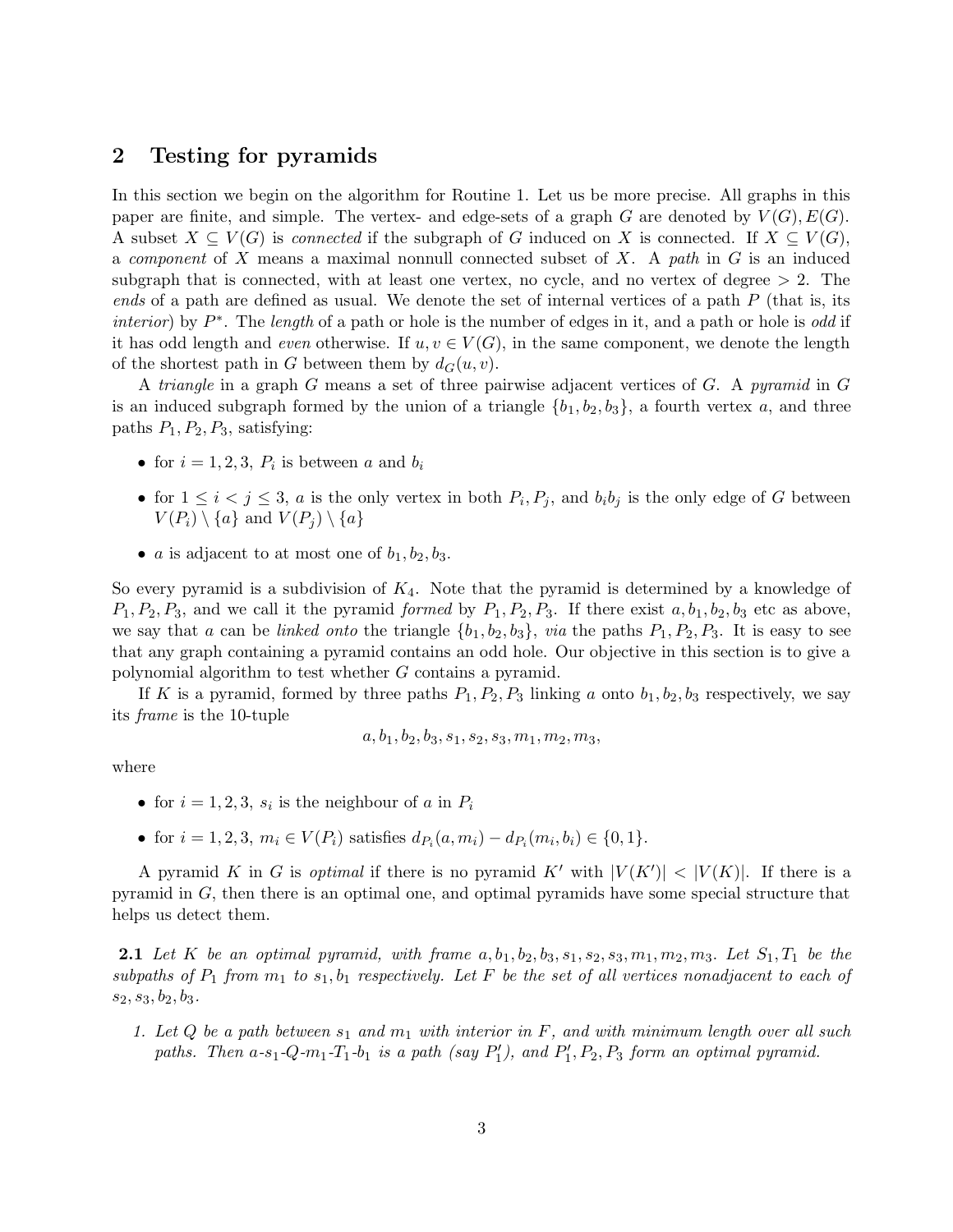2. Let Q be a path between  $m_1$  and  $b_1$  with interior in F, and with minimum length over all such paths. Then  $a-s_1-S_1-m_1-Q-b_1$  is a path (say  $P'_1$ ), and  $P'_1, P_2, P_3$  form an optimal pyramid.

Analogous statements hold for  $P_2, P_3$ .

**Proof.** Note first that from the choice of  $m_1$ , we have

$$
|E(S_1)| \le |E(T_1)| \le |E(S_1)| + 1.
$$

Let U be the path induced on  $V(P_2 \cup P_3) \setminus \{b_2, b_3\}$ . Let us prove the first statement. If  $s_1 = m_1$ or  $s_1, m_1$  are adjacent, then the claim holds trivially, so we assume that  $s_1, m_1$  are distinct and nonadjacent. Hence  $S_1$  has length  $\geq 2$ , and therefore  $T_1$  has length  $\geq 2$ , and in particular  $m_1 \neq b_1$ . From the choice of Q, it follows that  $|E(Q)| \leq |E(S_1)|$ . Let Q have vertices  $q_1 \cdots q_n$ , where  $q_1 = s_1$ and  $q_n = m_1$ . Then  $n \geq 3$ .

Suppose first that none of  $q_2, \ldots, q_{n-1}$  belong to or have neighbours in U. Then there is a path  $P'_1$  between  $a, b_1$  with interior in  $V(Q \cup T_1)$ , of length at most  $1 + |E(Q)| + |E(T_1)|$ . Hence  $P'_1, P_2, P_3$ form a pyramid, and from the optimality of K it follows that  $P'_1$  has length at least that of  $P_1$ . So

$$
|E(P'_1)| \ge 1 + |E(S_1)| + |E(T_1)| \ge 1 + |E(Q)| + |E(T_1)| \ge |E(P'_1)|
$$

and therefore equality holds throughout, and in particular,  $a-s_1-Q-m_1-T_1-b_1$  is the path  $P'_1$ , and the pyramid formed by  $P_1'$  $P'_1, P_2, P_3$  is optimal. Thus in this case the claim holds.

We may therefore assume that for some k with  $2 \leq k \leq n-1$ ,  $q_k$  belongs to or has neighbours in U. Choose such a value of k, maximum. We claim that none of  $q_k, \ldots, q_n$  belongs to U; for if  $k < n-1$  this follows from the maximality of k, and if  $k = n-1$  it follows since  $q_n = m_1$  has no neighbour in U. From the choice of Q, none of  $q_k, \ldots, q_{n-1}$  is adjacent to any of  $b_2, b_3$ .

Suppose that  $q_k$  has nonadjacent neighbours in U. Then  $q_k$  can be linked onto  $\{b_1, b_2, b_3\}$  via a path from  $q_k$  to  $b_1$  with interior in  $\{q_{k+1}, \ldots, q_n\} \cup V(T_1)$ , and two paths with interior in  $V(U)$ from  $q_k$  to  $b_2, b_3$  respectively. Since the first path is strictly shorter than  $P_1$  (since  $k \geq 2$  and  $|E(Q)| \leq |E(S_1)|$ , and the sum of the lengths of the other two is at most the sum of the lengths of  $P_1, P_2$ , this contradicts the optimality of K.

Next suppose that  $q_k$  has a unique neighbour in U, say x. Then x can be linked onto  $\{b_1, b_2, b_3\}$ , via a path from x to  $b_1$  with interior in  $\{q_k, \ldots, q_n\} \cup V(T_1)$ , and two paths with interior in  $V(U)$ , from x to  $b_2, b_3$  respectively, contrary to the optimality of K (since  $k \geq 2$  and  $|E(Q)| \leq |E(S_1)|$ ).

So  $q_k$  has exactly two neighbours in U, and they are adjacent. Since  $q_k$  is nonadjacent to  $s_2, s_3$ , it follows that  $q_k$  is nonadjacent to a, and we may assume that  $q_k$  has two adjacent neighbours in  $P_2$ , different from  $a, s_2, b_2$ . Let X be the subpath of  $P_2$  between a and the neighbour of  $q_k$  that is closer to a in  $P_2$  (say x), and let Y be the subpath of  $P_2$  between  $b_2$  and the neighbour of  $q_k$  that is closer to  $b_2$  (say y). Then a can be linked onto  $\{q_k, x, y\}$ , via a path from a to  $q_k$  with interior in  $V(S_1) \cup \{q_{k+1}, \ldots, q_n\}, a-X-x$  and  $a-P_3-b_3-b_2-Y-y$ . Since the sum of the lengths of the second and third paths equals the sum of the lengths of  $P_2, P_3$ , and the first path has length

$$
\leq 1 + |E(S_1)| + n - k \leq 2|E(S_1)| \leq |E(S_1)| + |E(T_1)| < |E(P_1)|,
$$

this contradicts the optimality of  $K$ . This proves the first statement of 2.1.

Now we prove the second statement. If  $m_1 = b_1$  or  $m_1, b_1$  are adjacent, the claim holds trivially, so we assume  $m_1, b_1$  are distinct and nonadjacent. Hence  $T_1$  has length  $\geq 2$ , and therefore  $S_1$  has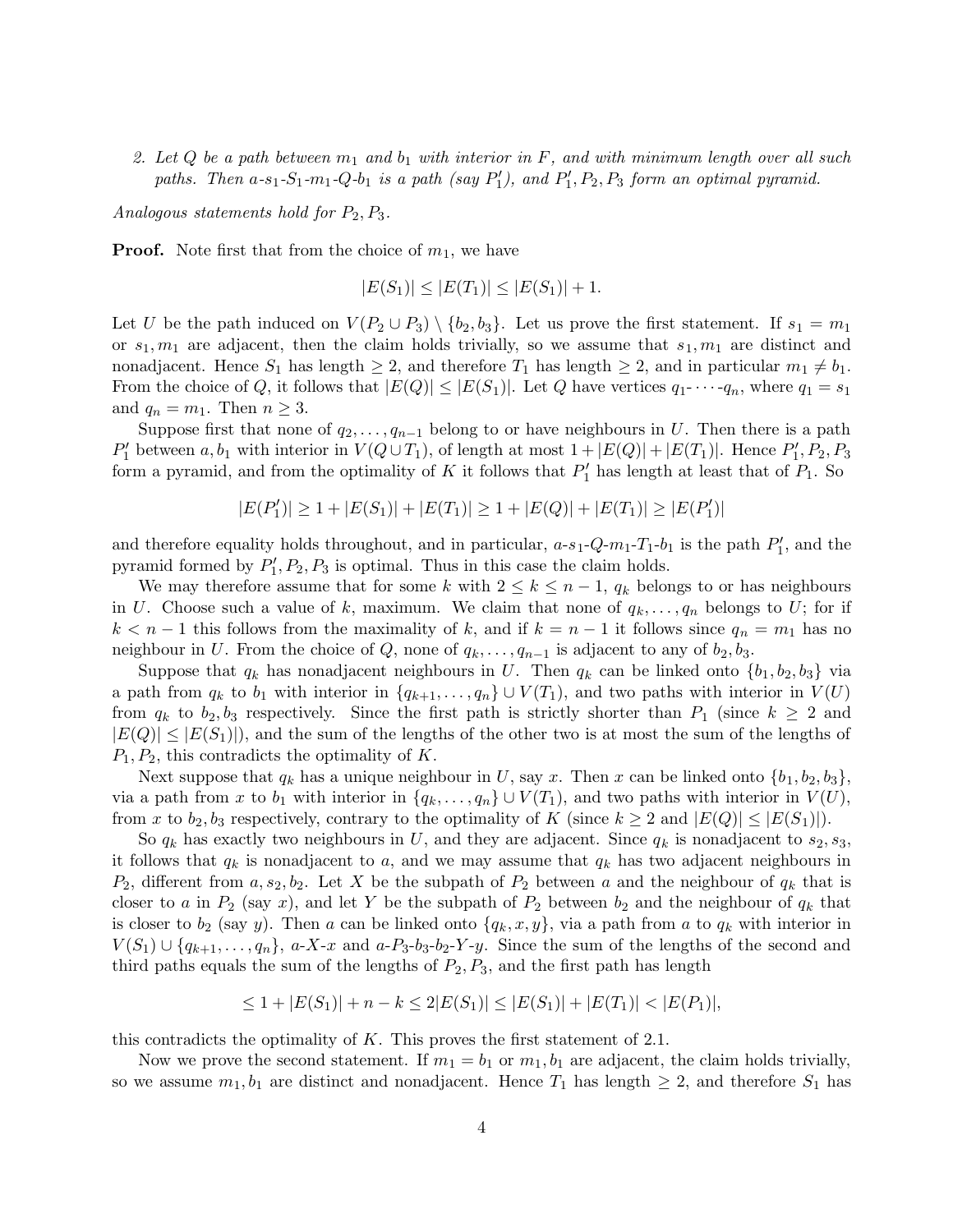length  $\geq 1$ . From the choice of  $Q, |E(Q)| \leq |E(T_1)|$ . Let Q have vertices  $q_1$ - $\cdots$ - $q_n$ , where  $q_1 = m_1$ and  $q_n = b_1$ ; then  $n \geq 3$ , since  $m_1, b_1$  are distinct and nonadjacent. Suppose that none of  $q_2, \ldots, q_{n-1}$ belong to or have neighbours in U. Then from the optimality of  $K$ , it follows that  $P_1$  is a shortest path between  $a, b_1$  with interior in  $V(P_1) \cup \{q_2, \ldots, q_{n-1}\}$ ; and so  $Q, T_1$  have the same length, and there are no edges between  $\{q_2, \ldots, q_{n-1}\}\$  and  $V(S_1 \setminus m_1)$ , and therefore the claim holds.

So we may assume that  $q_k$  belongs to or has a neighbour in U, for some k with  $2 \leq k \leq n-1$ . Choose k minimum. It follows that none of  $q_1, \ldots, q_k$  belong to U. Let R be a path from  $q_k$  to b<sub>1</sub> with interior in  $\{q_1, \ldots, q_k\} \cup V(T_1)$ . We claim that  $|E(R)| \leq |E(P_1)| - 2$ . This is clear if  $q_k$  is adjacent to  $b_1$ , since  $P_1$  has length  $\geq 4$ . If  $q_k$  is not adjacent to  $b_1$  then

$$
k-1 \leq n-3 \leq |E(T_1)|-2 \leq |E(S_1)|-1,
$$

and so

 $|E(R)| \leq k - 1 + |E(T_1)| \leq |E(S_1)| + |E(T_1)| - 1 = |E(P_1)| - 2.$ 

In either case,  $|E(R)| \leq |E(P_1)| - 2$  as claimed.

From the choice of  $Q, q_k$  is nonadjacent to  $b_2, b_3$ . Suppose first that  $q_k$  has nonadjacent neighbours in U. Then  $q_k$  can be linked onto  $\{b_1, b_2, b_3\}$  via R and two paths with interior in U from  $q_k$  to  $b_2, b_3$ respectively. Since R is strictly shorter than  $P_1$ , and the sum of the lengths of the other two is at most the sum of the lengths of  $P_2, P_3$ , this contradicts the optimality of K.

Next suppose that  $q_k$  has a unique neighbour in U, say x. Then x can be linked onto  $\{b_1, b_2, b_3\}$ , via  $x-q_k-R-b_1$  and two paths with interior in U from x to  $b_2, b_3$  respectively, again contrary to the optimality of K (since  $|E(R)| \leq |E(P_1)| - 2$ ).

Thus  $q_k$  has exactly two neighbours in U, and they are adjacent. Since  $q_k$  is nonadjacent to  $s_2, s_3$ , it follows that  $q_k$  is nonadjacent to a, and we may assume that  $q_k$  has two adjacent neighbours in  $P_2$ , different from  $a, s_2, b_2$ . Let X be the subpath of  $P_2$  between a and the neighbour of  $q_k$  that is closer to a in  $P_2$  (say x), and let Y be the subpath of  $P_2$  between  $b_2$  and the neighbour of  $q_k$  that is closer to  $b_2$  (say y). Then a can be linked onto  $\{q_k, x, y\}$ , via a path from a to  $q_k$  with interior in  $\{q_1, \ldots, q_{k-1}\} \cup V(S_1)$ , a-X-x and a-P<sub>3</sub>-b<sub>3</sub>-b<sub>2</sub>-Y-y. Since the first path is strictly shorter than  $P_1$ , and the sum of the lengths of the second two paths equals the sum of the lengths of  $P_2, P_3$ , again this contradicts the optimality of  $K$ . This proves the second statement of 2.1.

We use the previous lemma to prove the following.

**2.2** There is an algorithm with the following specifications:

#### **Input:**  $A \text{ graph } G$ .

Output: Either it finds a pyramid (and hence an odd hole) in G, or it determines that G contains no pyramid.

### Running time:  $O(|V(G)|^9)$ .

**Proof.** Here is an algorithm. Enumerate all 6-tuples  $b_1, b_2, b_3, s_1, s_2, s_3$  that satisfy the following conditions:

• for  $1 \leq i < j \leq 3$ ,  $\{b_i, s_i\}$  is disjoint from  $\{b_j, s_j\}$ , and  $b_i b_j$  is the unique edge between them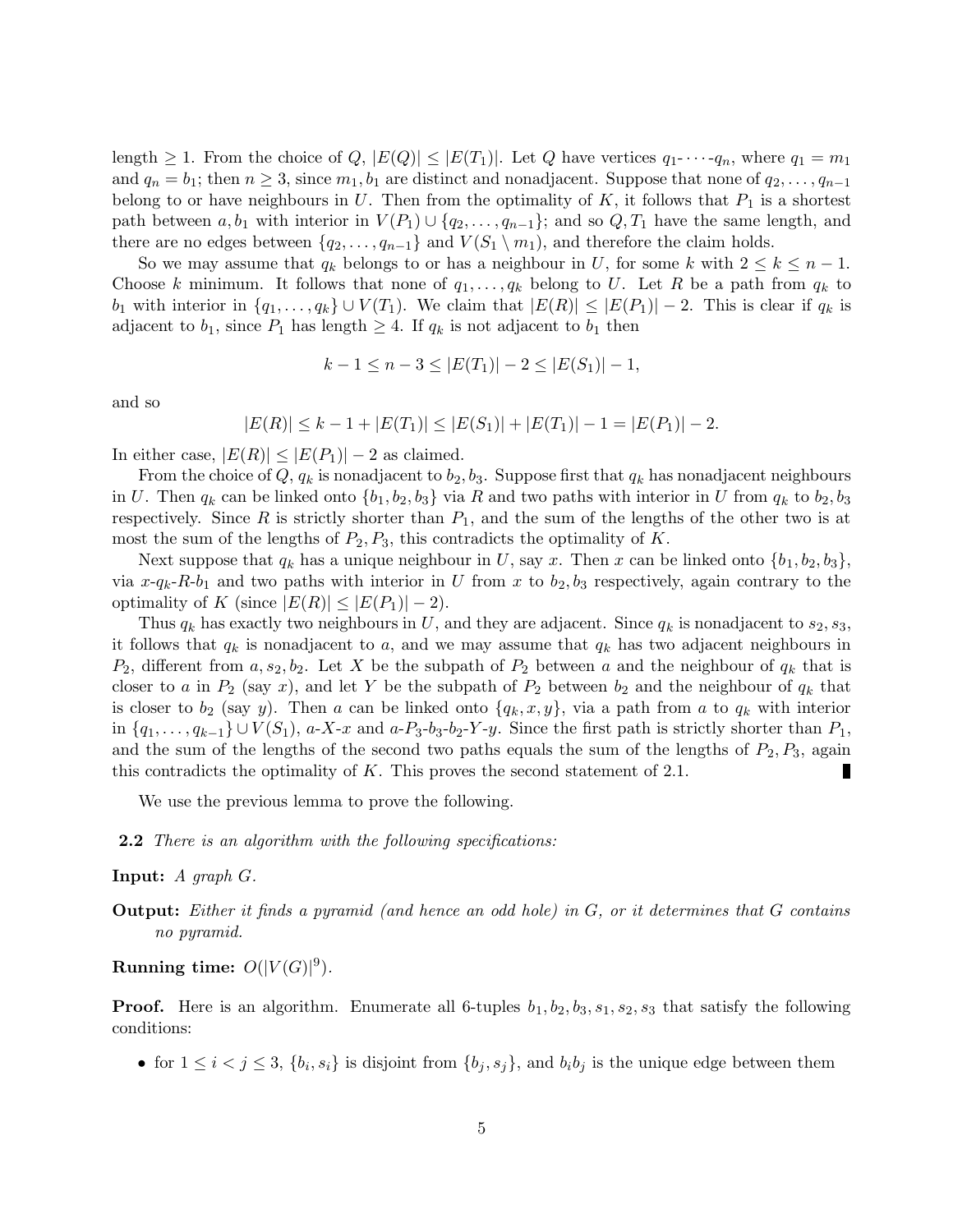• there is a vertex a adjacent to all of  $s_1, s_2, s_3$  and to at most one of  $b_1, b_2, b_3$ , such that for  $1 \leq i \leq 3$ , if a is adjacent to  $b_i$  then  $s_i = b_i$  (let us call such a vertex a an apex for the 6-tuple).

(We can find all such 6-tuples in time  $O(|V(G)|^7)$ .)

For each such choice of  $b_1, b_2, b_3, s_1, s_2, s_3$  we do the following. Let  $M = V(G) \setminus \{b_1, b_2, b_3, s_1, s_2, s_3\}.$ For each  $m \in M$ , find a shortest path  $S_1(m)$  between  $s_1, m$  such that  $s_2, s_3, b_2, b_3$  have no neighbours in its interior, if such a path exists. Find a shortest path  $T_1(m)$  between  $m, b_1$  such that  $s_2, s_3, b_2, b_3$ have no neighbours in its interior, if such a path exists. Find  $S_2(m)$ ,  $T_2(m)$ ,  $S_3(m)$ ,  $T_3(m)$  similarly. (To find these paths, for a given 6-tuple  $b_1, b_2, b_3, s_1, s_2, s_3$ , but for all m, takes time  $O(|V(G)|^2)$ .)

Next, for each  $m \in M \cup \{b_1\}$  let  $P_1(m)$  be defined as follows. If  $s_1 = b_1$  let  $P_1(b_1)$  be the onevertex path with vertex  $b_1$ , and let  $P_1(m)$  be undefined for each  $m \in M$ . Now assume that  $s_1 \neq b_1$ . Then  $P_1(b_1)$  is undefined; and for each  $m \in M$ , test whether all the following are true:

- *m* is nonadjacent to  $b_2, b_3, s_2, s_3$
- $S_1(m)$ ,  $T_1(m)$  both exist
- $V(S_1(m) \cap T_1(m)) = \{m\}$
- there are no edges between  $V(S_1(m) \setminus m)$  and  $V(T_1(m) \setminus m)$ .

If so, then  $s_1-S_1(m)-m-T_1(m)-b_1$  is a path; call it  $P_1(m)$  (and otherwise  $P_1(m)$  is undefined). Define  $P_2(m), P_3(m)$  similarly. (Finding  $P_1(m), P_2(m), P_3(m)$  for all m takes time  $O(|V(G)|^3)$ .)

Our goal is now to check for each triple  $m_1, m_2, m_3$  whether the three paths  $P_i(m_i)$   $(i = 1, 2, 3)$ form a pyramid, for some suitable choice of a vertex a. But with care we can significantly reduce the running time, so let us do it carefully.

If  $1 \leq i < j \leq 3$ , we say that  $(m_i, m_j)$  is a good  $(i, j)$ -pair if  $m_i \in M \cup \{b_i\}$ ,  $m_j \in M \cup \{b_j\}$ ,  $P_i(m_i), P_j(m_j)$  both exist, and the sets  $V(P_i(m_i)), V(P_j(m_j))$  are disjoint and  $b_i b_j$  is the only edge between them. Next we want to find the list of all good  $(1, 2)$ -pairs. (And we need to do it in time  $O(|V(G)|^3)$ , so the obvious method is not fast enough.) For each  $m_1 \in M \cup \{b_1\}$ , we find the set of all  $m_2$  such that  $(m_1, m_2)$  is good, in two stages as follows. If  $P_1(m_1)$  does not exist, there are no such good pairs. If it exists, colour black the vertices of M that either belong to  $P_1(m_1)$  or have a neighbour in  $P_1(m_1)$ , and colour all other vertices white. (This takes time  $O(|V(G)|^2)$ .) Then for each  $m_2 \in M \cup \{b_2\}$ , test whether  $P_2(m_2)$  exists and contains no black vertices. (For each  $m_2$ this takes linear time, so doing it for all  $m_2$  takes time  $O(|V(G)|^2)$ .) Repeating this for all  $m_1$ , we compute the set of all good  $(1,2)$ -pairs (in time  $O(|V(G)|^3)$ ). Repeat to find the good  $(1,3)$ -pairs and (2, 3)-pairs. Now we examine all triples  $m_1, m_2, m_3$  such that  $m_i \in M_i \cup \{b_i\}$  for  $i = 1, 2, 3$  and test whether  $(m_i, m_j)$  is a good  $(i, j)$ -pair for  $1 \leq i < j \leq 3$ . (For each triple this takes constant time, so altogether it again takes time  $O(|V(G)|^3)$ .) If we find a triple such that all three pairs are good, we output that G contains a pyramid and stop.

After examining all choices of  $b_1, b_2, b_3, s_1, s_2, s_3$ , output that G contains no pyramid. (Each choice of  $b_1, b_2, b_3, s_1, s_2, s_3$  takes total time  $O(|V(G)|^3)$  to process and since there are  $O(|V(G)|^6)$ such choices, the total running time is  $O(|V(G)|^9)$ .

Now we need to prove that the algorithm works correctly. Suppose first that it outputs that  $G$ contains a pyramid. Therefore for some choice of  $b_1, b_2, b_3, s_1, s_2, s_3$ , we know the following:

• for  $1 \leq i < j \leq 3$ ,  $\{b_i, s_i\}$  is disjoint from  $\{b_j, s_j\}$ , and  $b_i b_j$  is the unique edge between them, and in particular,  ${b_1, b_2, b_3}$  is a triangle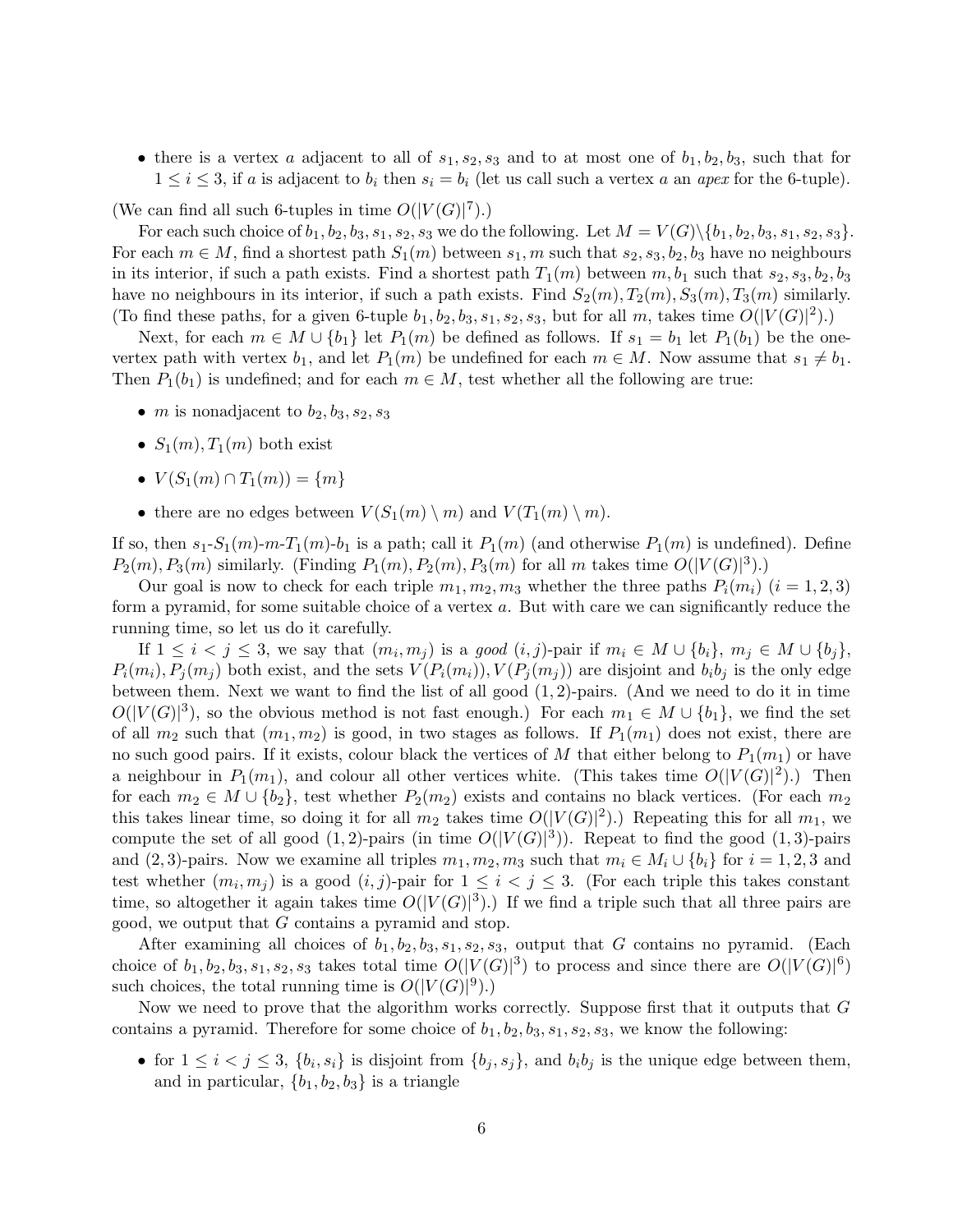- there is a vertex a adjacent to all of  $s_1, s_2, s_3$  and to at most one of  $b_1, b_2, b_3$ , such that for  $1 \leq i \leq 3$ , if a is adjacent to  $b_i$  then  $s_i = b_i$ ,
- with notation as before, for  $i = 1, 2, 3$  there exists  $m_i \in M \cup \{b_i\}$ , such that  $(m_i, m_j)$  is a good  $(i, j)$ -pair for  $1 \leq i < j \leq 3$ .

Then for  $i = 1, 2, 3, P_i(m_i)$  is a path between  $s_i$  and  $b_i$ , these three paths are vertex-disjoint, and the only edges between them join two of  $\{b_1, b_2, b_3\}$ . Moreover there is a vertex a, adjacent to at most one of  $b_1, b_2, b_3$ , and with a neighbour in each  $P_i(m_i)$ . Hence a can be linked onto the triangle  $\{b_1, b_2, b_3\}$ , via paths with interior in  $V(P_i(m_i))(i = 1, 2, 3)$ , and therefore G contains a pyramid. So in this case the output of the algorithm was correct.

For the converse, suppose that G in fact does contain a pyramid, and let an optimal pyramid in G be formed by  $P_1, P_2, P_3$ , with frame

$$
a, b1, b2, b3, s1, s2, s3, m1, m2, m3.
$$

We can assume that the algorithm inspects the 6-tuple  $b_1, b_2, b_3, s_1, s_2, s_3$ , for if not then it has already detected some pyramid and stopped, and the output is correct. Let us examine what the algorithm does when it inspects this 6-tuple. Since a is an apex for this 6-tuple, the algorithm will proceed to search for paths  $S_i(m_i), T_i(m_i)$  for  $1 \leq i \leq 3$ , and since such paths exist, it will find them. By six applications of 2.1, it follows that the union of these six paths (together with the vertex  $a$ , the edges  $as_i$ , and the edges  $b_i b_j$  is an optimal pyramid; and so the algorithm will detect this pyramid, and output correctly that G contains a pyramid. This proves 2.2. г

Since this is the slowest part (or one of them) of the algorithm to test Bergeness, it would be nice to make it faster, but at the moment we don't see how. Here are three encouraging observations, each of which looks at first sight as if it brings the running time down to  $O(|V(G)|^8)$ :

- Let  $P_1, P_2, P_3$  be the optimal pyramid, and let  $P_1$  be the shortest of the three paths, with second vertex  $s_1$ . Then any minimum length path between  $s_1$  and  $b_1$  containing no neighbours of  $b_2, b_3$  can be used in place of  $P_1 \setminus s_1$ ; in other words we don't need to "guess" the middle vertex  $m_1$  before we can find the path.
- For any one of the three paths, say  $P_3$ , if we have figured out  $P_1, P_2$  correctly, we don't need the best possible  $P_3$ ; to be sure that G contains a pyramid, it is enough to detect any path from a to  $b_3$  that does not pass through vertices with neighbours in  $P_1, P_2$ .
- We don't really need to find a pyramid; it is enough to find an odd hole. And if there is an optimal pyramid, there is an odd hole formed by the union of two of the paths  $P_i(m_i)$  $(i = 1, 2, 3)$ . So it is enough to examine each possible pair of paths, rather than trying to examine triples of paths.

But none of these is enough, as far as we can see; the running time remains  $O(|V(G)|^9)$ .

### 3 Finding jewels

Before we explain Routine 1, there is another configuration we need to eliminate. We say a sequence  $v_1, \ldots, v_5, P$  is a jewel in G if  $v_1, \ldots, v_5$  are distinct vertices,  $v_1v_2, v_2v_3, v_3v_4, v_4v_5, v_5v_1$  are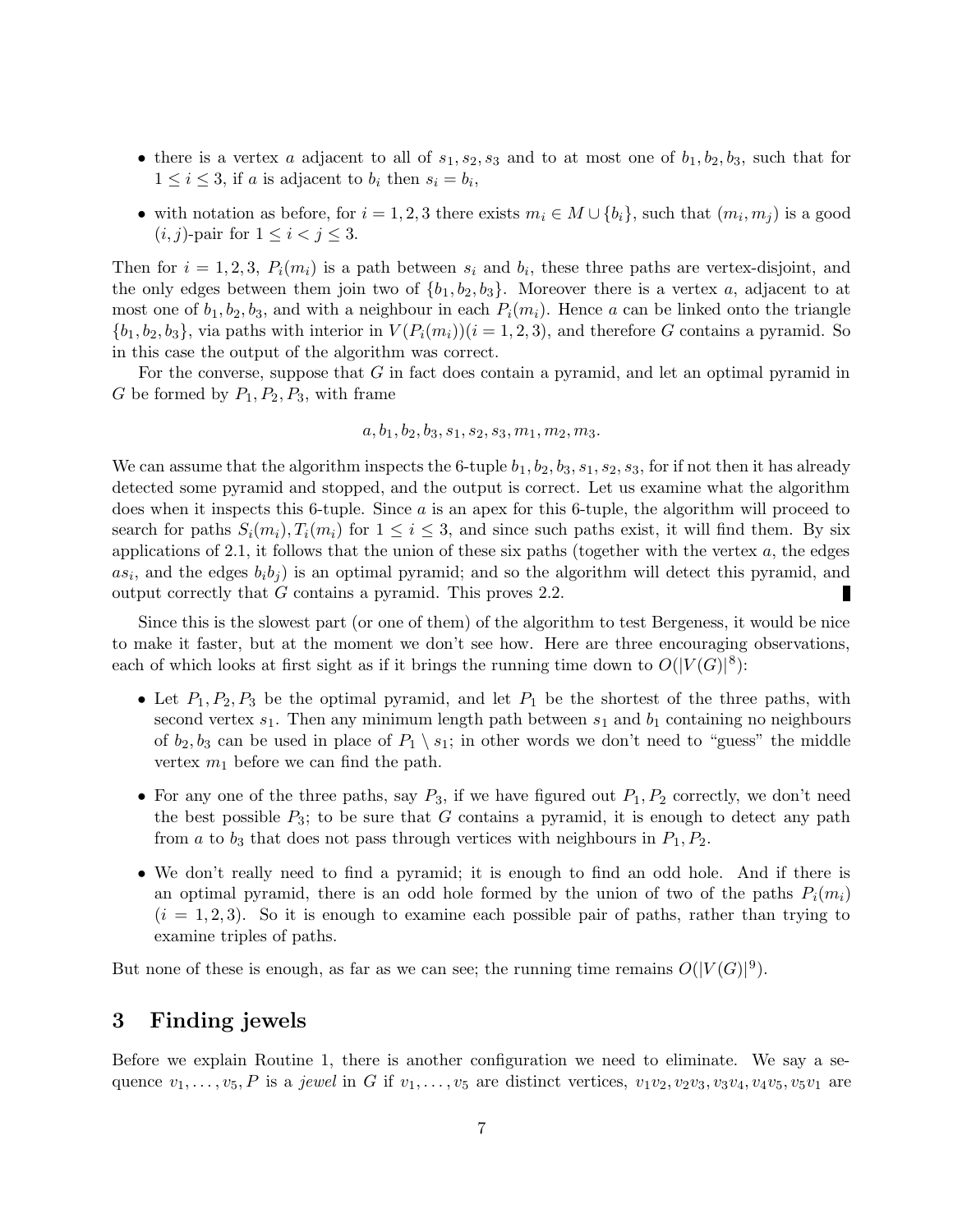edges,  $v_1v_3, v_2v_4, v_1v_4$  are nonedges, and P is a path of G between  $v_1, v_4$  such that  $v_2, v_3, v_5$  have no neighbours in  $P^*$ .

**3.1** There is an algorithm with the following specifications:

**Input:**  $A$  graph  $G$ .

Output: Decides whether there is a jewel in G.

Running time:  $O(|V(G)|^6)$ .

**Proof.** The obvious implementation (enumerate all choices of  $v_1, \ldots, v_5$  and check them) has running time  $O(|V(G)|^7)$ , but we can gain a little bit as follows. Enumerate all 3-tuples  $v_2, v_3, v_5$  of distinct vertices such that  $v_2v_3$  is an edge. For each choice of  $v_2, v_3, v_5$ , find the set F of all vertices nonadjacent to each of  $v_2, v_3, v_5$ , and find all its components. Find the set  $X_1$  of all vertices adjacent to  $v_2, v_5$  and not to  $v_3$ , and for each  $v_1 \in X_1$  and each component of F' of F, record whether  $v_1$  has a neighbour in F'. Do the same for the set  $X_2$  of all vertices adjacent to  $v_3, v_5$  and not to  $v_2$ . Then test if there exist  $v_1 \in X_1$ ,  $v_4 \in X_2$ , and a component F' of F, such that  $v_1, v_4$  are nonadjacent and both have neighbours in  $F'$ . If so then output that G contains a jewel. If after examining all choices we still have not found a jewel, then none exists; output that fact. This proves 3.1.

We observe also that:

**3.2** If there is a jewel in  $G$ , then there is an odd hole in  $G$ .

**Proof.** Let  $v_1, \ldots, v_5, P$  be a jewel. If P is odd, then  $v_1 - P_0 - v_4 - v_5 - v_1$  is an odd hole, and otherwise  $v_1$ -P- $v_4$ - $v_3$ - $v_2$ - $v_1$  is an odd hole. This proves 3.2.

#### 4 The clean shortest odd hole detector

In this section we prove a theorem used to show the correctness of our algorithm for Routine 1 (which is completed in the next section). Let  $C$  be a shortest odd hole in  $G$ . We recall that, if  $v \in V(G) \setminus V(C)$ , we say v is C-major if the set of its neighbours in C is not contained in any 3-vertex path of  $C$ ; and  $C$  is *clean* if no vertex is  $C$ -major.

4.1 Let G be a graph containing no jewel or pyramid, and let C be a clean shortest odd hole in G. Let  $u, v \in V(C)$  be distinct and nonadjacent, and let  $L_1, L_2$  be the two subpaths of C joining  $u, v$ , where  $|E(L_1)| < |E(L_2)|$ . Then:

- $L_1$  is a shortest path in G between  $u, v,$  and
- for any shortest path P in G between u, v,  $P \cup L_2$  is a shortest odd hole in G, and it is clean.

**Proof.** Assume that the theorem is false, and choose a shortest odd hole C and vertices  $p_1, \ldots, p_k$ , with k as small as possible such that the following holds: there exist  $u, v \in V(C)$  such that  $u-p_1$ - $\cdots$ - $p_k$ - $v$  is a path P of G, and with  $L_1, L_2$  defined as in the theorem, either  $L_1$  has length  $> k+1$ , or it has length  $k+1$  and  $P \cup L_2$  is not a clean shortest odd hole. (We refer to this property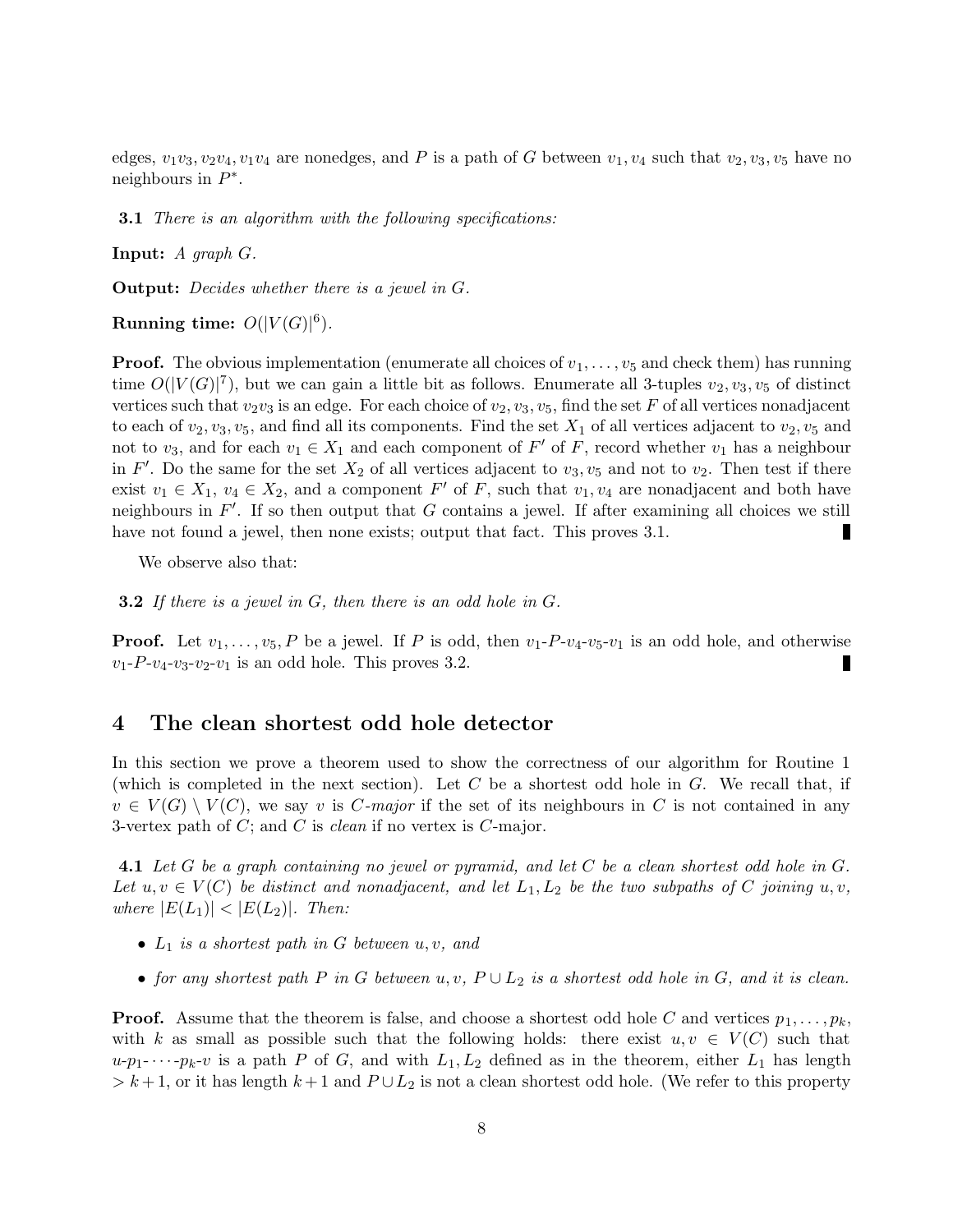as the "minimality of k".) For fixed C and  $p_1, \ldots, p_k$  choose  $u, v$  in addition such that  $|E(L_2)|$  is as small as possible. Evidently  $P$  is a shortest path between  $u, v$ .

Assign C an orientation, clockwise say, and for any two distinct vertices x, y in C, let  $C(x, y)$  be the clockwise path in C from x to y, when it exists (that is, unless y immediately precedes x in the clockwise order). We may assume that  $L_1 = C(u, v)$ . Let C have vertices  $c_1$ - $\cdots$ - $c_{2n+1}$  in clockwise order, where  $c_1 = u$  and  $c_m = v$ ; and therefore  $m \leq n + 1$ . From the hypothesis,

$$
k + 1 = d_G(u, v) \le d_G(u, v) = m - 1 \le n.
$$

(We recall that  $d_G(u, v)$  is the length of a shortest path in G between  $u, v$ .)

(1)  $k \geq 2$ , and consequently  $m \geq 4$  and  $n \geq 3$ .

For assume that  $k = 1$ . Since  $p_1$  is not C-major, it follows that  $m = 3$ , and the only neighbours of  $p_1$ in C are  $c_1, c_3$  and possibly  $c_2$ . In particular,  $c_1-p_1-c_3-\cdots-c_{2n+1}-c_1$  is a hole C'. Since it has the same length as  $C$ , we deduce that  $C'$  is a shortest odd hole. Since the theorem is not satisfied,  $C'$  is not clean, and so there is a vertex w that is C'-major. Since w is not C-major, it follows that  $C' \neq C$ , and so  $p_1 \notin V(C)$ ; and for the same reason, w is adjacent to  $p_1$ . The neighbours of w in C do not all lie in the path  $c_2-c_3-c_4$ , since w is C'-major; and similarly they do not all lie in  $c_{2n+1}-c_1-c_2$ , and not all in  $c_1-c_2-c_3$ . Since they do all lie in some 3-vertex path of C, we may assume from the symmetry that w is nonadjacent to both  $c_1, c_2$ . Choose i, j with  $3 \le i \le j \le 2n+1$ , minimum and maximum respectively such that w is adjacent to  $c_i, c_j$ . Hence  $j \leq i+2$ , and  $j \geq 5$ . The hole  $w-c_j$ - $\cdots$ - $c_{2n+1}$ - $c_1$ - $p_1$ - $w$ is shorter than C and therefore even, and so j is odd. If  $i > 3$  then similarly i is even, and since  $j - i \leq 2$  it follows that  $j = i + 1$ ; but then the paths  $p_1-w, p_1-c_3$ - · · · ·  $-c_i, p_1-c_1-c_{2n+1}$  · · · · ·  $c_{i+1}$  form a pyramid in G, a contradiction. So  $i = 3$ , and therefore  $j = 5$ . But then  $c_1, c_2, c_3, w, p_1$  and the path  $w-c_5$ - · · ·  $c_{2n+1}$ - $c_1$  form a jewel, a contradiction. Thus  $k \geq 2$ . Since  $k+1 \leq m-1 \leq n$ , this proves (1).

(2) The sets  $P^*, C(v, u)^*$  are disjoint, and there are no edges between  $\{p_2, \ldots, p_{k-1}\}\$  and  $C(v, u)^*$ .

For suppose not. Then for some j with  $m + 1 \le j \le 2n + 1$ , there exist paths  $P_1, P_2$  from  $c_j$ to u, v respectively, with interior in  $P^*$ , both strictly shorter than P. Suppose first that  $j = 2n + 1$ . Then

$$
d_C(c_{2n+1}, v) = \min(m, 2n + 1 - m) \ge m - 1 \ge |E(P)| > |E(P_2)|,
$$

and since  $P_2$  is strictly shorter than P, this contradicts the minimality of k. Thus  $j \leq 2n$  and similarly  $j \geq m+2$ . In particular,  $P_1, P_2$  both have length at least two. Now

$$
|E(P_1)| + |E(P_2)| \le k + 3 \le m + 1 \le 2n + 3 - m < (2n + 3 - j) + (j + 1 - m),
$$

and so either  $P_1$  has length at most that of  $C(c_j, u)$ , or  $P_2$  has length at most that of  $C(v, c_j)$ . From the symmetry between  $u, v$  we may assume the first. From the minimality of k it follows that

$$
d_G(c_j, u) = d_C(c_j, u) = \min(2n + 2 - j, j - 1).
$$

But

$$
d_G(c_j, u) \le |E(P_1)| < |E(P)| \le m - 1 \le j - 1,
$$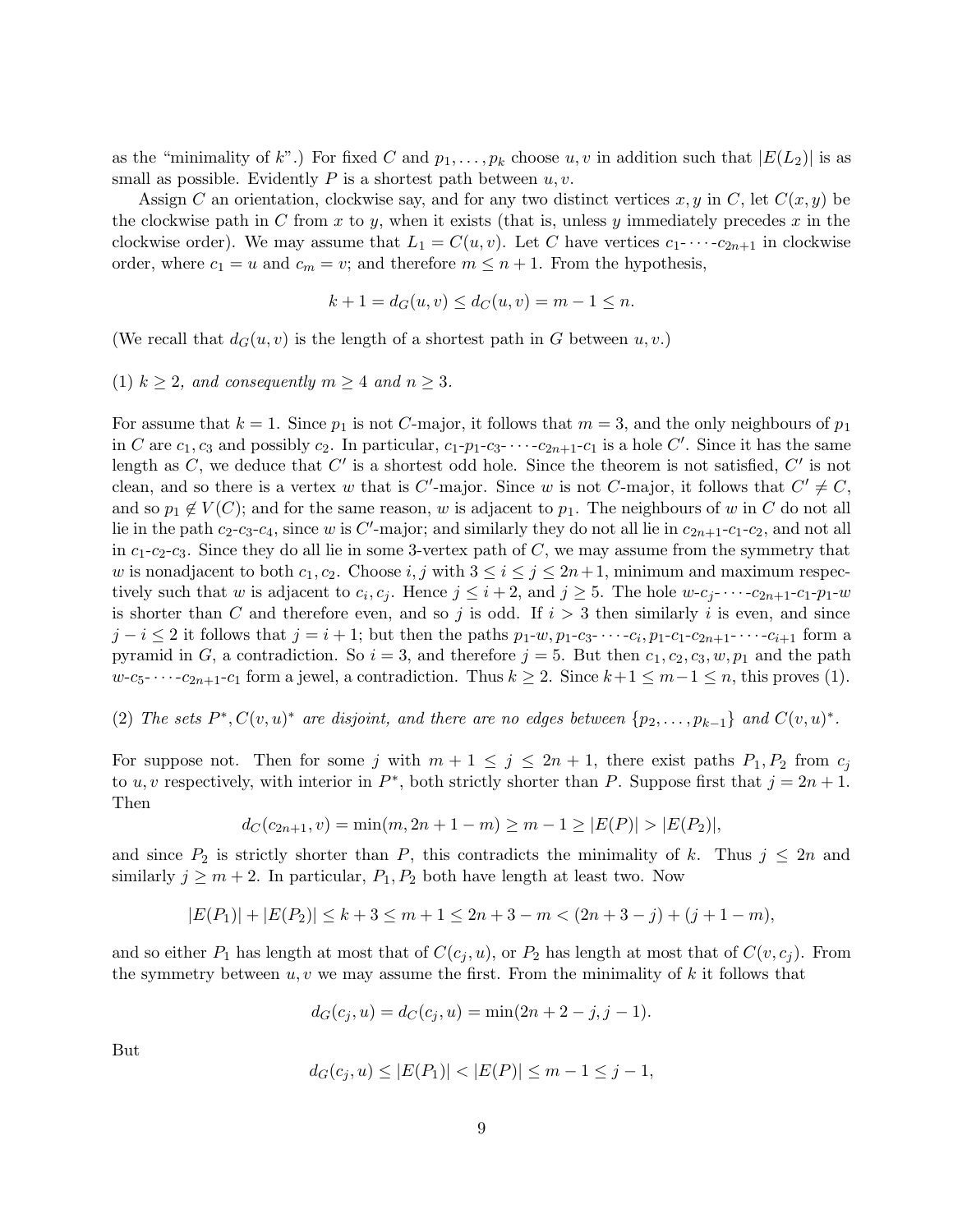so  $d_G(c_j, u) = 2n + 2 - j$ . Since  $P_1$  has length at most  $2n + 2 - j$ , it follows that  $P_1$  is a shortest path in G between  $c_j, u$ . Let u' be the neighbour of  $c_j$  in  $P_1$ . The minimality of k implies that  $u\text{-}C(u,c_j)\text{-}c_j\text{-}P_1\text{-}u$  is a clean shortest odd hole  $(C'$  say) in  $G$ , and in particular,  $u',v$  are nonadjacent. Orient  $C'$  such that the orientations of  $C, C'$  agree on the common subpath  $C(u, v)$ . There is a subpath P' of P between  $u', v$ , of length  $k + 2 - |E(P_1)| = k + j - 2n$ . Since P' is strictly shorter than P (because  $c_j, u$  are nonadjacent), it follows from the minimality of k (applied to  $C', P'$ ) that one of the paths  $C'(u', v), C'(v, u')$  has length at most  $k + j - 2n$ , and in particular is strictly shorter than P. But  $C'(u', v)$  includes  $C(u, v)$  and therefore is not strictly shorter than P; and  $C'(v, u')$  has length

$$
j - m + 1 \ge j - m + 1 - 2(n - m + 1) - (m - k - 2) > k + j - 2n,
$$

a contradiction. This proves (2).

(3) Either  $c_1$  is the only neighbour of  $p_1$  in C, or  $c_1, c_2$  are the only neighbours of  $p_1$  in C, or  $m = n + 1$  and  $c_1, c_{2n+1}$  are the only neighbours of  $p_1$  in C; and in particular,  $p_1 \notin V(C)$ . The analogous statement holds for  $p_k$ .

For suppose first that  $p_1$  has two nonadjacent neighbours  $x, z \in V(C)$ . Since  $p_1$  is not C-major, we may assume that  $C(x, z)$  has length 2 and contains all neighbours of  $p_1$  in C (and, if  $p_1 \in V(C)$ , it is the middle vertex of  $C(x, z)$ . Let y be the middle vertex of  $C(x, z)$ ; then  $u \in \{x, y, z\}$ , and since  $u, v$ are nonadjacent and  $p_1, v$  are nonadjacent by (1), it follows that  $v \neq x, y, z$ . Now  $p_1$ -z- $C(z, x)$ - $x$ - $p_1$ is a hole  $C'$  of the same length as  $C$ , and hence is a shortest odd hole, and it is clean, by (1) and the minimality of k. Since  $d_G(p_1, v) = k$ , it follows from the minimality of k that  $d_{C}(p_1, v) = k$ . Since  $v \neq y$ , it follows that  $d_{C}(p_1, v) = d_{C}(y, v)$ , and therefore  $d_{C}(y, v) = k$ . Since  $C(u, v)$  has length  $\leq n$ , and contains z, it follows that  $d_C(z, v) \leq d_C(y, v) = k$ . But  $d_C(u, v) \geq k + 1$ , and  $u \in \{x, y, z\}$ ; and therefore  $u = x$ . From the minimality of k (applied to  $p_1$ - $\cdots$ - $p_k$ - $v$  and  $C'$ ), it follows that  $u-p_1$ - $\cdots$ - $p_k$ - $v$ - $C(v, u)$ - $u$  is a clean shortest odd hole. But then the theorem holds, a contradiction. Hence  $p_1$  does not have two nonadjacent neighbours in C, and in particular,  $p_1 \notin V(C)$ . Since  $p_1$  is adjacent to  $c_1$ , we may assume it is also adjacent to  $c_{2n+1}$ , for otherwise the claim holds. Suppose that  $m \leq n$ . Since  $c_{2n+1}$  is nonadjacent to  $p_2, \ldots, p_{k-1}$  by (2), and nonadjacent to  $p_k$  since  $p_k$  does not have two nonadjacent neighbours in C, it follows that  $c_{2n+1}$ - $p_1$ - $\cdots$ - $p_k$ - $c_m$  is a path; and by the second minimization in the choice of u, v (minimizing  $|E(L_2)|$ ) applied to this path, it follows that

$$
d_C(c_{2n+1}, c_m) = d_G(c_{2n+1}, c_m) \leq k+1.
$$

But  $d_C(c_{2n+1}, c_m) = m \geq k+2$ , a contradiction. Hence  $m = n+1$ . This proves (3).

# (4) There are no edges between  $P^*$  and  $C(v, u)^*$ .

For suppose there are edges between  $P^*$  and  $C(v, u)^*$ . From (2) and (3), we may assume that  $p_1$  is adjacent to  $c_{2n+1}$  and  $m = n+1$ . Let P' be the path  $c_{2n+1}-p_1-\cdots-p_k-v$ . If  $d_G(c_{2n+1}, v) < k+1$ , then from the minimality of k,  $d_{\mathcal{C}}(c_{2n+1}, v) < k+1 \leq n$ , a contradiction since  $m = n + 1$ . So  $d_G(c_{2n+1}, v) \geq k+1$ , and therefore P' is a shortest path in G between  $c_{2n+1}, v$ . Hence there is symmetry between  $c_1, c_{2n+1}$ , and from (2) applied under this symmetry we deduce that  $P^*$  is disjoint from  $C(u, v)^*$ , and there are no edges between  $\{p_2, \ldots, p_{k-1}\}\$  and  $C(u, v)^*$ . Consequently there are no edges between  $P^*$  and C except for  $p_1c_1, p_1c_{2n+1}$  and possibly edges incident with  $p_k$ . Since G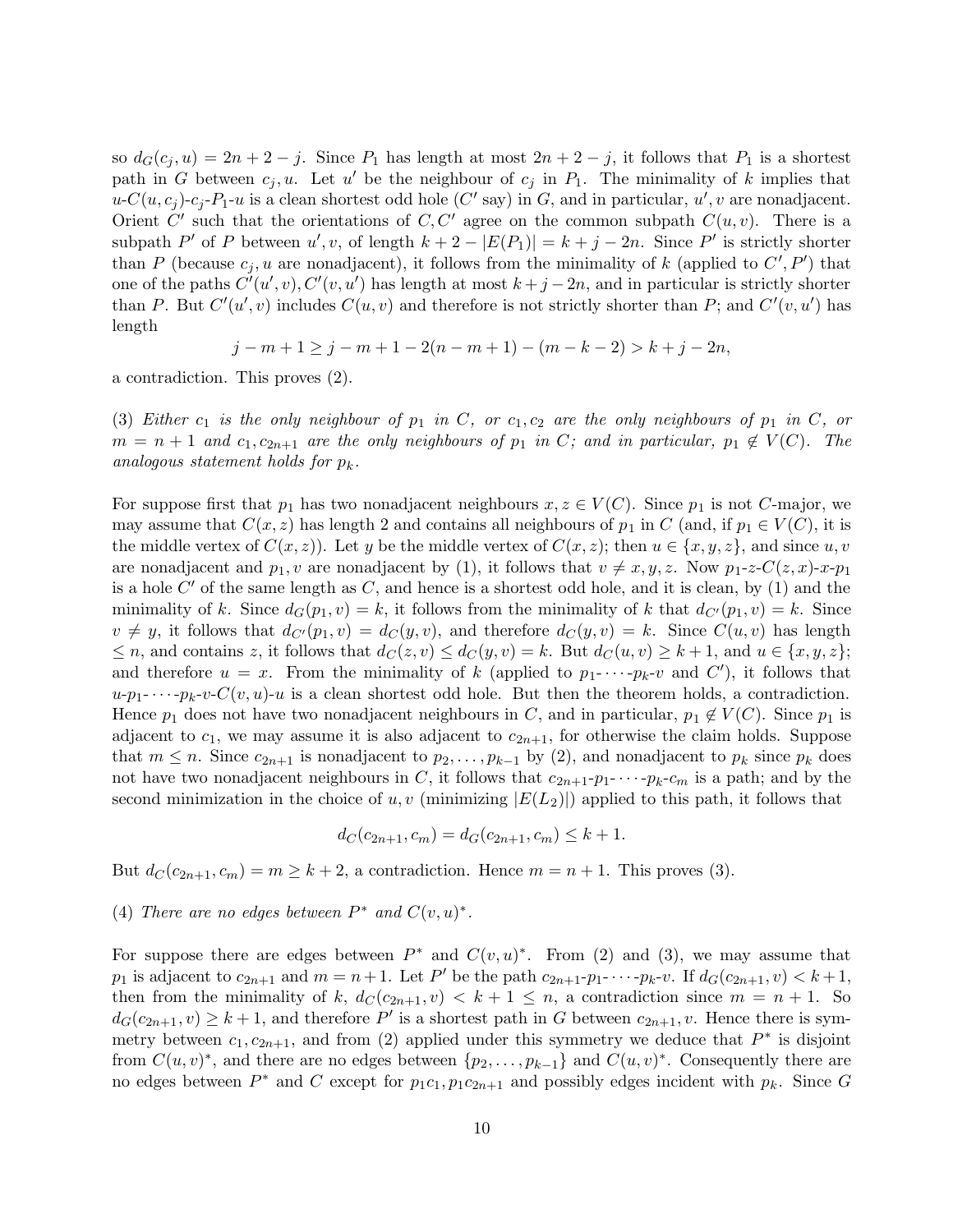contains no pyramid,  $c_m$  cannot be linked onto the triangle  $\{p_1, c_1, c_{2n+1}\}\,$  and therefore  $p_k$  has at least two neighbours in  $C$ ; by (3),  $p_k$  has exactly two neighbours in  $C$  and they are adjacent; and from the symmetry between  $c_1, c_{2n+1}$  we may assume that the second neighbour of  $p_k$  is  $c_{m-1}$ . If  $k + m$  is even then  $c_1-C(c_1, c_{m-1})-p_k-\cdots-p_1-c_1$  is an odd hole of length  $k + m - 1 < 2n + 1$ , while if  $k+m$  is odd then  $c_m-C(c_m, c_{2n+1})-c_{2n+1}-p_1-\cdots-p_k-c_m$  is an odd hole of length  $2n-m+k+2 < 2n+1$ , in both cases a contradiction. This proves (4).

(5)  $k + 2 < m$ .

For suppose not. Certainly  $k + 2 \leq m$ , and so  $P, C(u, v)$  have the same length. By (4),

$$
c_1-p_1-\cdots-p_k-c_m-c_{m+1}-\cdots-c_{2n+1}-c_1
$$

is a hole,  $C'$  say; and it is a shortest odd hole, since  $P, C(u, v)$  have the same length. Consequently it is not clean, since the theorem is not satisfied; let  $w \in V(G)$  be C'-major. Since it is not C-major, it is adjacent to at least one of  $p_1, \ldots, p_k$ . Since P is a shortest path between  $u, v$ , the neighbours of w in P lie in a 3-vertex subpath of P; and since w is C'-major, it follows that w is adjacent to at least one of  $c_{m+1}, \ldots, c_{2n+1}$ .

Suppose that w has two nonadjacent neighbours in the path  $C(v, u)$ . Since w is not C-major, we may assume that the neighbours of w in C are  $c_i, c_{i+2}$ , and possibly  $c_{i+1}$  where  $m \leq i \leq 2n - 1$ . By (1) and the minimality of k, the hole obtained from C by replacing  $c_{i+1}$  by w is clean; but there are edges between w and  $p_1, \ldots, p_k$ , contradicting (4) applied to this hole. So w does not have two nonadjacent neighbours in  $C(v, u)$ .

Suppose that w is adjacent to none of  $c_{m+2}, \ldots, c_{2n}$ . Then we may assume w is adjacent to  $c_{2n+1}$ . Since it is not C-major, it has no neighbours in C except  $c_{2n+1}$  and possibly  $c_1, c_2$ . Choose i with  $1 \leq i \leq k$  maximum such that w is adjacent to  $p_i$ . Since w is C'-major it follows that  $i > 1$ ; and since  $c_{2n+1}, c_1, p_1, p_2, w$  and the path  $p_2$ - $\cdots$ - $p_k$ - $c_m$ - $\cdots$ - $c_{2n+1}$  do not form a jewel, it follows that  $i > 2$ . Hence  $d_G(c_m, c_{2n+1}) \leq k$ , and so from the minimality of k,  $d_G(c_m, c_{2n+1}) = d_G(c_m, c_{2n+1})$ . But

$$
d_C(c_m, c_{2n+1}) = \min(m, 2n + 1 - m) > k,
$$

a contradiction. So w is adjacent to one of  $c_{m+2}, \ldots, c_{2n}$ . Since it is not C-major, it is nonadjacent to all of  $c_2, \ldots, c_{m-1}$ . Since it does not have two nonadjacent neighbours in  $C(v, u)$ , it is nonadjacent to both  $c_1, c_m$ .

Choose i, j with  $1 \le i \le j \le k$ , minimum and maximum respectively such that w is adjacent to  $p_i, p_j$ . Choose s, t with  $m + 1 \leq s \leq t \leq 2n + 1$ , minimum and maximum respectively such that w is adjacent to  $c_s, c_t$ . Since P is a shortest path between  $u, v$  it follows that  $j - i \leq 2$ . Since w does not have two nonadjacent neighbours in  $C(v, u)$ , it follows that  $t - s \leq 1$ . Since w is adjacent to one of  $c_{m+2}, \ldots, c_{2n}$ , it follows that  $s \leq 2n$  and  $t \geq m+2$ . Since

$$
w-c_t-\cdots-c_{2n+1}-c_1-p_1-\cdots-p_i-w
$$

is a hole of length  $\leq 2n$ , it is even, and so  $t + i$  is even; and similarly  $s - m + k - j$  is odd. Since  $k = m - 2$  it follows that  $s + j$  is odd. Consequently  $(t - s) + (j - i)$  is odd.

Suppose that  $i = j$ . Then  $t - s = 1$  since  $t - s$  is odd; but then  $p_i$  can be linked onto the triangle  $\{w, c_s, c_t\}$  via  $p_i-w$  and two subpaths of C', contradicting that G contains no pyramid. So  $j > i$ .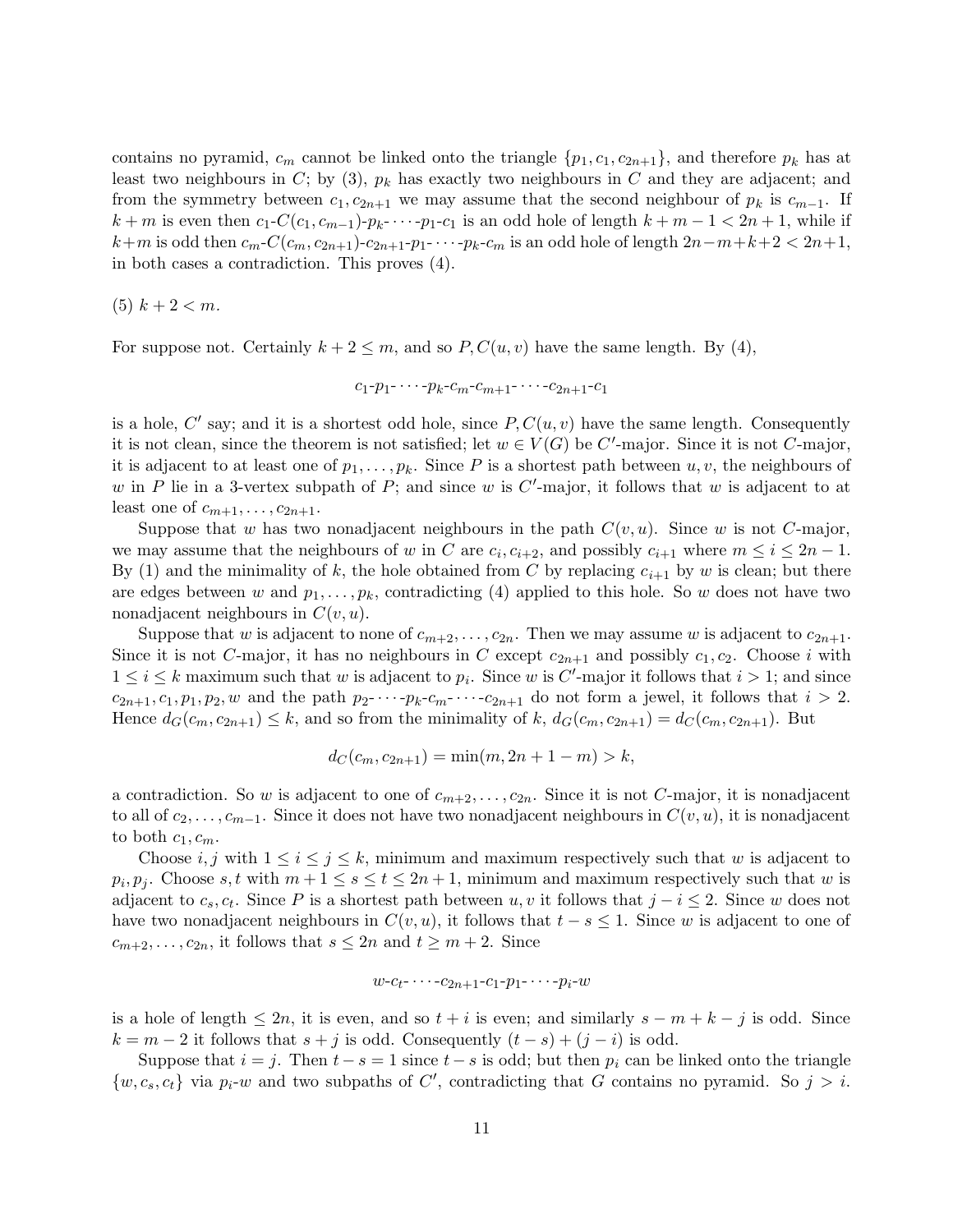Similarly if  $s = t$  then  $j - i = 1$ , and  $c_s$  can be linked onto  $\{w, p_i, p_j\}$ , again a contradiction. So  $t > s$ . Since  $t - s \leq 1$  it follows that  $t = s + 1$  and therefore  $j = i + 2$ , since  $(t - s) + (j - i)$  is odd. But then the path  $u-p_1$ - $\cdots$ - $p_i$ - $w$ - $p_j$ - $\cdots$ - $p_k$ - $v$  is a path between  $u, v$  with the same length as P, and yet there are edges between its interior and  $C(v, u)^*$ , contrary to (4) applied to this path. This proves (5).

(6) The sets  $P^*$ ,  $C(u, v)^*$  are disjoint, and there are no edges between  $\{p_2, \ldots, p_{k-1}\}$  and  $C(u, v)$ .

The argument is almost identical with that for (2). Suppose the claim is false; then there exists j with  $2 \le j \le m-1$ , and paths  $P_1, P_2$  from  $c_j$  to  $u, v$  respectively, with interior in  $P^*$ , and both strictly shorter than P. Since

$$
|E(P_1)| + |E(P_2)| \le k + 3 \le m < j + (m - j + 1)
$$

it follows that either  $P_1$  has length  $\lt j$  or  $P_2$  has length  $\lt m-j+1$ , and from the symmetry we may assume the first. By the minimality of  $k$  (if  $u, c<sub>i</sub>$  are nonadjacent, and trivially otherwise) it follows that  $d_G(u, c_i) = j - 1$ , and therefore  $P_1$  is a shortest path between  $u, c_j$ , and it has length j – 1 and  $u-P_1-c_j-C(c_j, u)-u$  is a clean shortest odd hole, C' say. Orient C' to agree with the orientation of C on  $C(v, u)$ . Let u' be the neighbour of  $c_j$  in  $P_1$ , and let P' be the subpath of P between u', v. Thus  $P'$  has length

$$
|E(P)| - (|E(P_1)| - 1) = (k + 1) - (j - 2) = k - j + 3.
$$

From the minimality of k (applied to C', P') it follows that  $d_{C'}(u',v) = k - j + 3$ . But  $C'(u',v)$  has length  $m - j + 1 > k - j + 3$ , and  $C'(v, u')$  has length strictly longer than P, a contradiction. This proves (6).

Note that  $c_{2n+1}, c_1, c_2$  are all different from  $c_{m-1}, c_m, c_{m+1}$ , since  $k \geq 2$ . From (2), (3) and (6) it follows that the only edges between  $P^*$  and  $V(C)$  are  $p_1c_1$ ,  $p_kc_m$ , possibly one edge from  $p_1$  to one of  $c_2, c_{2n+1}$ , and possibly one edge from  $p_k$  to one of  $c_{m-1}, c_{m+1}$ . If neither or both of the possible extra edges are present, there is an odd hole shorter than  $C$ , a contradiction; while if exactly one of the possible extra edges is present, then G contains a pyramid (induced on  $V(C \cup P)$ ), again a contradiction. This proves 4.1. П

We use the previous result to prove the following. (This is included just for its simplicity; it is not actually used in the final algorithm.)

**4.2** There is an algorithm with the following specifications:

Input: A graph G containing no pyramid or jewel.

Output: Determines one of the following:

- 1. G contains an odd hole
- 2. there is no clean shortest odd hole in G.

Running time:  $O(|V(G)|^4)$ .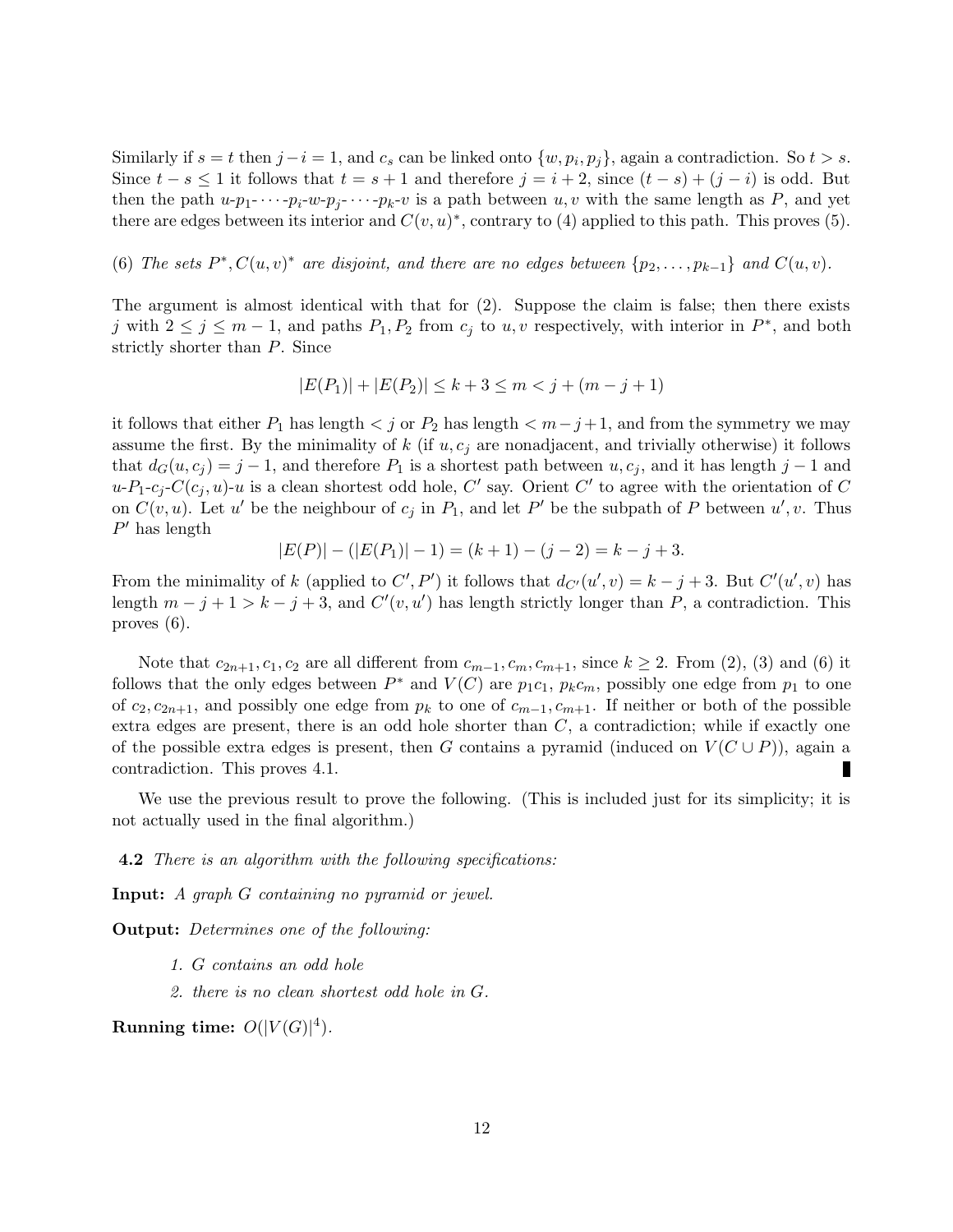**Proof.** Here is an algorithm. For every pair of vertices u, v, find a shortest path  $P(u, v)$  between them, if one exists. For every triple u, v, w, test whether the three paths  $P(u, v), P(v, w), P(w, u)$  all exist, and if so whether their union is an odd hole. If we find such a hole, output that fact. If not, when all triples have been examined, output that there is no clean shortest odd hole in G.

To see that this works correctly, certainly if the algorithm outputs statement 1 then that is correct. We must check that if statement 2 is false then the algorithm will output statement 1. So assume that statement 2 is false, that is, there is a shortest odd hole C of G that is clean. Choose vertices  $u, v, w \in V(C)$ , roughly equally spaced in C; more precisely, such that every component of  $C \setminus \{u, v, w\}$  contains at most  $n-1$  vertices, where C has length  $2n+1$ . Since there is a path joining u, v, the algorithm will find a shortest such path  $P(u, v)$ . We claim that C can be chosen containing  $P(u, v)$ . For let  $L_1$  be the path of C joining  $u, v$ , not passing through w. Then  $L_1$  has length  $\leq n$ , from the choice of  $u, v, w$ , and so from 4.1,  $L_1, P(u, v)$  have the same length. If  $u, v$  are adjacent then  $P(u, v) = L_1$  and therefore C already contains  $P(u, v)$ ; and otherwise let  $L_2$  be the second path between u, v in C. The union of  $L_2$ ,  $P(u, v)$  is a clean shortest odd hole, by 4.1, and so again we may choose C containing  $P(u, v)$ . By repeating this for the other two pairs from  $u, v, w$ , we see that C can be chosen to include any of  $P(u, v), P(v, w), P(w, u)$ , and indeed all of them simultaneously. So the union of the three paths joining  $u, v, w$  chosen by the algorithm is an odd hole, and therefore in this case the algorithm correctly outputs an odd hole.

The running time of the algorithm as described is  $O(|V(G)|^5)$ , because after selecting u, v, w and the three paths, it takes quadratic time to check whether the three paths make a hole. With a little more care we can bring it down to  $O(|V(G)|^4)$ , using the black/white colouring trick we used in 2.2. But here the running time is not crucial, so we omit the details. This proves 4.2.

### 5 The use of near-cleaners

Let us show next how to use the results of the previous section to complete Routine 1.

**5.1** There is an algorithm with the following specifications:

**Input:** A graph G, containing no pyramid or jewel, and a subset X of  $V(G)$ .

Output: Determines one of the following:

- G has an odd hole.
- There is no shortest odd hole in  $C$  such that  $X$  is a near-cleaner for  $C$ .

Running time:  $O(|V(G)|^4)$ .

**Proof.** Here is a wasteful way to do it. Enumerate all  $Y \subseteq X$  with  $|Y| \leq 3$ ; and apply 4.2 to  $G \setminus (X \setminus Y)$  for each such X and Y. If X is a near-cleaner for some shortest odd hole of G, then one of these subgraphs has a clean shortest odd hole, and we will therefore detect an odd hole. If not, then X is not a near-cleaner for any shortest odd hole, and we output that.

This is simple to state, but the running time is  $O(|V(G)|^7)$ , and with more care we can do it more efficiently. So let us do it again.

For every pair  $x, y \in V(G)$  of distinct vertices, find a shortest path  $R(x, y)$  between x, y with no internal vertex in X, if there is one, and let  $r(x, y)$  be its length. If  $R(x, y)$  does not exist, let  $r(x, y)$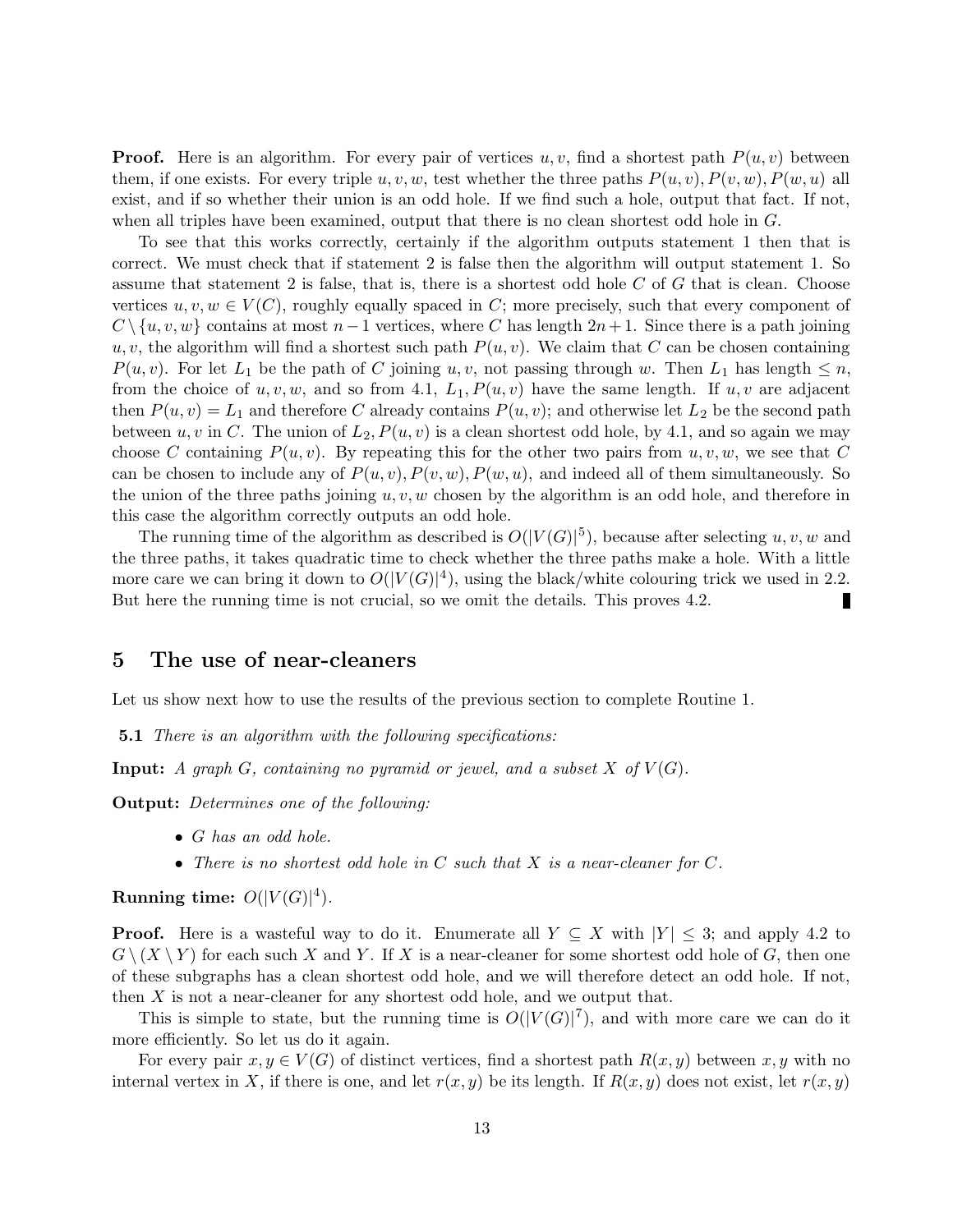be infinite. For all  $y_1 \in V(G) \setminus X$  and all 3-vertex paths  $x_1-x_3-x_2$  of  $G \setminus y_1$ , we check whether all the following are true, where  $y_2$  is the neighbour of  $y_1$  in  $R(x_2, y_1)$ :

- $r(x_1, y_1)$ ,  $r(x_2, y_1)$  are both finite (and therefore  $y_2$  is defined)
- $r(x_2, y_1) = r(x_1, y_1) + 1 = r(x_1, y_2)$  (= n say)
- $r(x_3, y_1), r(x_3, y_2) \geq n$ .

If we find such a choice of  $x_1, x_2, x_3, y_1$ , then we output that there is an odd hole. If not, we report that there is no shortest odd hole in C such that X is a near-cleaner for  $C$ .

Let us see that the output of this algorithm is correct. First, suppose that there is a choice of  $x_1, x_2, x_3, y_1$  satisfying the three conditions, and let  $y_2, n$  be as above. We claim that G contains an odd hole. Let  $R(x_1, y_1)$  have vertices  $p_1$ - $\cdots$ - $p_n$ , and let  $R(x_2, y_1)$  have vertices  $q_1$ - $\cdots$ - $q_{n+1}$ , where  $p_1 = x_1, p_n = q_{n+1} = y_1, q_1 = x_2$ , and  $q_n = y_2$ . From the definition of  $R(x_1, y_1)$  and  $R(x_2, y_1)$ , none of  $p_2, \ldots, p_{n-1}, q_2, \ldots, q_n$  belong to X, and from the choice of  $y_1, y_1 \notin X$  (possibly  $x_1, x_2, x_3$  belong to  $X$ ).

Since  $r(x_1, y_1) = r(x_2, y_1) - 1$ , it follows that  $x_2$  does not belong to  $R(x_1, y_1)$ ; and for the same reason and since  $x_1, x_2$  are nonadjacent,  $x_1$  does not belong to  $R(x_2, y_1)$ . Since  $r(x_3, y_1)$ ,  $r(x_3, y_2) \geq n$ , it follows that  $x_3$  does not belong to  $R(x_1, y_1)$  or to  $R(x_2, y_1)$ , and has no neighbours in  $R(x_1, y_1)\setminus x_1$ , and none in  $R(x_2, y_1) \setminus x_2$ . Since  $r(x_1, y_2) = n$ ,  $y_2$  does not belong to  $R(x_1, y_1)$ . We claim first that  $p_2, \ldots, p_{n-1}$  are all different from  $q_2, \ldots, q_n$ . For suppose that  $p_i = q_j$  say, where  $2 \leq i \leq n-1$  and  $2 \leq j \leq n$ . Then the subpaths of these two paths between  $p_i, y_1$  are both subpaths of shortest paths, and therefore have the same length, that is,  $j = i + 1$ . So  $p_1$ - $\cdots$ - $p_i$ - $q_{i+1}$ - $\cdots$ - $q_n$  contains a path between  $x_1, y_2$  of length  $\leq n-2$ , contradicting that  $r(x_1, y_2) = n$ . So  $R(x_1, y_1)$  and  $R(x_2, y_1)$  have no common vertex except  $y_1$ . If there are no edges between  $R(x_1, y_1) \setminus y_1$  and  $R(x_2, y_1) \setminus y_1$ , then the union of these two paths and the path  $x_1-x_3-x_2$  is an odd hole, and so the algorithm has performed correctly. So assume that  $p_iq_j$  is an edge where  $1 \leq i \leq n-1$  and  $1 \leq j \leq n$ . We claim  $i \geq j$ . For if  $j = 1$  this is clear, so we assume  $j > 1$ . There is a path between  $x_1, y_2$  within  $\{p_1, \ldots, p_i, q_j, \ldots, q_n\}$ , which therefore has length  $\leq n-j+i$  and has no internal vertex in X (since  $j>1$ ); and since  $r(x_1, y_2) = n$ , it follows that  $n - j + i \geq n$ , that is,  $i \geq j$  as claimed. Consequently  $i \geq 2$ , since  $x_1, x_2$ are nonadjacent. But also  $r(x_2, y_1) \geq n$ , and so  $j + n - i \geq n$ , that is,  $j \geq i$ . Consequently  $i = j$ ; let us choose i minimum. Then  $x_3-p_1-\cdots-p_i-q_1-x_3$  is an odd hole, and again the algorithm has answered correctly. So when the algorithm outputs that  $G$  has an odd hole, it is true that  $G$  has an odd hole.

Now we must prove that when the other output is produced, that also is true. Suppose then that X is a near-cleaner for some shortest odd hole C. Thus for some choice of  $x_1, x_2, x_3, y_1$  above, all these four vertices lie in C and  $d_C(x_2, y_1) = d_C(x_1, y_1) + 1$  (= n say), and C is a clean shortest odd hole of length  $2n + 1$  in H, where  $H = G \setminus (X \setminus \{x_1, x_2, x_3\})$ . Note in particular that  $V(C) \cap X \subseteq \{x_1, x_2, x_3\}.$  We observe:

(1) If  $u, v \in V(C)$ , then  $r(u, v) \ge d_H(u, v) = d_C(u, v)$ .

For if  $R(u, v)$  exists then none of its internal vertices are in X, and so it is a path of H; and consequently  $r(u, v) \ge d_H(u, v)$ . By 4.1,  $d_H(u, v) = d_C(u, v)$ . This proves (1).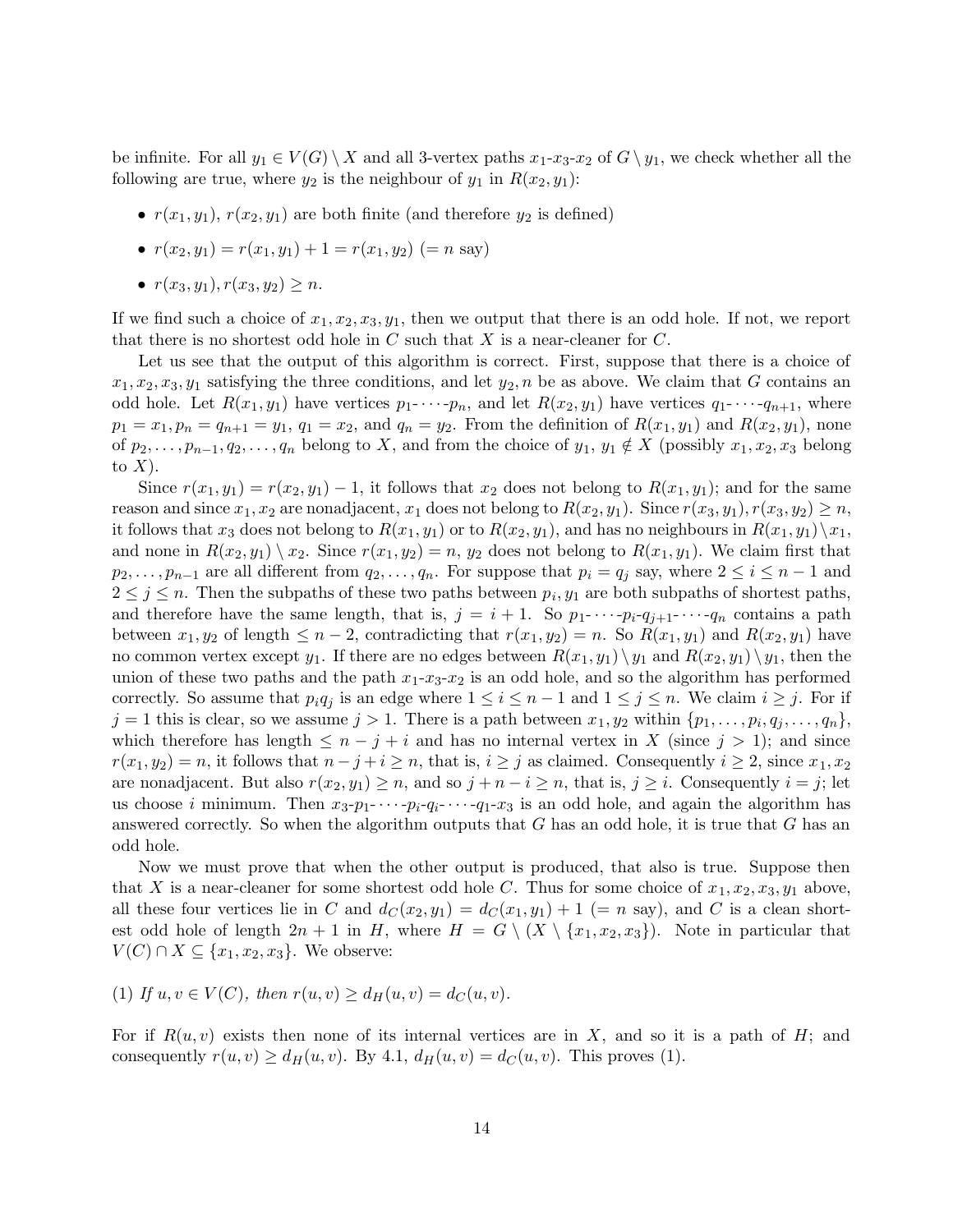Since  $r(x_1, y_1) \leq d_C(x_1, y_1)$  (because  $V(C) \cap X \subseteq \{x_1, x_2, x_3\}$ ), it follows from (1) that  $r(x_1, y_1) =$  $n-1$  and  $R(x_1, y_1)$  is a shortest path of H between  $x_1, y_1$ . By 4.1 we can choose C such that  $R(x_1, y_1)$ is a path of C. Similarly  $r(x_2, y_1) = n$ , and we may assume that  $R(x_2, y_1)$  is a path of C. In particular,  $y_2 \in V(C)$ . By the same argument,  $r(x_1, y_2) = d_C(x_1, y_2) = n$ . Now  $d_C(x_3, y_1) = n$ , and so by (1),  $r(x_3, y_1) \geq n$ , and similarly  $r(x_3, y_2) \geq n$ . Thus in this case the algorithm would output correctly that G is has an odd hole, and so the output of the algorithm is correct in all cases.

It takes time  $O(|V(G)|^3)$  to find all the shortest paths; then we check all quadruples  $x_1, x_2, x_3, y_1$ , and each takes constant time. So the time taken here is  $O(|V(G)|^4)$ , as claimed. This proves 5.1.

### 6 Some more easily-detectable subgraphs

We turn to the algorithm for Routine 2. We define configurations of type  $T_1, T_2, T_3$  as follows:

- 1. A configuration of type  $\mathcal{T}_1$  in G is a hole of length 5.
- 2. A configuration of type  $\mathcal{T}_2$  in G is a sequence  $v_1, v_2, v_3, v_4, P, X$  such that:
	- $v_1-v_2-v_3-v_4$  is a path of G
	- X is an anticomponent of the set of all  $\{v_1, v_2, v_4\}$ -complete vertices
	- P is a path in  $G \setminus (X \cup \{v_2, v_3\})$  between  $v_1, v_4$ , and no vertex in  $P^*$  is X-complete or adjacent to  $v_2$  or adjacent to  $v_3$ .
- 3. A configuration of type  $\mathcal{T}_3$  in G is a sequence  $v_1, \ldots, v_6, P, X$  such that
	- $v_1, \ldots, v_6$  are distinct vertices of G
	- $v_1v_2, v_3v_4, v_1v_4, v_2v_3, v_3v_5, v_4v_6$  are edges, and  $v_1v_3, v_2v_4, v_1v_5, v_2v_5, v_1v_6, v_2v_6, v_4v_5$  are nonedges
	- X is an anticomponent of the set of all  $\{v_1, v_2, v_5\}$ -complete vertices, and  $v_3, v_4$  are not X-complete
	- P is a path of  $G \setminus (X \cup \{v_1, v_2, v_3, v_4\})$  between  $v_5, v_6$ , and no vertex in  $P^*$  is X-complete or adjacent to  $v_1$  or adjacent to  $v_2$
	- if  $v_5v_6$  is an edge then  $v_6$  is not X-complete.

Clearly we can test whether G contains a configuration of type  $\mathcal{T}_1$  in time  $O(|V(G)|^5)$ , and if so then G is not Berge. We need analogous results for the other two types of configurations.

**6.1** There is an algorithm with the following specifications:

Input: A graph G.

**Output:** Reports whether G contains a configuration of type  $\mathcal{T}_2$ .

Running time:  $O(|V(G)|^6)$ .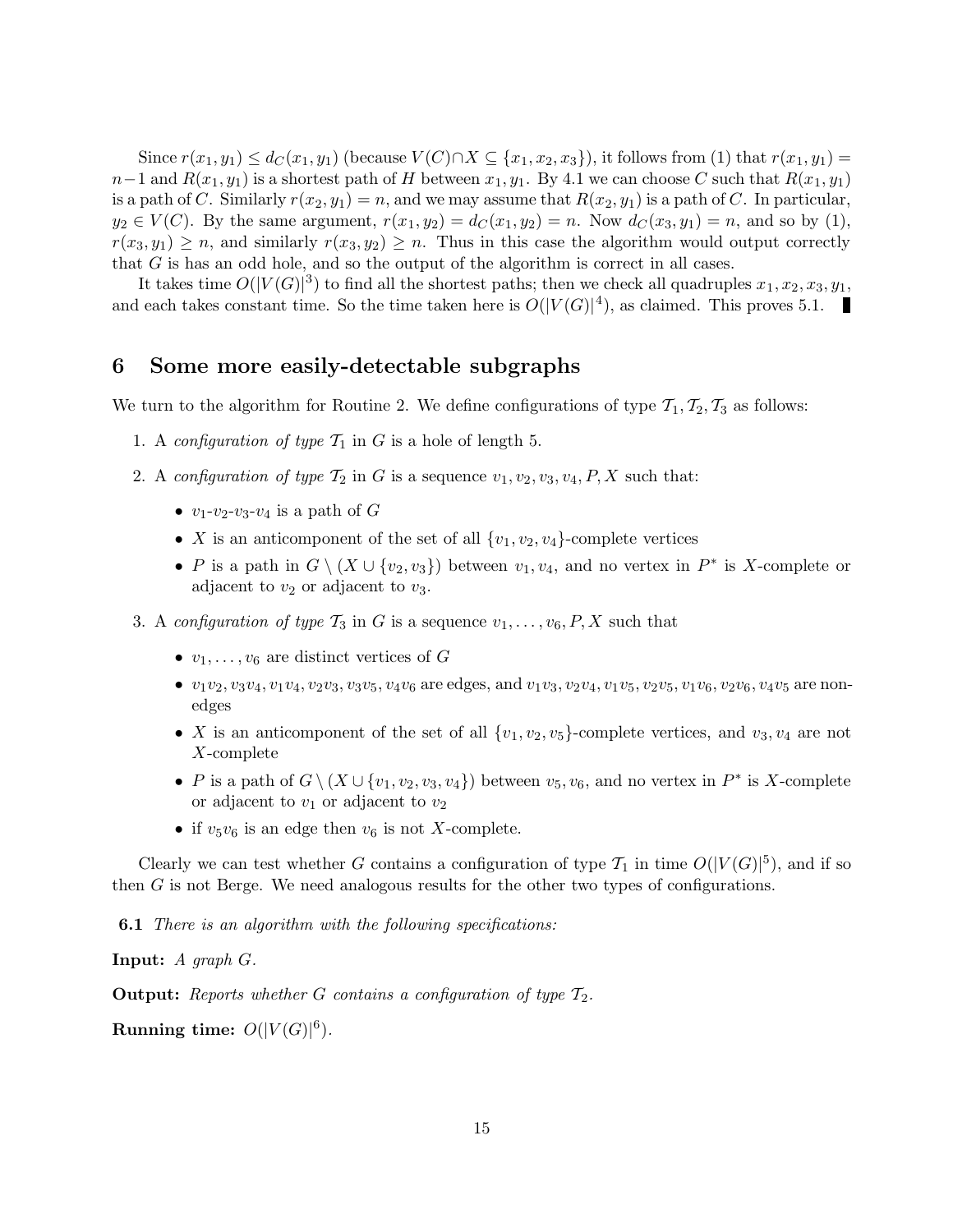**Proof.** Here is an algorithm. Enumerate all paths  $v_1-v_2-v_3-v_4$  of G. For each one, find the set Y of all  $\{v_1, v_2, v_4\}$ -complete vertices. Find the anticomponents of Y. For each anticomponent X, test if there is a path P between  $v_1, v_4$  in  $G \setminus \{v_2, v_3\}$ , such that no internal vertex of P is adjacent to  $v_2$  or  $v_3$ , and no internal vertex of P is X-complete. The algorithm evidently performs as claimed. This proves 6.1.

The following is proved in [2]. (In fact it is an easy consequence of 6.5.)

**6.2** Let G be Berge, let X be an anticonnected subset of  $V(G)$ , and P be an odd path in  $G \setminus X$ , such that both ends of P are X-complete, and no edge of P is X-complete. Then every X-complete vertex has a neighbour in  $P^*$ .

We deduce:

**6.3** If G contains a configuration of type  $\mathcal{T}_2$  then G is not Berge.

**Proof.** Let  $v_1, v_2, v_3, v_4, P, X$  be a configuration of type  $\mathcal{T}_2$  in G. If P is even then  $v_1-v_2-v_3-v_4-P-v_1$ is an odd hole, while if P is odd then since the X-complete vertex  $v_2$  has no neighbour in the interior of  $P$ , and the ends of  $P$  are X-complete and the internal vertices are not, it follows from 6.2 that  $G$ is not Berge. This proves 6.3.

Now let us do the same for configurations of type  $\mathcal{T}_3$ .

**6.4** There is an algorithm with the following specifications:

**Input:**  $A$  graph  $G$ .

**Output:** Reports whether G contains a configuration of type  $\mathcal{T}_3$ .

Running time:  $O(|V(G)|^6)$ .

**Proof.** Here is an algorithm. Enumerate all triples  $v_1, v_2, v_5$  of distinct vertices such that  $v_1v_2$ is an edge and  $v_5$  is nonadjacent to both  $v_1, v_2$ . For each choice of  $v_1, v_2, v_5$ , find the set Y of all  ${v_1, v_2, v_5}$ -complete vertices, and find its anticomponents. For each anticomponent X, find the maximal connected subset  $F'$  containing  $v_5$  with the properties that  $v_1, v_2$  have no neighbours in  $F'$ and no vertex of  $F' \setminus \{v_5\}$  is X-complete. Let F be the union of F' and the set of all X-complete vertices that are nonadjacent to all of  $v_1, v_2, v_5$  and have a neighbour in F'. Still with the same choice of  $v_1, v_2, v_5$  and X, we enumerate all vertices  $v_4$  that are adjacent to  $v_1$  and not to  $v_2, v_5$ , and have a neighbour in  $F$  and a nonneighbour in  $X$ . For each choice of  $v_4$ , we test whether there is a vertex  $v_3$ , adjacent to  $v_2, v_4, v_5$  and not to  $v_1$ , with a nonneighbour in X. If we find such a vertex  $v_3$ , let  $v_6$  be a neighbour of  $v_4$  in F, and P a path from  $v_6$  to  $v_5$  with interior in F'; then  $v_1, \ldots, v_6, P, X$ is a configuration of type  $\mathcal{T}_3$ ; output that fact. If after checking all choices of  $v_1, v_2, v_5, X, v_4$  we find no such  $v_3$ , then there is no such configuration; output that.

This algorithm evidently tests correctly for configurations of type  $\mathcal{T}_3$ . To see its running time, there are  $O(|V(G)|^3)$  triples  $v_1, v_2, v_5$  to examine. For each, there are linearly many choices of X, and each one takes time  $O(|V(G)|^2)$  to process. Then there are linearly many choices of  $v_4$ , and each takes linear time to process. So the total running time is  $O(|V(G)|^6)$ . This proves 6.4.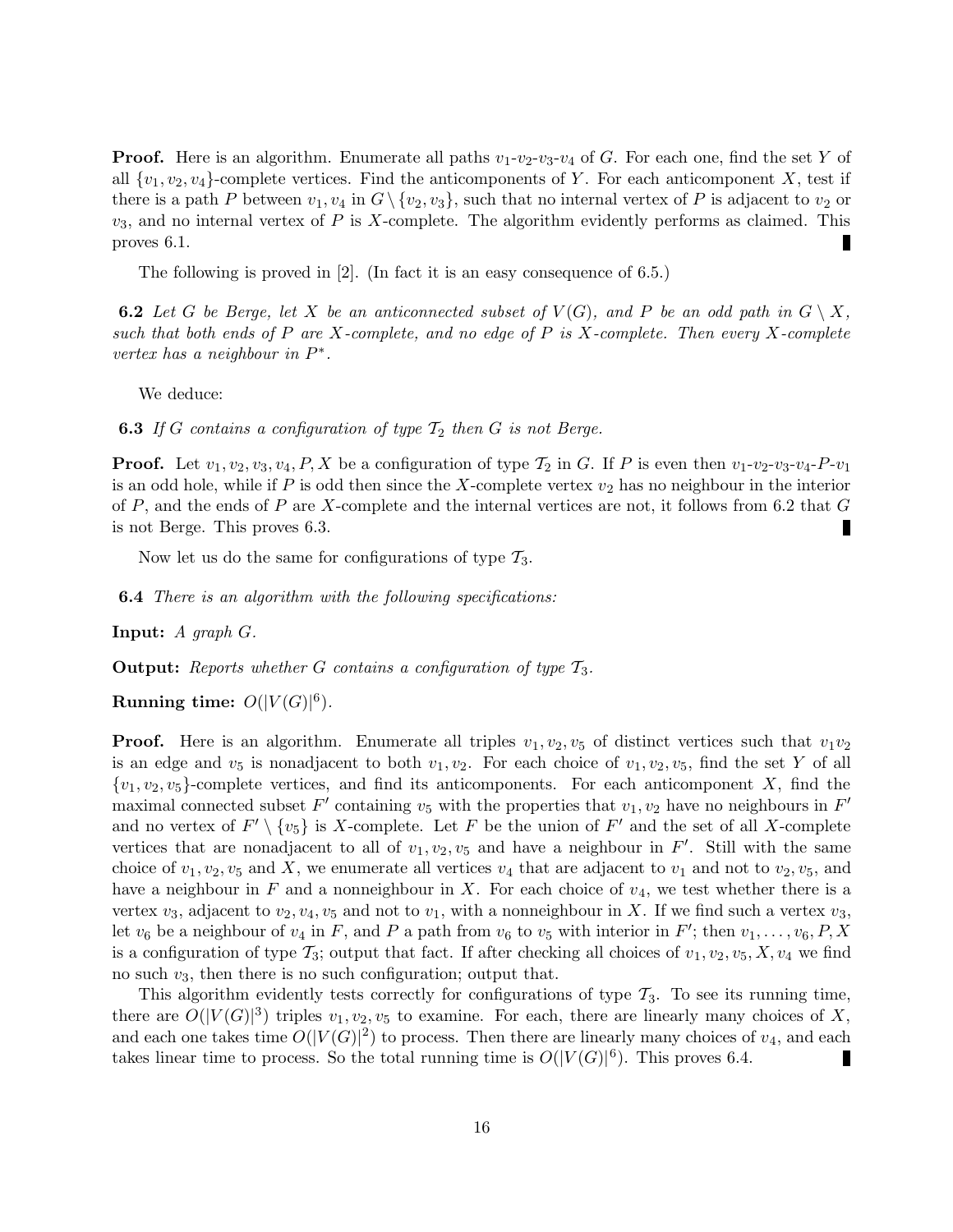Next we need to show that no Berge graph contains a configuration of type  $\mathcal{T}_3$ . We need the following, the Roussel-Rubio lemma [8].

**6.5** Let G be Berge, let X be an anticonnected subset of  $V(G)$ , and P be an odd path  $p_1$ - $\cdots$ - $p_n$  in  $G \setminus X$  with length  $\geq 5$ , such that  $p_1, p_n$  are X-complete and  $p_2, \ldots, p_{n-1}$  are not. Then there exist nonadjacent  $x, y \in X$  such that there are exactly two edges between  $x, y$  and  $P^*$ , namely  $xp_2$  and  $yp_{n-1}$ .

We also need:

**6.6** Let G be Berge, and let  $X \subseteq V(G)$  be connected. Let  $v_1, v_2, v_3, v_4, p_1, p_2$  be distinct vertices of  $G \setminus X$ , such that

- $v_1v_3$  and  $v_2v_4$  are edges, and there are no edges between  $\{v_1, v_3\}$  and  $\{v_2, v_4\}$
- $v_3, v_4$  both have a neighbour in X; no vertex of X is adjacent to both  $v_3, v_4$ ; and  $v_1, v_2$  have no neighbours in X
- $p_1, p_2$  are nonadjacent;  $p_1$  is adjacent to  $v_1, v_2, v_3$  and not to  $v_4$ , and  $p_2$  is adjacent to  $v_1, v_2, v_4$ and not to v3, and
- there is a path between  $v_3, v_4$  with interior in X such that  $p_1, p_2$  have no neighbours in its interior.

Then  $p_1, p_2$  have no neighbours in X.

**Proof.** Suppose that one of  $p_1, p_2$  has a neighbour in X. Let Q be a path between  $v_3, v_4$  with interior in X such that  $p_1, p_2$  have no neighbours in its interior. Let  $x_1$ - $\cdots$ - $x_k$  be a path of vertices of X such that one of  $p_1, p_2$  is adjacent to  $x_1$ , and  $x_k$  has a neighbour in  $Q^*$ , with k minimum. (This exists because  $Q^*$  is nonempty and X is connected.) It follows that none of  $x_1, \ldots, x_{k-1}$  have neighbours in  $Q^*$ , and none of  $x_2, \ldots, x_k$  are adjacent to  $p_1$  or  $p_2$ . Let  $A, B$  be paths from  $x_1$  to  $v_3, v_4$  respectively with interior in  $\{x_2, \ldots, x_k\} \cup Q^*$ . From the symmetry we may assume that  $x_1$  is adjacent to  $p_1$ . Then B can be completed to a hole via  $v_4-v_2-p_1-x_1$ , and therefore B is odd. Consequently it cannot be completed to a hole via  $v_4-p_2-v_1-p_1-x_1$ , and so  $p_2$  has neighbours in  $B \setminus \{v_4\}$ . Since  $p_2$  has no neighbours in  $Q^* \cup \{x_2, \ldots, x_k\}$  it follows that  $p_2$  is adjacent to  $x_1$ ; and this restores the symmetry between  $p_1$  and  $p_2$ . Since B is odd, it cannot be completed to a hole via  $v_4-p_2-x_1$ , and so  $x_1$  is adjacent to  $v_4$ . Similarly  $x_1$  is adjacent to  $v_3$ , and so  $x_1 \in X$  is adjacent to both  $v_3, v_4$ , contrary to the hypothesis of the theorem. This proves 6.6.

These two lemmas are applied to prove the following.

#### **6.7** If G contains a configuration of type  $\mathcal{T}_3$  then G is not Berge.

**Proof.** Let G be Berge, and suppose that  $v_1, \ldots, v_6, P, X$  is a configuration of type  $\mathcal{T}_3$  in G. Let Q be an antipath between  $v_3, v_4$  with interior in X. It can be completed to an antihole via  $v_4$ - $v_5$ - $v_1$ - $v_3$ , and therefore Q is odd. Hence  $v_1-v_3-Q-v_4-v_2$  is an odd antipath. By 6.5, applied in G to the path  $v_1-v_3-Q-v_4-v_2$  and anticonnected set  $V(P)$ , we deduce that there exist  $p_1, p_2 \in V(P)$ , adjacent in G, such that the only nonedges between  $p_1, p_2$  and  $V(Q)$  are  $p_1v_4, p_2v_3$ . By 6.6 applied in  $\overline{G}$ , we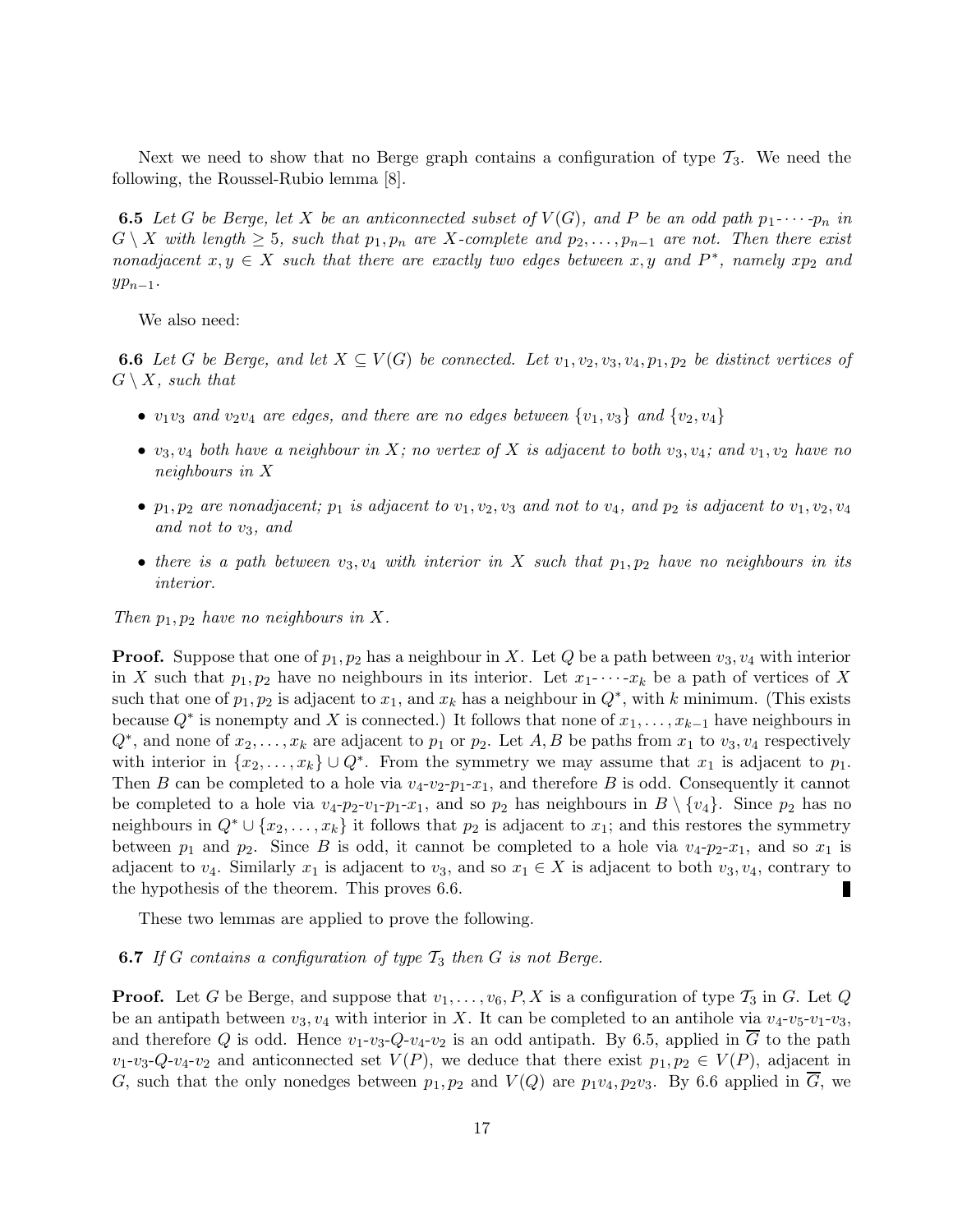deduce that either some  $z \in X$  is nonadjacent to both  $v_3, v_4$ , or  $p_1, p_2$  are both X-complete. The first is impossible since  $z-v_1-v_4-v_3-v_5-z$  is not an odd hole. The second is impossible since no internal vertex of P is X-complete, and if  $v_5$ ,  $v_6$  are adjacent then by hypothesis  $v_6$  is not X-complete. So G contains no such configuration. This proves 6.7.

In summary, then, we have

**6.8** If G or  $\overline{G}$  contains a jewel, pyramid, or configuration of type  $\mathcal{T}_1$ ,  $\mathcal{T}_2$  or  $\mathcal{T}_3$ , then G is not Berge. Moreover, there is an algorithm to test whether G contains such a configuration, with running time  $O(|V(G)|^9)$ .

As we shall see in the next two sections, the algorithm of 6.8 is all that we need for Routine 2.

### 7 Normal subsets

Let C be a graph that is a cycle, and let  $A \subseteq V(C)$ . An edge of C with both ends in A is called an A-edge. An A-gap is a subgraph of C composed of a component X of  $C \setminus A$ , the vertices of A with neighbours in X, and the edges between A and X. (So if some two vertices in A are nonadjacent, the A-gaps are the paths of C of length  $\geq 2$ , with both ends in A and no internal vertex in A.) The length of an A-gap is the number of edges in it (so if A consists just of two adjacent vertices, the A-gap has length  $|E(C)| - 1$ ). We speak of cycles, A-gaps, and  $(A, B)$ -gaps (defined below) being odd or even meaning that they have an odd (or even, respectively) number of edges. We say that A is normal in C if every A-gap is even.

7.1 Let C be an odd cycle, and let  $A \subseteq V(C)$  be normal. Then there are an odd number of A-edges in C, and consequently  $|A| > 2$ .

**Proof.** The edges of C that belong to A-gaps are precisely the edges that are not A-edges. But all A-gaps are even, and C is odd, and so there are an odd number of A-edges. This proves 7.1.

If  $A, B \subseteq V(C)$ , an  $(A, B)$ -gap is a path P of C between a, b say, such that a is the unique vertex of P in A and b is the unique vertex of P in B. (Possibly  $a = b$  and P has length 0.)

**7.2** Let C be a cycle, and let  $A, B \subseteq V(C)$ , such that  $A, B$  are both normal. Let P be an odd  $A \cap B$ -gap. Then P includes an A-gap that contains an odd number of B-edges.

**Proof.** Since every B-gap is even, and every edge of P that is not a B-edge belongs to a B-gap, it follows that P contains an odd number of B-edges. But every B-edge of P lies in exactly one A-gap contained in P, so one of the A-gaps in P contains an odd number of B-edges. This proves 7.2.

**7.3** Let C be an odd cycle, and let  $A, B \subseteq V(C)$  be normal. Let P be an A-qap; then P contains either zero or two  $(A, B)$ -gaps. If P contains an odd number of B-edges, then P contains an odd  $(A, B)$ -gap and an even one. If P contains an even number of B-edges, then P contains either two odd  $(A, B)$ -gaps, or none.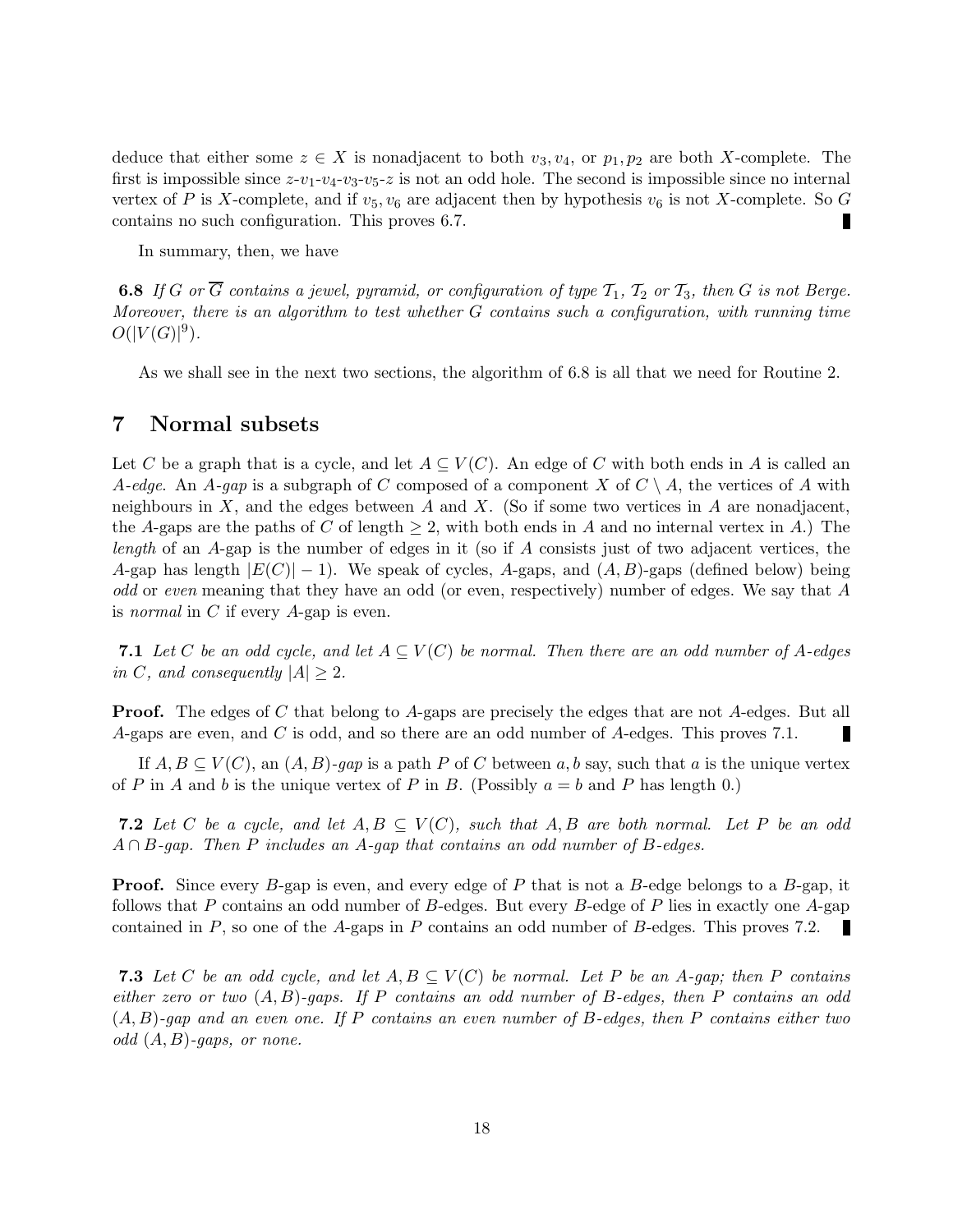**Proof.** By 7.1,  $|A|, |B| \ge 2$ . Let P have vertices  $p_1, \ldots, p_n$  say, in order. Since A is normal and C is odd, it follows that  $p_1 \neq p_n$ ,  $p_1, p_n \in A$ , and n is odd. If none of  $p_1, \ldots, p_n$  belongs to B the claim is true, so we assume that we may choose i, j with  $1 \leq i \leq j \leq n$ , minimum and maximum respectively such that  $p_i, p_j \in B$ ; and therefore P contains exactly two  $(A, B)$ -gaps, namely  $p_1$ - $\cdots$ - $p_i$ and  $p_i$ - $\cdots$ - $p_n$ . (These are indeed  $(A, B)$ -gaps, since either  $n < |V(C)|$ , or  $i < j$ , because  $|B| \ge 2$ .) The sum of their lengths is  $n - j + i - 1$ , and since n is odd, it follows that exactly one of the two  $(A, B)$ -gaps is odd if and only if j – i is odd. It therefore suffices to show that the number of B-edges in P is odd if and only if  $j - i$  is odd. But the B-edges in P are precisely the edges between  $p_i$  and  $p_j$  that do not lie in B-gaps, and every B-gap is even, so an even number of edges of  $p_i$ - $\cdots$ - $p_j$  are not B-edges. This proves 7.3. П

**7.4** Let C be an odd cycle. Let  $A_1, \ldots, A_k \subseteq V(G)$  be normal, such that for  $1 \leq i < j \leq k$ , every  $(A_i, A_j)$ -gap is even. Then  $A_1 \cap \cdots \cap A_k$  is normal.

**Proof.** We proceed by induction on k. If  $k = 1$  the result is trivial, so we may assume that  $k \geq 2$ . Define  $A_0 = A_1 \cap A_2$ . Since there is no odd  $(A_1, A_2)$ -gap, 7.2 and 7.3 imply that  $A_0$  is normal.

(1) For  $3 \leq j \leq k$ , every  $(A_0, A_j)$ -gap is even.

For suppose not, and choose a path  $p_1$ - $\cdots$ - $p_n$  (= P say) of C with n even such that  $p_1$  is the unique vertex of P in  $A_0$ , and  $p_n$  is the unique vertex of P in  $A_j$ . Choose h with  $1 \leq h \leq n$  maximum such that  $p_h \in A_1$ , and i with  $1 \leq i \leq n$  maximum such that  $p_i \in A_2$ . Since every  $(A_1, A_j)$ -gap is even, it follows that  $n - h$  is even, and therefore h is even, since n is even. Since every  $A_1$ -gap is even and  $p_1, p_h \in A_1$ , it follows that there are an odd number of  $A_1$ -edges in the path  $p_1$ - $\cdots$ - $p_h$ . Similarly i is even, and from the symmetry we may assume that  $h \leq i$ . Now  $p_2, \ldots, p_n \notin A_1 \cap A_2$ , and in particular no  $A_1$ -edge of P is an  $A_2$ -edge. Consequently every  $A_1$ -edge of P belongs to a unique  $A_2$ -gap included in P, and therefore some  $A_2$ -gap included in P contains an odd number of  $A_1$ -edges. By 7.3, there is an odd  $(A_1, A_2)$ -gap, a contradiction. This proves (1).

From (1) and the inductive hypothesis applied to  $A_0, A_3, \ldots, A_k$ , it follows that  $A_0 \cap A_3 \cap \cdots \cap A_k$ is normal, and hence  $A_1 \cap \cdots \cap A_k$  is normal. This proves 7.4.

**7.5** Let G be a graph containing no pyramid, and let C be a shortest odd hole in G. Then every C-major vertex has at least four neighbours in C.

**Proof.** Let v be a C-major vertex, and suppose it has at most three neighbours in  $C$ . Since its set of neighbours in C is normal, it follows from 7.1 that there are an odd number of edges of C with both ends adjacent to v, and therefore there is exactly one such edge; and since v is  $C$ -major, it has exactly three neighbours in C. But then the subgraph induced on  $V(C) \cup \{v\}$  is a pyramid, a contradiction. This proves 7.5.

We apply the two previous lemmas to show the following. (7.4 and 7.6 were proved by two of us in joint work with Neil Robertson and Robin Thomas, and 7.6 was proved independently by the other three of us in joint work with Michele Conforti and Giacomo Zambelli. Thanks also to Conforti and Zambelli for pointing out an error in an earlier draft of this theorem.).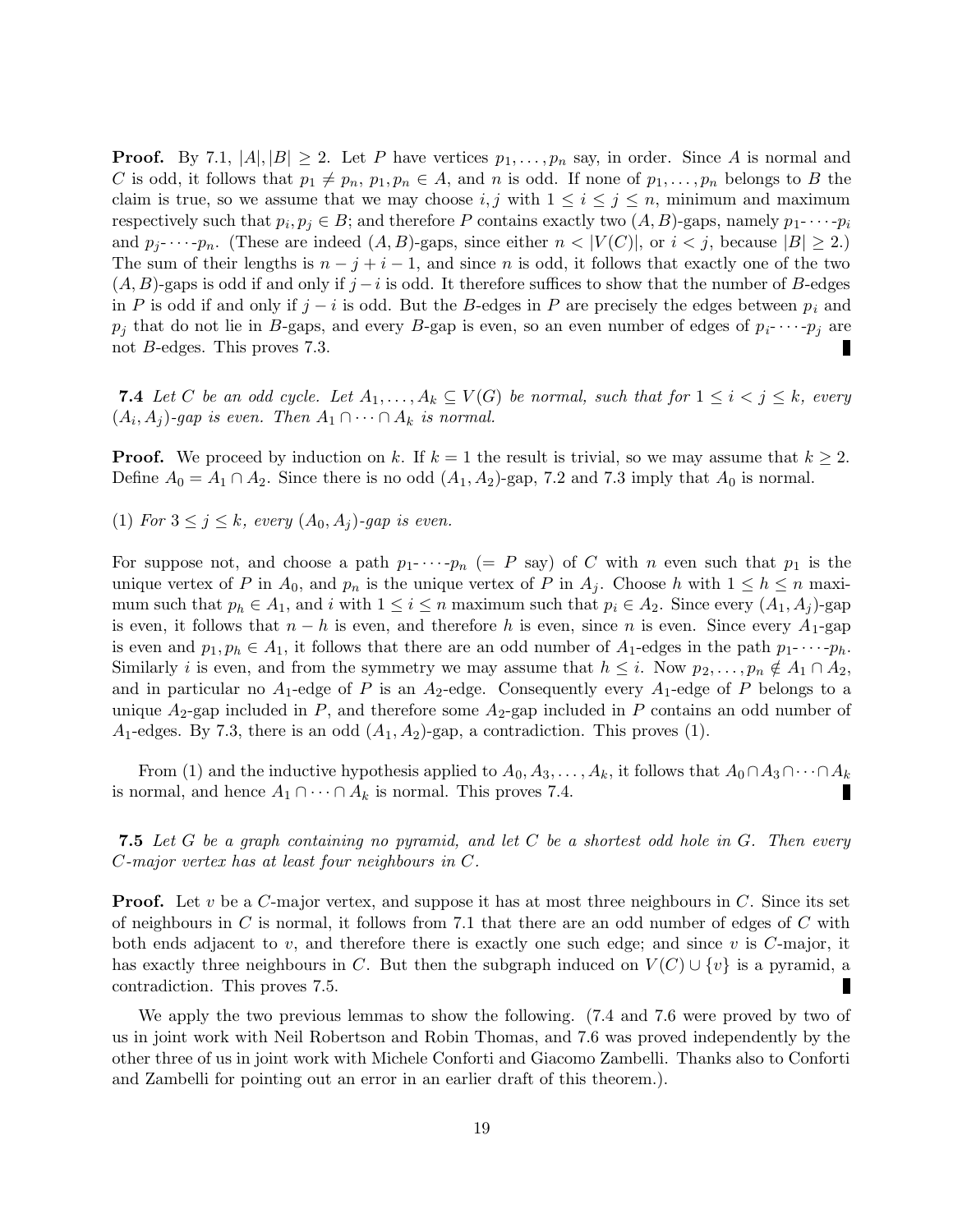**7.6** Let G be a graph containing no jewel or pyramid, and let C be a shortest odd hole in G. Let X be a stable set of C-major vertices. Then the set of X-complete vertices in  $C$  is normal.

**Proof.** Let  $X = \{x_1, \ldots, x_k\}$ , and for  $1 \leq i \leq k$  let  $A_i$  be the set of neighbours of  $x_i$  in  $V(C)$ . For  $1 \leq i \leq k$ , since  $x_i$  is C-major and C is a shortest odd hole, it follows that  $A_i$  is normal and  $|A_i| \geq 4$ by 7.5. If for  $1 \leq i < j \leq k$  every  $(A_i, A_j)$ -gap is even, then the result follows from 7.4. So we may assume that there is an odd  $(A_1, A_2)$ -gap, say P. Let C have vertices  $c_1, \ldots, c_{2n+1}$  in order, where P is  $c_1$ - $\cdots$ - $c_r$ , and r is even, with  $2 \le r \le 2n$ .

(1) If Q is an even  $(A_1, A_2)$ -gap, then  $V(P \cap Q) = \emptyset$  and there is an edge between  $V(P)$ ,  $V(Q)$ .

For suppose first that  $P \cap Q$  is nonempty, say  $c_r \in V(Q)$ . Then  $P \cup Q$  is an odd  $A_1$ -gap or  $A_2$ -gap, a contradiction. So  $P \cap Q$  is empty. Now assume there are no edges between P and Q. Then their union, together with  $x_1, x_2$ , forms an odd hole, of length at most that of C. Since C is a shortest odd hole, this new hole has length equal to that of C, and hence Q is the path  $c_{r+2}$ - $\cdots$ - $c_{2n}$ . Since  $|A_1|, |A_2| \geq 4$  it follows that  $c_{r+1}, c_{2n+1} \in A_1 \cap A_2$ . From the symmetry, we may assume that  $c_1 \in A_1$ and  $c_r \in A_2$ . If  $r + 2 = 2n$  then the sequence  $c_1, c_{2n+1}, c_{2n}, c_{2n-1}, x_1, P$  is a jewel, a contradiction. So  $r + 2 < 2n$ ; but then  $c_{r+1}$ - $\cdots$ - $c_{2n}$  is either an odd  $A_1$ -gap (if  $c_{r+2} \in A_2$ ) or an odd  $A_2$ -gap (if  $c_{r+2} \in A_1$ , in either case a contradiction. This proves (1).

Now there is an even  $(A_1, A_2)$ -gap; for if  $A_1 \cap A_2$  is normal, then it is nonempty and there is an  $(A_1, A_2)$ -gap of length 0, and otherwise there is an even  $(A_1, A_2)$ -gap by 7.2 and 7.3. So by (1) we may assume that  $c_{r+1}$   $\cdots$   $-c_s$  is an even  $(A_1, A_2)$ -gap, Q say, for some odd s with  $r+1 \leq s \leq 2n+1$ . Since  $|A_1| \geq 4$ , and only two vertices of  $P \cup Q$  belong to  $A_1$ , it follows that  $s \leq 2n - 1$ . If both  $A_1, A_2$  meet the path  $c_{s+2}$ - $\cdots$ - $c_{2n}$ , then there is an  $(A_1, A_2)$ -gap contained in this path; it is not even, by  $(1)$ , since there are no edges between it and P, and it is not odd, by  $(1)$ , since there are no edges between it and Q, a contradiction. So we may assume that none of  $c_{s+2}, \ldots, c_{2n}$  belong to  $A_1$ , from the symmetry between  $A_1, A_2$ . Since  $|A_1| \geq 4$ , it follows that  $c_{s+1}, c_{2n+1} \in A_1$ . Since  $c_{s+1}-c_{s+2}-\cdots-c_{2n+1}$  is not an odd  $A_1$ -gap, it follows that  $s=2n-1$ . Since  $|A_2|\geq 4$ , it follows that  $c_{2n}, c_{2n+1} \in A_2$ . But then  $c_{2n}$  forms an even  $(A_1, A_2)$ -gap, and there are no edges between it and P, contrary to (1). This proves 7.6. П

### 8 Anticonnected sets of C-major vertices

We recall that a hole  $C$  of  $G$  is amenable if

- $C$  is a shortest odd hole in  $G$ , of length at least 7, and
- for every anticonnected set X of C-major vertices, there is an X-complete edge in  $C$ .

The next result shows that the algorithm of 6.8 provides Routine 2.

8.1 Let G be a graph containing no pyramid and no configuration of types  $\mathcal{T}_1, \mathcal{T}_2$  or  $\mathcal{T}_3$ , and such that  $G, \overline{G}$  both contain no jewel. Then every shortest odd hole in G is amenable.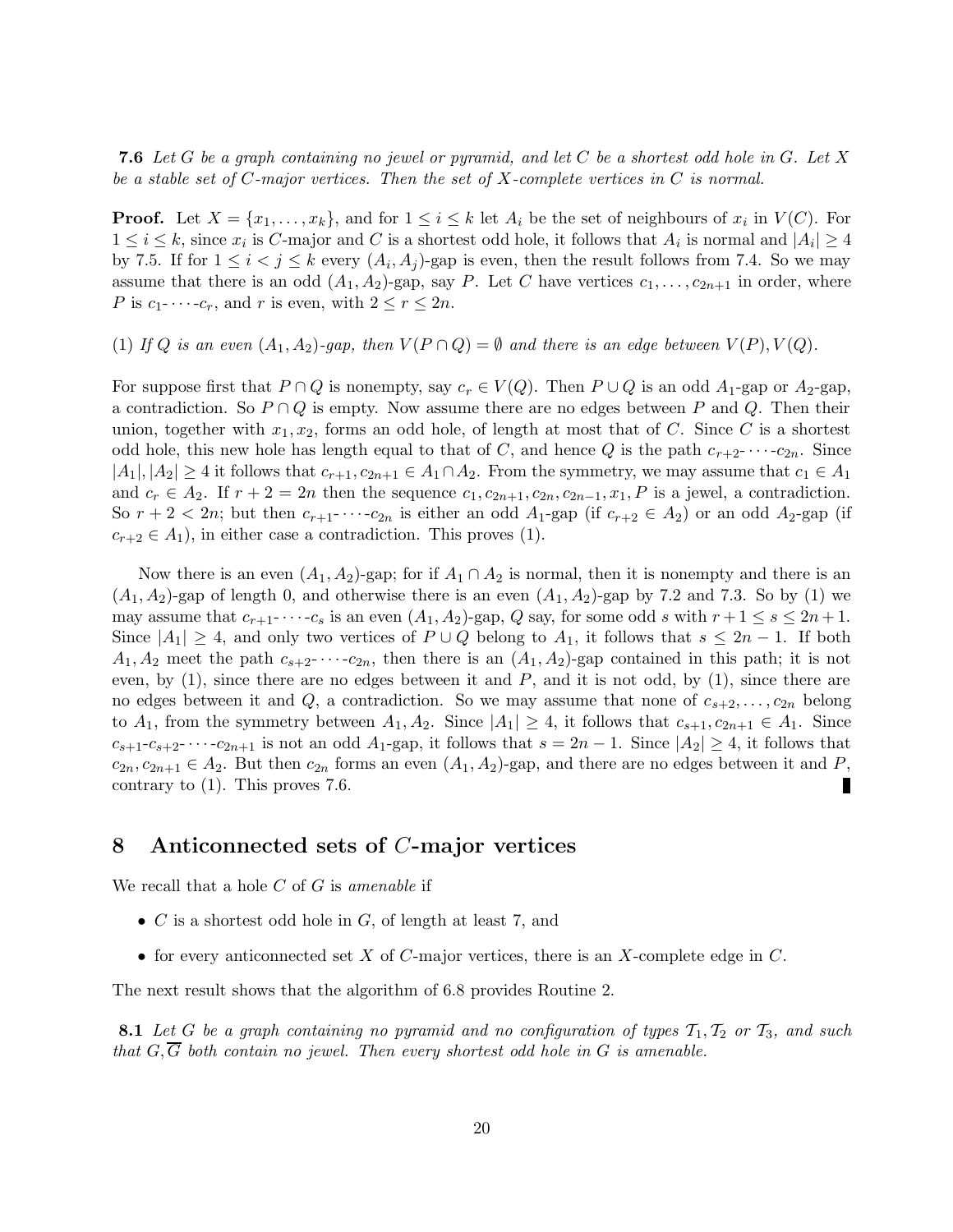**Proof.** Let C be a shortest odd hole in C. Let us say a subset X of  $V(G)$  is well-behaved if the set of all X-complete vertices in  $C$  is normal. Suppose the result is false, and choose an anticonnected set X of C-major vertices that is not well-behaved, with X minimal. By 7.6, some two vertices in X are adjacent, and therefore there is an antipath of length  $\geq 2$  contained in X. Let Q be a maximal antipath in X, between  $a, b \in X$  say. Then  $X \setminus \{a\}, X \setminus \{b\}$  are both anticonnected. Let A be the set of all  $X \setminus \{a\}$ -complete vertices in C, and define B similarly. Then from the minimality of X, A and B are normal, and  $A \cap B$  is not, since  $A \cap B$  is the set of all X-complete vertices in C.

#### (1) There exist a vertex in  $A \setminus B$  and a vertex in  $B \setminus A$  that are nonadjacent.

For assume that every vertex in  $A \setminus B$  is adjacent to every vertex in  $B \setminus A$ . By 7.2 and 7.3, there is an odd  $A \cap B$ -gap P, containing an odd  $(A, B)$ -gap and an even one. Since every vertex in  $A \setminus B$  is adjacent to every vertex in  $B \setminus A$  it follows that there is an  $(A, B)$ -gap in P of length 1, and one of length 0 (and hence  $A \cap B \neq \emptyset$ ). Let C have vertices  $c_1, \ldots, c_{2n+1}$  in order. We may assume that  $c_1 \in A \setminus B$  and  $c_{2n+1} \in B \setminus A$ , and  $c_1, c_{2n+1}$  both belong to  $P^*$ . Let P be  $c_j$ - $\cdots$ - $c_{2n+1}$ - $c_1$ - $\cdots$ - $c_i$ ; thus,  $i, j \in \{2, 3, ..., 2n\}$  are minimum and maximum respectively such that  $c_i, c_j \in A \cap B$ . Since P is odd, it follows that  $j - i$  is even. Suppose that  $i > 2$ . Since none of  $c_2, \ldots, c_{i-1}$  belong to A (since every vertex in  $A \setminus B$  is adjacent to  $c_{2n+1}$ , it follows that  $c_1$ - $\cdots$ - $c_i$  is an A-gap, and therefore i is odd. Consequently  $c_{2n+1}-c_1-\cdots-c_i$  is not a B-gap; but every vertex in  $B\setminus A$  is adjacent to  $c_1$ , and so  $c_2 \in B \setminus A$ , and no other internal vertex of  $c_{2n+1}$ - $c_1$ - $\cdots$ - $c_i$  belongs to B. So  $c_2$ - $\cdots$ - $c_i$  is an odd path, and since it is not a B-gap it follows that  $i = 3$ . We have shown then that if  $i > 2$  then  $i = 3$ and  $c_2 \in B \setminus A$ . By the same argument, if  $j < 2n$  then  $j = 2n - 1$  and  $c_{2n} \in A \setminus B$ . Now not both  $c_2 \in B \setminus A$  and  $c_{2n} \in A \setminus B$ , since every vertex in  $A \setminus B$  is adjacent to every vertex in  $B \setminus A$ ; and hence we may assume that  $j = 2n$ . Since  $j - i$  is even it follows that  $i \neq 3$ , and hence  $i = 2$ .

There are two cases, depending on whether some vertex of  $c_3$ - · · · - $c_{2n-1}$  belongs to  $A \cup B$ . Suppose first that, say,  $c_h \in A$  for some h with  $3 \leq h \leq 2n-1$ . Since  $c_h$  is not adjacent to  $c_{2n+1}$ , it follows that  $c_h \in A \cap B$ . But then  $c_1, c_{2n}, c_2, c_{2n+1}, c_h$  and the antipath  $c_1$ -a-Q-b- $c_{2n+1}$ , form a jewel in  $\overline{G}$ , a contradiction. So none of  $c_3, \ldots, c_{2n-1}$  belongs to  $A \cup B$ . Let Z be the set of all  ${c_2, c_{2n}, c_{2n+1}}$ -complete vertices in G; thus,  $X \setminus \{b\} \subseteq Z$ . Let Y be the anticomponent of Z that includes  $X \setminus \{b\}$ . But then  $c_{2n}, c_{2n+1}, c_1, c_2$ , the path  $c_2-c_3-\cdots-c_{2n}$ , and Y, form a configuration of type  $\mathcal{T}_2$  in  $G$ , a contradiction. This proves (1).

#### (2) Every vertex of  $X \setminus \{a, b\}$  is adjacent to at least one of a, b.

For suppose that some  $x \in X \setminus \{a, b\}$  is nonadjacent to both  $a, b$ . Choose  $c_i \in A \setminus B$  and  $c_j \in B \setminus A$ , nonadjacent. Then  $x-c_i-b-a-c_j-x$  is a configuration of type  $\mathcal{T}_1$ , a contradiction. This proves (2).

It follows from (2) that Q has length  $> 3$ .

#### (3)  $X \setminus \{a, b\}$  is anticonnected.

For assume it has more than one anticomponent; then there is an anticomponent Y of  $X \setminus \{a, b\}$ disjoint from  $Q^*$ . Since X is anticonnected, there exists  $y \in Y$  nonadjacent to one of a, b. Since Y is disjoint from  $Q^*$  it follows that y is  $Q^*$ -complete, and from the maximality of Q it follows that y is nonadjacent to both  $a, b$ , contrary to  $(2)$ . This proves  $(3)$ .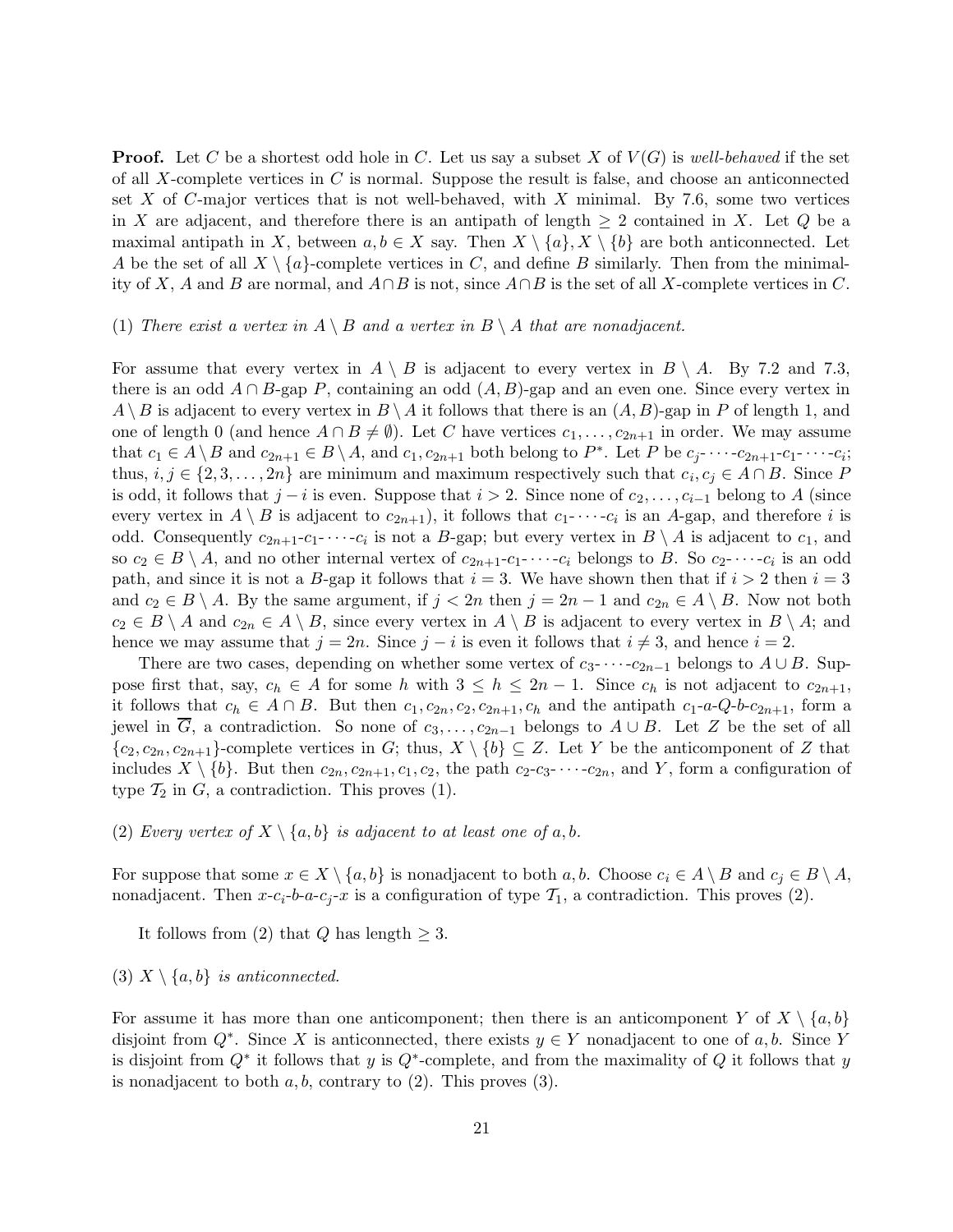#### (4) Every odd  $(A, B)$ -gap has length 1.

For let C have vertices  $c_1, \ldots, c_{2n+1}$  in order, where  $c_1$ - $\cdots$ - $c_r$  is an odd  $(A, B)$ -gap, and assume that  $r \geq 3$ . We may assume that  $c_1 \in A$  and  $c_r \in B$ . Since  $X \setminus \{a, b\}$  is well-behaved, and  $c_1 \cdots c_r$ is an odd path and its ends are  $X \setminus \{a, b\}$ -complete, it follows that some internal vertex of this path is  $X \setminus \{a, b\}$ -complete, say  $c_i$ . But then  $c_i$  is nonadjacent to both  $a, b$ , since  $c_1$ - $\cdots$ - $c_r$  is an  $(A, B)$ -gap; and therefore  $a, c_1, c_r, b, c_i, Q$  is a jewel in  $G$ , a contradiction. This proves (4).

By 7.2 there is an A-gap P containing an odd number of B-edges; and by 7.3, there is an odd  $(A, B)$ -gap contained in P. By (4) it has length 1. Consequently we may assume that C has vertices  $c_1, \ldots, c_{2n+1}$  in order, where  $c_1 \in A \setminus B$  and  $c_{2n+1} \in B \setminus A$ .

(5) At least one of  $c_3, \ldots, c_{2n-1}$  belongs to  $(A \setminus B) \cup (B \setminus A)$ .

For suppose not. Suppose first that none of  $c_3, \ldots, c_{2n-1} \in A \cup B$ . Since A, B are normal it follows that  $c_2 \in A$  and  $c_{2n} \in B$ . Let R be the path  $c_2-c_3-\cdots-c_{2n}$ , and let Y be the anticomponent including  $Q^*$  of the set of all  $\{c_{2n}, c_1, c_2\}$ -complete vertices in G. Since  $c_2, c_1, c_{2n+1}, c_{2n}, R, Y$  is not a configuration of type  $\mathcal{T}_2$ , there is a vertex  $c_h$  of  $R^*$  that is Y-complete. Since no vertex of  $R^*$  is  $X \setminus \{a\}$ -complete, it follows that  $X \setminus \{a\} \not\subseteq Y$ , and therefore  $c_{2n} \notin A$ . Similarly  $c_2 \notin B$ . But  $c_h$  is  $X \setminus \{a, b\}$ -complete since it is Y-complete, and therefore  $c_h$  is nonadjacent to  $a, b$  since it does not belong to  $A \cup B$ . But then  $a, c_2, c_{2n+1}, b, c_h, Q$  is a jewel in G, a contradiction.

This proves that there exists h with  $3 \leq h \leq 2n-1$  such that  $c_h \in A \cup B$ , and therefore  $c_h \in A \cap B$ . If  $c_2 \in A \setminus B$ , then  $a, c_1, c_h, c_{2n+1}, c_2$  and the antipath  $a-Q-b-c_{2n+1}$  form a jewel in  $\overline{G}$ , a contradiction. So  $c_2 \notin A \setminus B$ , and similarly  $c_{2n} \notin B \setminus A$ . By (1) it follows that  $c_2 \in B \setminus A$  and  $c_{2n} \in A \setminus B$ . From the symmetry, and since  $n > 2$  (because G contains no configuration of type  $\mathcal{T}_1$ ), we may assume that  $h \geq 4$ . But then  $a, c_1, c_h, c_2, c_{2n}$  and the antipath  $c_2-b-Q-a$  form a jewel in  $\overline{G}$ , a contradiction. This proves (5).

(6) None of  $c_3, \ldots, c_{2n-1}$  is  $V(Q)$ -complete. Consequently, every member of  $A \cap B$  has a neighbour in every odd  $(A, B)$ -gap.

For suppose that some  $c_i$  is  $V(Q)$ -complete where  $3 \leq i \leq 2n-1$ . From (5) there exists h with  $3 \leq h \leq 2n-1$  such that  $c_h \in (A \setminus B) \cup (B \setminus A)$ , and from the symmetry we may assume that  $c_h \in A \setminus B$ . But then  $a, c_1, c_i, c_{2n+1}, c_h$  and the antipath  $c_{2n+1}$ -b-Q-a, form a jewel in G, a contradiction. This proves the first claim. For the second, note that since every odd  $(A, B)$ -gap has length 1 by (4), it suffices from the symmetry to show that every member of  $A \cap B$  has a neighbour in  ${c_{2n+1}, c_1}$ ; and since every vertex in  $A \cap B$  is  $V(Q)$ -complete, this follows from the first claim. This proves (6).

(7)  $X = V(Q)$ .

For from (6), no edge of C is  $V(Q)$ -complete, and therefore  $V(Q)$  is not well-behaved. From the minimality of X it follows that  $X = V(Q)$ . This proves (7).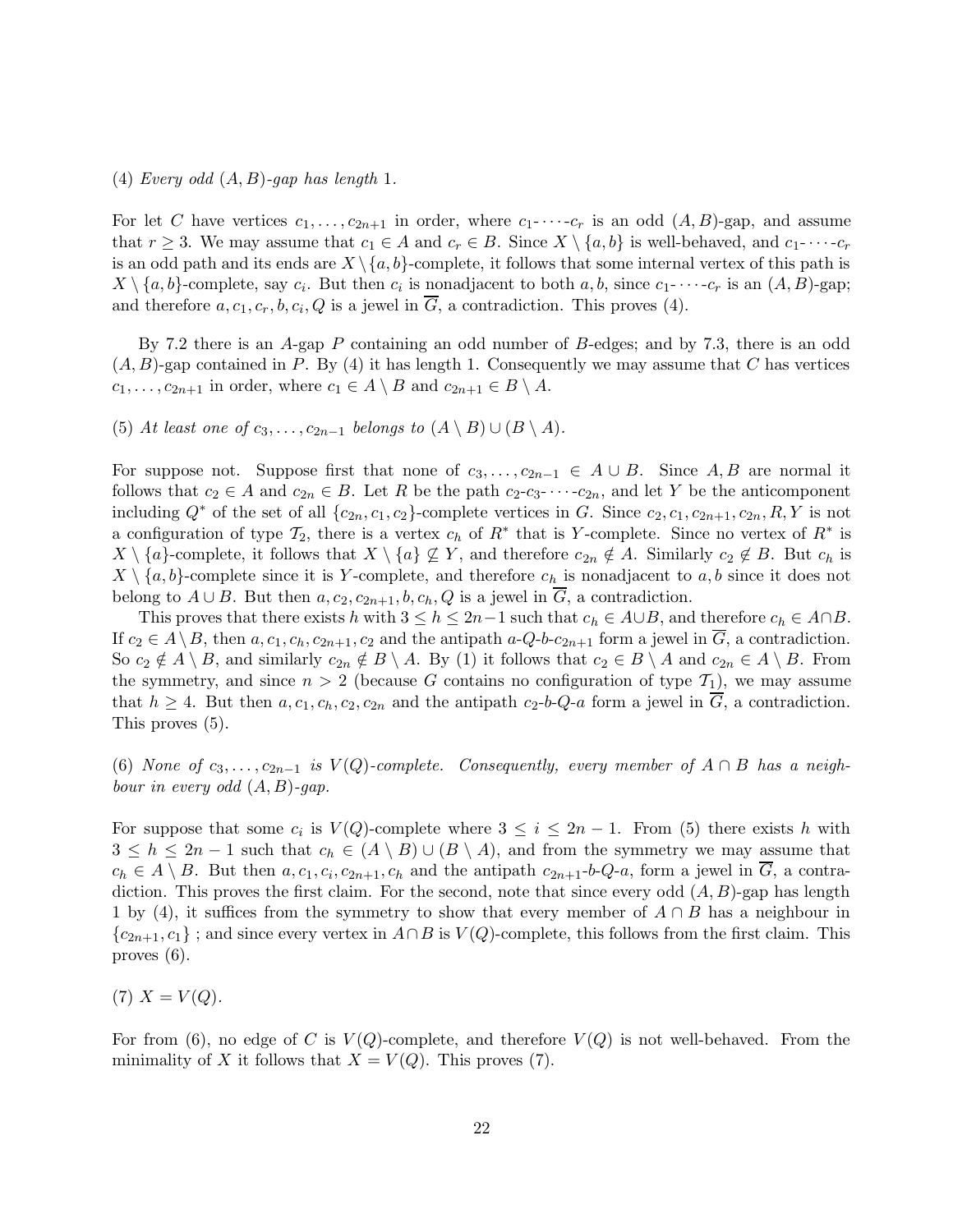(8) Let P be a path of C containing a vertex of  $A \cup B$ , such that a, b both have neighbours in P. Suppose that there is an odd  $(A, B)$ -gap R such that  $V(P), V(R)$  are disjoint and there are no edges between them. Then P includes an odd  $(A, B)$ -gap.

For since R has length 1 by (4), we may assume that R is  $c_{2n+1}-c_1$  and P is a subpath of  $c_3-c_4$ - · · · - $c_{2n-1}$ . Choose P minimal such that it contains a vertex of  $A\cup B$  and a, b both have neighbours in it. Let its ends be  $p_1, p_2$  say; so one of  $p_1, p_2 \in A \cup B$ , say  $p_1 \in B$ , and therefore  $p_2$  is the unique neighbour of b in P. By (6),  $p_1 \neq p_2$ . Let Y be the anticomponent including  $Q^*$  of the set of all  $\{c_1, c_{2n+1}, p_1\}$ -complete vertices. Since  $c_1, c_{2n+1}, a, b, p_1, p_2, P, Y$  do not form a configuration of type  $\mathcal{T}_3$ , it follows that either some internal vertex of P is Y-complete, or P has length 1 and  $p_2$  is Y-complete. Suppose the first; say  $c_h$  is an internal vertex of P, and  $c_h$  is Y-complete. It follows that  $c_h$  is  $Q^*$ -complete, and from the minimality of P,  $c_h$  is nonadjacent to both a, b. But  $p_1 \in B \setminus A$  by (6), and so  $a, c_1, p_1, b, c_h, Q$  is a jewel in G, a contradiction. So there is no such  $c_h$ , and hence P has length 1 and  $p_2$  is Y-complete and therefore  $Q^*$ -complete. By (6)  $p_2$  is not  $V(Q)$ -complete, and since  $p_2$  is adjacent to b, it is therefore nonadjacent to a. But then  $p_2-p_1$  is an odd  $(A, B)$ -gap, by (7). This proves (8).

(9) There is an odd  $(A, B)$ -gap in  $c_3$ - $\cdots$ - $c_{2n-1}$ , and  $|A \cap B| \leq 1$ .

For by (5), at least one of  $c_3, \ldots, c_{2n-1}$  belongs to  $A \cup B$ . Since a, b both have at least four neighbours in C by 7.5, and both have a nonneighbour in  $\{c_{2n+1}, c_1\}$ , they both have neighbours in  $c_3$ - · · ·  $c_{2n-1}$ . Hence by (8) applied to  $c_3$ - · · ·  $c_{2n-1}$ , there is an odd  $(A, B)$ -gap contained in  $c_3$ - · · ·  $c_{2n-1}$ . Since it has length 1 by (4), and by (6) every vertex in  $A \cap B$  has a neighbour in each odd  $(A, B)$ -gap, the claim follows. This proves (9).

#### (10) The number of odd  $(A, B)$ -gaps in C is odd.

For every odd  $(A, B)$ -gap in C is contained in a unique A-gap; and every B-edge is in a unique A-gap since there is no  $A \cap B$ -edge by (9). But by 7.3, an A-gap contains an odd number of B-edges if and only if it includes an odd number of odd  $(A, B)$ -gaps. Since C contains an odd number of B-edges (since B is normal), it therefore contains an odd number of odd  $(A, B)$ -gaps. This proves  $(10).$ 

Assign an orientation ("clockwise") to C, where  $c_2$  is the successor of  $c_1$ . For every odd  $(A, B)$ gap, let its ends be c, d where d immediately follows c in the clockwise order. Then either  $c \in A \setminus B$ and  $d \in B \setminus A$ , or vice versa. If  $c \in A \setminus B$ , we say c-d is white and otherwise it is black. From (9),  $c_{2n+1}$ -c<sub>1</sub> is not the only odd  $(A, B)$ -gap; so by (10) there are two (distinct) successive odd  $(A, B)$ -gaps that have the same colour. Hence we may assume that for some i with  $1 \leq i \leq 2n$ ,  $c_i \in B \setminus A$  and  $c_{i+1} \in A \setminus B$ , and the path  $c_1 \cdot \cdot \cdot \cdot c_i$  contains no odd  $(A, B)$ -gap. Since  $c_1 \in A \setminus B$  and  $c_i \in B \setminus A$ , it follows that  $i \geq 2$ , and similarly  $i+1 \leq 2n$ . Now the path  $c_1$ - $\cdots$ - $c_i$  contains a neighbour of a, a neighbour of b, and a member of  $A \cup B$ , and includes no odd  $(A, B)$ -gap; and we deduce from (8) that every odd  $(A, B)$ -gap contains one of  $c_{i+1}, c_{2n+1}$ . By (10) we may assume that  $c_{i+2} \in B \setminus A$ , and there are exactly three odd  $(A, B)$ -gaps in C.

Suppose that  $i+2 \leq 2n$ . Since there are no edges between  $\{c_1, \ldots, c_{i-1}\}\$  and the odd  $(A, B)$ -gap  ${c_{i+1}, c_{i+2}}$ , it follows from (8) applied to  $c_1-c_2-\cdots-c_{i-1}$  that none of  $c_1, \ldots, c_{i-1}$  belong to B. So  $c_{2n+1}$ - $c_1$ - $\cdots$ - $c_i$  is a B-gap, and therefore i is even. Since  $c_1$ - $\cdots$ - $c_i$  is not an odd  $(A, B)$ -gap, it follows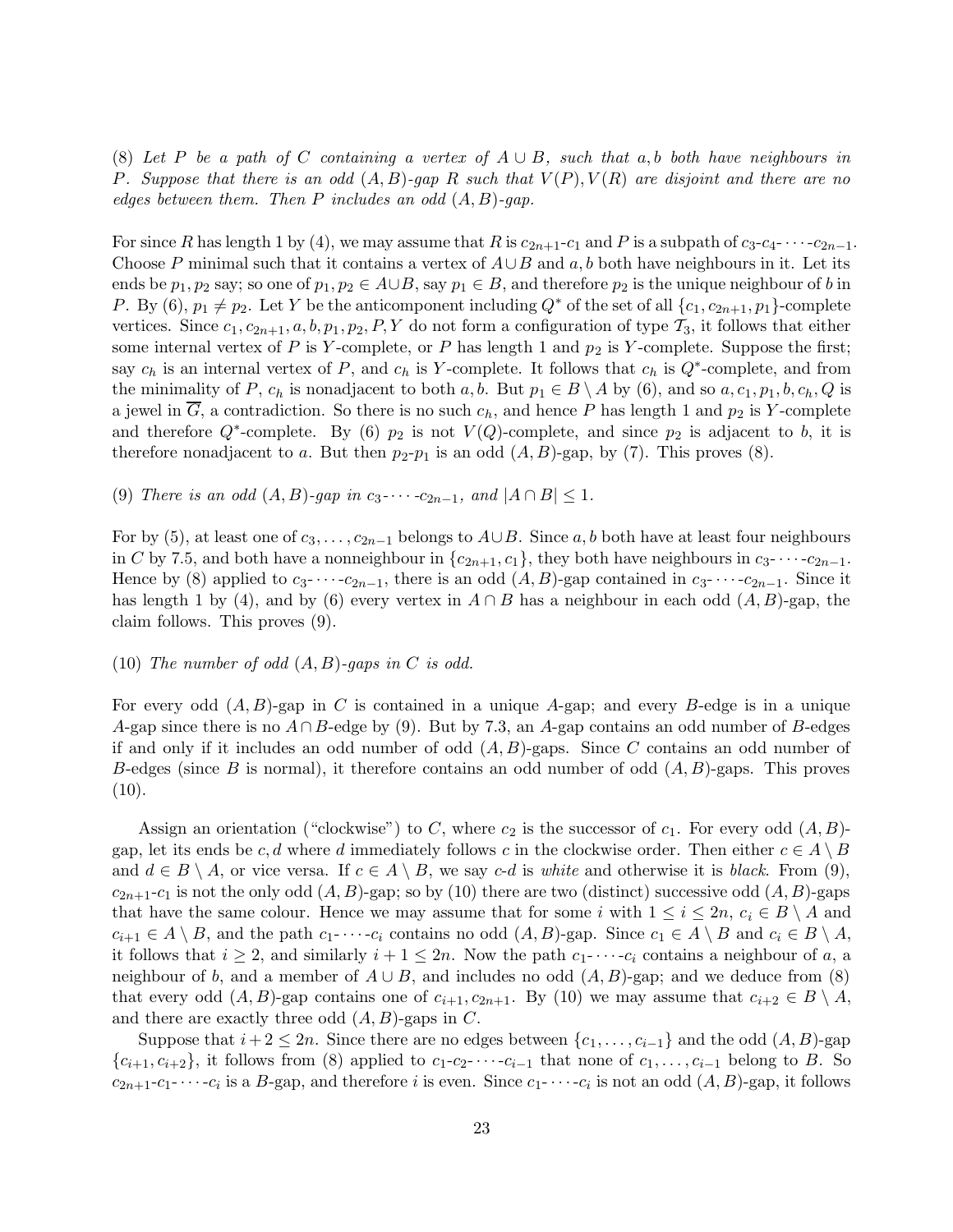that there exists h with  $2 \leq h < i$  such that  $c_h \in A$ . Choose h maximum. Then  $c_h$ - $\cdots$ - $c_{i+1}$  is an A-gap and  $c_h$ - $\cdots$ - $c_i$  is an  $(A, B)$ -gap, and one of them is odd, a contradiction. This proves that  $i = 2n - 1.$ 

Since A, B are both normal, they both meet  $c_2$ - · · ·  $-c_{2n-2}$ , and yet there are no edges between  ${c_2,\ldots,c_{2n-2}}$  and the odd  $(A, B)$ -gap  ${c_{2n},c_{2n+1}}$  and the path includes no odd  $(A, B)$ -gap, contrary to (8). This proves 8.1. П

### 9 The cleaning algorithm

We turn to Routine 3. For any two distinct vertices a, b, let  $N(a, b)$  be the set of all  $\{a, b\}$ -complete vertices. The definition of an amenable shortest odd hole C implies that cleaning can be done when the set of C-major vertices is anticonnected. How do we proceed when there are at least two anticomponents of C-major vertices? The key idea is as follows. If X is some subset of the C-major vertices, there may or may not be two X-complete vertices in  $C$  that have distance at least 3 in  $C$ . Smaller sets  $X$  tend to have this property, and larger sets tend not to. In both cases a good thing happens. First, if X does have two such common neighbours  $(a, b$  say) then all members of  $N(a, b)$ are C-major, and this set includes  $X$ ; so we could easily guess a set of C-major vertices including X, just by trying all pairs a, b and outputting the set  $N(a, b)$  for each pair. Thus in this case, X is essentially easily "guessable". On the other hand, if  $X$  does not have two such common neighbours a, b, then the set of all X-complete vertices has very limited intersection with  $C$ , and yet contains "most" C-major vertices (all of them except those in the anticomponents of C-major vertices that meet  $X$ ); and therefore if only we could guess  $X$ , we could guess most  $C$ -major vertices. If we choose X right on the border, maximal such that  $a, b$  both exist, and add one more C-major vertex to it, we essentially get both good things at once. This is still not quite enough to do cleaning; the last trick is not just to maximize  $X$ , but to lexicographically maximize the sizes of the anticomponents of X. Then that works, as we shall see. Let us explain the details.

A triple  $(a, b, c)$  of vertices is relevant if a, b are distinct and nonadjacent, and  $c \notin N(a, b)$  (possibly  $c \in \{a, b\}$ . For every relevant triple  $(a, b, c)$ , we make the following definitions:

- $r(a, b, c)$  is the cardinality of the largest anticomponent of  $N(a, b)$  that contains a nonneighbour of c (or 0, if c is  $N(a, b)$ -complete)
- $Y(a, b, c)$  is the union of all anticomponents of  $N(a, b)$  that have cardinality strictly greater than  $r(a, b, c)$
- $W(a, b, c)$  is the anticomponent of  $N(a, b) \cup \{c\}$  that contains c
- $Z(a, b, c)$  is the set of all  $Y(a, b, c) \cup W(a, b, c)$ -complete vertices, and
- $X(a, b, c) = Y(a, b, c) \cup Z(a, b, c).$

The algorithm depends on the following lemma.

**9.1** Let C be a shortest odd hole in G, with length at least 7. Then there is a relevant triple  $(a, b, c)$ of vertices such that:

• the set of all C-major vertices not in  $X(a, b, c)$  is anticonnected, and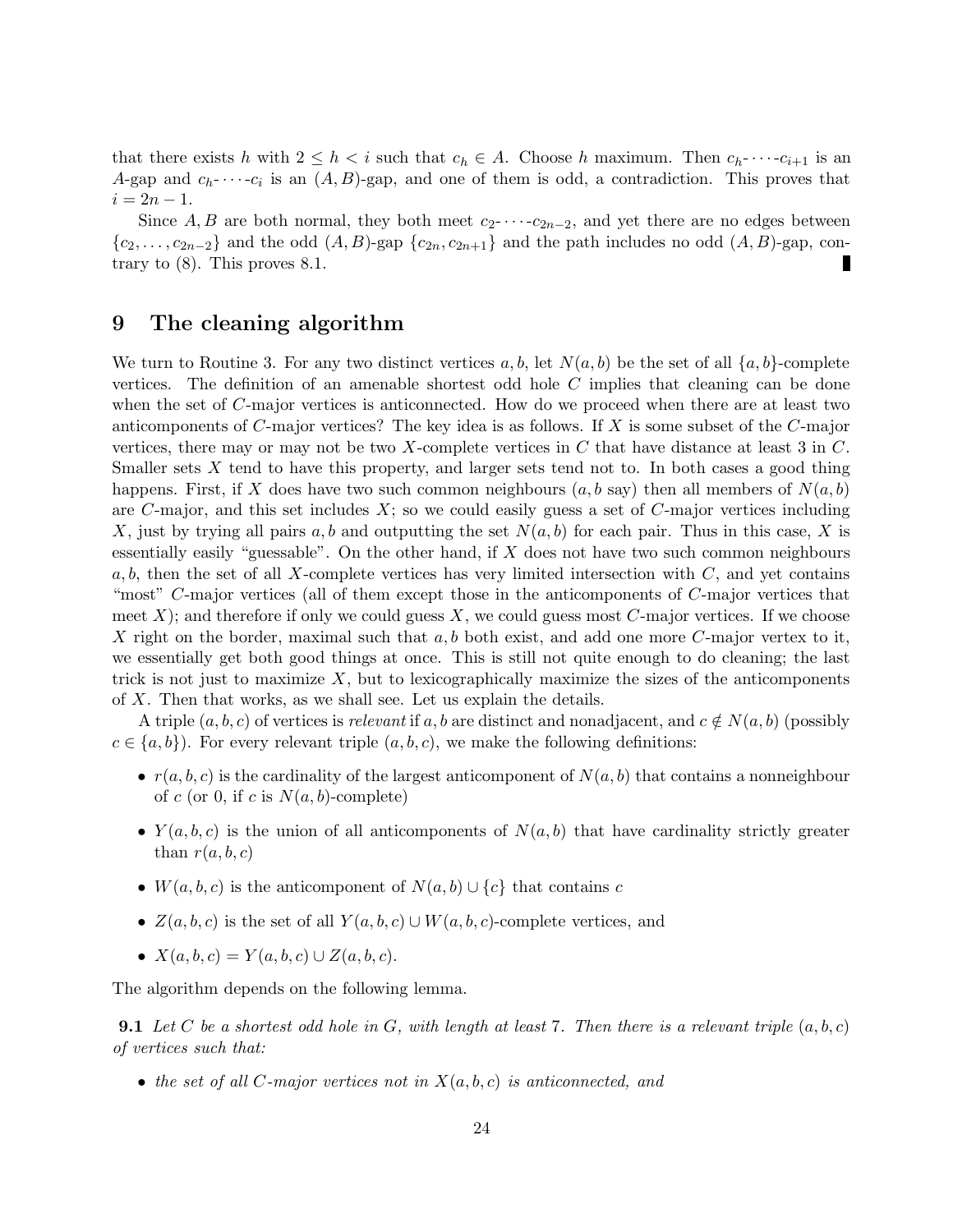•  $X(a, b, c) \cap V(C)$  is a subset of the vertex set of some 3-vertex path of C.

**Proof.** Let M be the set of all C-major vertices. Choose vertices  $a, b \in V(C)$ , such that both paths of C joining them have length at least 3 (this is possible since C has length at least 7). Let the anticomponents of  $N(a, b)$  have cardinalities  $n_1, \ldots, n_k$  in non-increasing order. Choose a, b such that  $n_1$  is as large as possible, and subject to that  $n_2$  is as large as possible, and so on. We observe first that  $N(a, b) \subseteq M$ , and that for any vertex  $c \notin N(a, b)$ ,  $(a, b, c)$  is relevant and  $Y(a, b, c)$  is disjoint from  $V(C)$ .

Suppose first that  $M \subseteq N(a, b)$ . Then equality holds. Moreover,  $r(a, b, a) = 0$ , and  $Y(a, b, a) = 0$  $N(a, b)$  and so every C-major vertex belongs to  $X(a, b, a)$ . But  $W(a, b, a) = \{a\}$ , and therefore  $Z(a, b, a) \cap V(C)$  is a subset of the set of neighbours of a in C; and consequently,  $X(a, b, c) \cap V(C)$ is a subset of a 3-vertex path of C. In this case the triple  $(a, b, a)$  satisfies the theorem.

We may therefore assume that there exists  $c \in M \setminus N(a, b)$ . For any such vertex c,  $(a, b, c)$  is relevant; choose c such that  $r(a, b, c)$  is as large as possible. We claim that  $(a, b, c)$  satisfies the theorem.

(1)  $W(a, b, c) \subseteq M \setminus X(a, b, c)$ ; and every vertex of  $M \setminus X(a, b, c)$  either belongs to  $W(a, b, c)$  or has a nonneighbour in  $W(a, b, c)$ . Consequently  $M \setminus X(a, b, c)$  is anticonnected.

For  $W(a, b, c)$  is disjoint from  $Y(a, b, c)$ ,  $Z(a, b, c)$  from the definition of these sets, and so  $W(a, b, c) \subseteq$  $M \setminus X(a, b, c)$ . For the second assertion, let  $v \in M \setminus X(a, b, c)$ . We claim that v is  $Y(a, b, c)$ -complete. For if  $v \in N(a, b)$  then this is true, since  $v \notin Y(a, b, c)$  and  $Y(a, b, c)$  is a union of anticomponents of  $N(a, b)$ . If  $v \notin N(a, b)$  then since  $v \in M$ , it follows that v is  $Y(a, b, c)$ -complete from the choice of c. This proves that v is  $Y(a, b, c)$ -complete. Since  $v \notin Z(a, b, c)$ , it follows that either  $v \in W(a, b, c)$  or v has a nonneighbour in  $W(a, b, c)$ . This proves (1).

(2)  $X(a, b, c) \cap V(C)$  is a subset of the vertex set of some 3-vertex path of C.

For suppose not. Since C has length at least 7, there exist  $a', b' \in Z(a, b, c) \cap V(C)$  with distance at least 3 in C. Then  $Y(a, b, c) \cup W(a, b, c) \subseteq N(a', b')$ , and so every anticomponent of  $N(a, b)$ with cardinality strictly greater than  $r(a, b, c)$  is a subset of an anticomponent of  $N(a', b')$ . But also  $W(a, b, c)$  has cardinality strictly greater than  $r(a, b, c)$ , from the definition of  $r(a, b, c)$ , and  $W(a, b, c)$ is not an anticomponent of  $N(a, b)$ , and  $W(a, b, c)$  is a subset of an anticomponent of  $N(a', b')$ . It follows that replacing a, b by  $a', b'$  increases lexicographically the sequence  $n_1, \ldots, n_k$ , contrary to the choice of  $a, b$ . This proves  $(2)$ .

From (1) and (2), it follows that  $(a, b, c)$  satisfies the theorem. This proves 9.1.

П

The algorithm for Routine 3 is as follows.

**9.2** There is an algorithm with the following specifications:

**Input:**  $A$  graph  $G$ .

**Output:**  $O(|V(G)|^5)$  subsets of  $V(G)$ , such that if C is an amenable hole in G, then one of the subsets is a near-cleaner for C.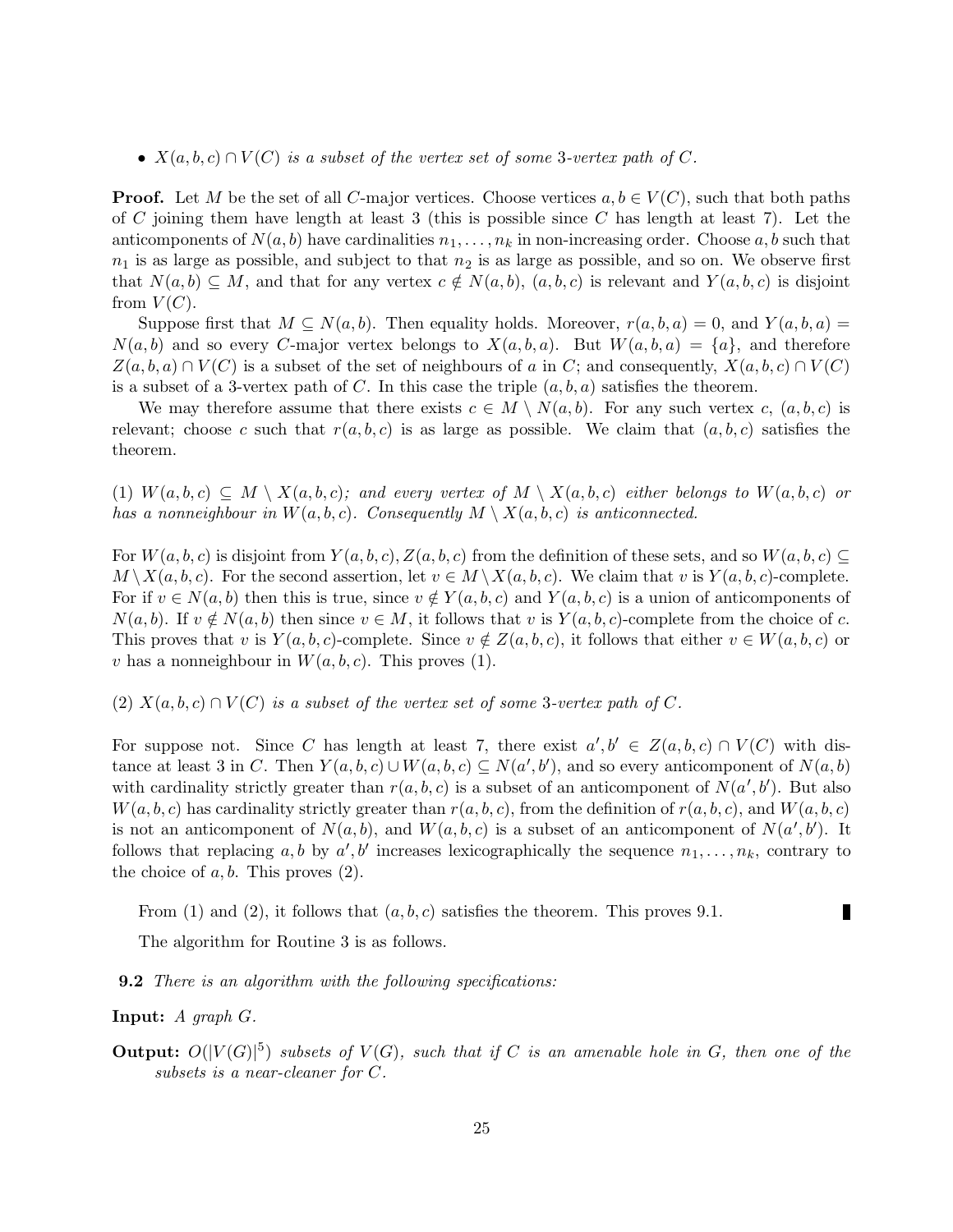### Running time:  $O(|V(G)|^5)$ .

**Proof.** Here is the algorithm. For every two adjacent vertices u, v, compute the set  $N(u, v)$ , and list all such sets. For each relevant triple  $(a, b, c)$ , compute the set  $X(a, b, c)$ , and list all such sets. Output all subsets that are the union of a set from the first list and one from the second. This completes the algorithm.

To see that this output is correct, suppose that  $C$  is an amenable hole in  $G$ . By 9.1, there is a relevant triple  $(a, b, c)$  satisfying that theorem. Since the set  $(T, say)$  of all C-major vertices not in  $X(a, b, c)$  is anticonnected, and C is amenable, there is an edge uv of C that is T-complete; and therefore  $T \subseteq N(u, v)$ . But then  $N(u, v) \cup X(a, b, c)$  is a near-cleaner for C, and it is one of the sets in the output. The running time is evidently as claimed.

### 10 The algorithm for Bergeness

Let us put these pieces together. The main result of the paper is the following:

**10.1** There is an algorithm with the following specifications:

Input: A graph G.

Output: Determines whether G is Berge.

Running time:  $O(|V(G)|^9)$ .

**Proof.** First, use the algorithm of 6.8 to test whether one of  $G, \overline{G}$  contains a jewel, a pyramid, or a configuration of type  $\mathcal{T}_1, \mathcal{T}_2$  or  $\mathcal{T}_3$ . If so, we output that G is not Berge and stop. If not, then by 8.1, every shortest odd hole in G is amenable. We run 9.2, and obtain the  $O(|V(G)|^5)$  subsets. For each subset X in turn, we run 5.1 on the pair  $G, X$ . If we find that G has an odd hole, we output that and stop. If after examining all the sets X, we still have not found an odd hole, we turn to  $\overline{G}$ , and run the same procedure on that. (There is no need to repeat the algorithm of 6.8, of course.) If again we do not detect an odd hole, we report that  $G$  is Berge. That completes the description of the algorithm.

Let us show that the output is correct. We must show that  $G$  is not Berge if and only if the algorithm reports that  $G$  is not Berge. From the construction of the algorithm, if the algorithm reports that  $G$  is not Berge, then this is true. For the converse, suppose that  $G$  is not Berge. Since we run the same algorithm on G and on  $\overline{G}$ , we may assume that there is an odd hole in G, by replacing G by  $\overline{G}$  if necessary. Hence there is a shortest odd hole in G, say C. We may assume that in the call of 6.8, we did not detect that G is not Berge, and therefore G and  $\overline{G}$  both contain no jewel, pyramid, or configuration of type  $\mathcal{T}_1$ ,  $\mathcal{T}_2$  or  $\mathcal{T}_3$ . Hence by 8.1, C is amenable. Thus the call of 9.2 functions as it should, and one of the subsets X it outputs is a near-cleaner for  $C$ . Therefore when we apply 5.1 to the pair  $G, X$ , the algorithm will discover an odd hole and report that. Thus the output is correct in all cases.

Finally, let us add up the total running time. The call to 6.8 takes time  $O(|V(G)|^9)$ . Running 9.2 takes time  $O(|V(G)|^5)$ , and then for each of  $O(|V(G)|^5)$  subsets we have to call 5.1, each call taking time  $O(|V(G)|^4)$ . Then we repeat on the complement. The whole running time is  $O(|V(G)|^9)$ , as claimed. This proves 10.1. ı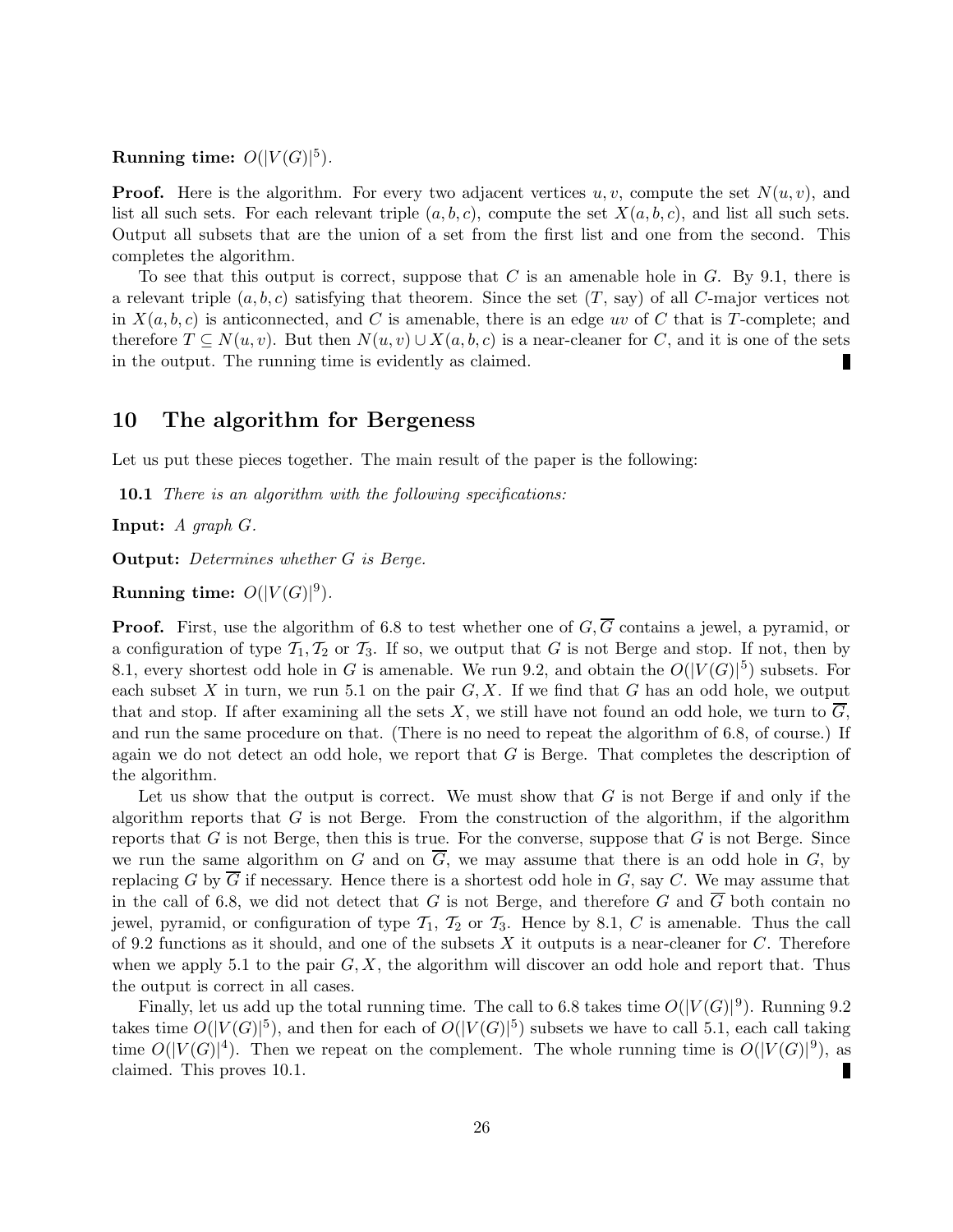### 11 Appendix

Here we give another algorithm for Routine 1. First, by making use of 2.2 and 3.1, we may assume that the input graph contains no pyramid or jewel. In the version of Routine 1 given earlier, we then call 4.2 or its more efficient variant 5.1, but there is an alternative method that can be applied at this stage, that can be shown to work using just a special case of 4.1. What is presented in this appendix is the work of CLV, although an almost identical algorithm was developed independently by ChS in joint work with Neil Robertson and Robin Thomas.

Let us say a graph G is *clean* if it is either odd-hole-free or it contains a clean shortest odd hole. We will present an algorithm that takes as input a clean graph G containing no pyramid or jewel, and recognizes whether G is odd-hole-free. The idea is to decompose the input graph  $G$  into a polynomial number of simpler graphs  $G_1, \ldots, G_m$  so that the following two properties are satisfied:

- (1) G is odd-hole-free if and only if  $G_i$  is odd-hole-free for every  $i = 1, \ldots, m$ , and
- (2) for every  $i = 1, ..., m$  it is easy to check directly whether  $G_i$  is odd-hole-free.

The basis of this recognition algorithm is the following decomposition theorem for odd-hole-free graphs by Conforti, Cornuéjols and Vušković  $[4]$ . For Berge graphs, this result also follows from the decomposition theorem of Chudnovsky, Robertson, Seymour and Thomas [2].

A set S of vertices is a *double star* if S contains two adjacent vertices u and v such that  $S \subseteq$  $N(u) \cup N(v)$ . Here  $N(x)$  denotes the set of vertices adjacent to vertex x. We say that S is centred at uv. The vertex set S is a cutset of G if  $G \setminus S$  contains more connected components than G.

A graph G has a 2-join  $V_1|V_2$  with special sets  $(A_1, A_2, B_1, B_2)$  if its vertices can be partitioned into sets  $V_1$  and  $V_2$  so that, for  $i = 1, 2, V_i$  contains disjoint, nonempty vertex sets  $A_i$  and  $B_i$ , such that every vertex of  $A_1$  is adjacent to every vertex of  $A_2$ , every vertex of  $B_1$  is adjacent to every vertex of  $B_2$ , and there are no other adjacencies between  $V_1$  and  $V_2$ . Furthermore, for  $i = 1, 2, |V_i| > 2$  and the graph induced by  $V_i$  is not a path. 2-joins were introduced by Cornuéjols and Cunningham [6] in a special case and by Conforti, Cornuéjols, Kapoor and Vušković  $[3]$  in the above form.

A basic graph is a bipartite graph or the line graph of a bipartite graph or the complement of a line graph of a bipartite graph.

**11.1**  $\left[\frac{1}{4}\right]$  If G is an odd-hole-free graph, then either G is basic, or G has a double star cutset or a 2-join.

Checking whether a graph is basic can easily be done in polynomial time [7, 9]. This is an answer to (2) above. A polynomial algorithm for finding a 2-join is given in [3]. It is not difficult to find a double star cutset in polynomial time: For any two adjacent vertices  $u, v$  and any two nonadjacent vertices x, y, test whether there is a double star cutset centred at u and v that disconnects x and y by removing all the neighbours of u and all the neighbours of v except x and y, and checking whether x and y belong to distinct connected components of the resulting graph. A crude implementation runs in time  $O(|V(G)|^6)$ . Therefore the main difficulty in applying Theorem 11.1 is to decompose a graph G that has a double star cutset or a 2-join into "blocks of decomposition"  $G_i$  that satisfy (1) above.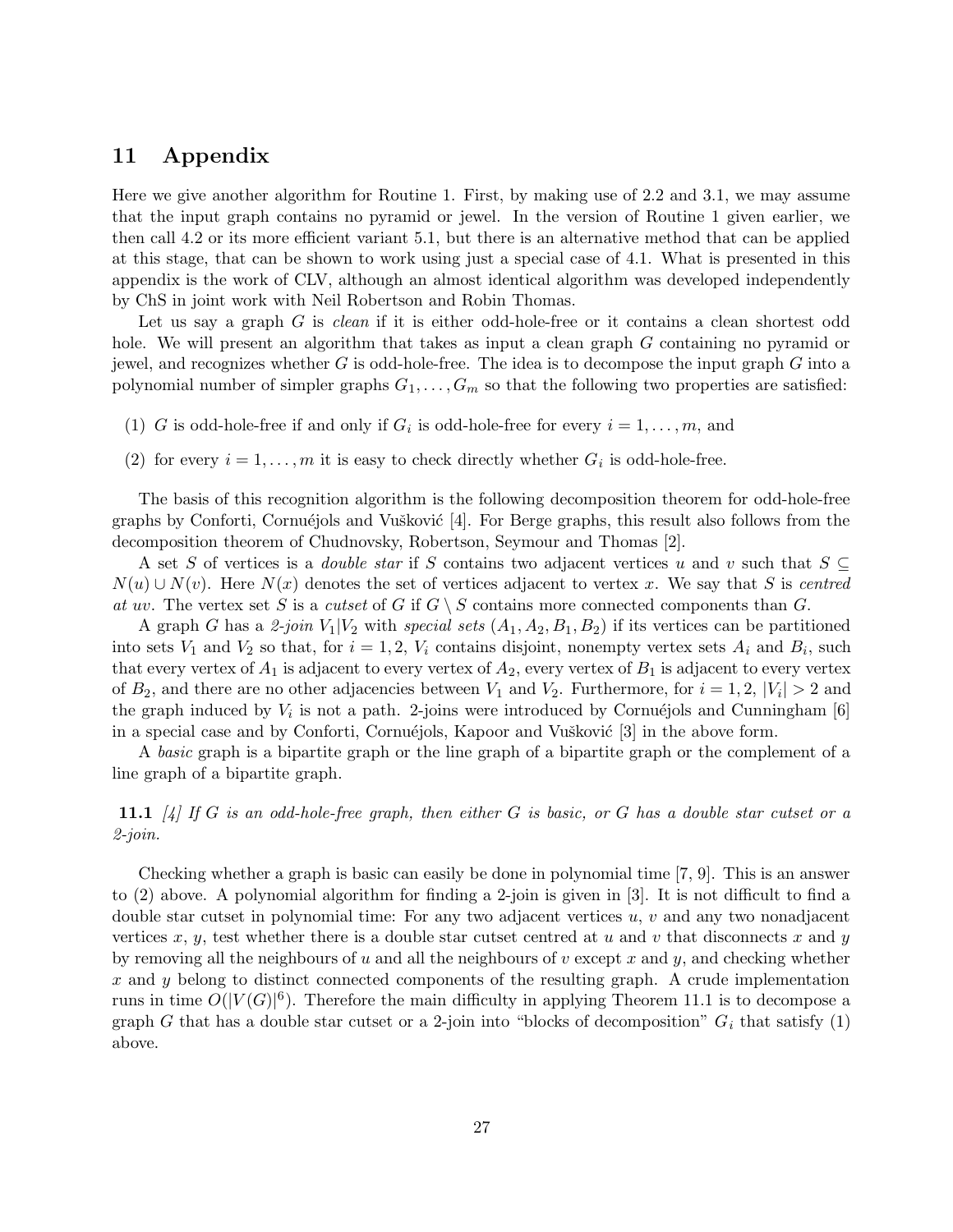#### Blocks of decomposition

We now define the blocks of decomposition for double star cutsets and 2-joins. Remember that our goal is to satisfy (1) above. If  $X \subseteq V(G)$  then we denote the subgraph of G induced on X by  $G[X]$ .

**2-Join Decomposition:** Let  $V_1|V_2$  be a 2-join of G with special sets  $(A_1, A_2, B_1, B_2)$ . If there does not exist a path from a vertex of  $A_2$  to a vertex of  $B_2$  in  $G[V_2]$  then we define block  $G_1$  to be the subgraph of G induced by  $V_1 \cup \{a_2, b_2\}$ , where  $a_2 \in A_2$  and  $b_2 \in B_2$ . Otherwise, let  $Q_2$  be a shortest path from  $A_2$  to  $B_2$  in  $G[V_2]$ . We define block  $G_1$  to be the graph obtained from  $G[V_1 \cup V(Q_2)]$  by replacing  $Q_2$  by a path  $P_2$  of length 4 if  $Q_2$  is of even length, and of length 5 otherwise. Path  $P_2$  is called the *marker path*. Block  $G_2$  is defined similarly.

**11.2** Let  $G_1$  and  $G_2$  be the blocks of a 2-join decomposition of G. Then G is odd-hole-free if and only if  $G_1$  and  $G_2$  are odd-hole-free. Furthermore, if G contains a clean odd hole of length strictly greater than 5, then  $G_1$  or  $G_2$  contains a clean odd hole of length strictly greater than 5.

**Proof.** Assume first that G is odd-hole-free and that  $G_1$  contains an odd hole C. Suppose that C does not contain the marker path  $P_2$ . Since C is not a hole of G, it contains both endvertices of  $Q_2$ and  $Q_2$  is an edge. But then G contains a shorter odd hole, a contradiction. Therefore C contains the marker path P<sub>2</sub>. Let  $C_1 = C \cap V_1$ . Then  $C_1 \cup Q_2$  induces an odd hole of G, a contradiction.

Next we prove that if G contains an odd hole C, then  $G_1$  or  $G_2$  contains an odd hole. If C does not contain a vertex in each of  $A_1, A_2, B_1, B_2$ , then C is contained in  $G_1$  or  $G_2$ . Thus we can assume that C contains a vertex in each of  $A_1, A_2, B_1, B_2$ . First assume that C contains exactly four vertices of  $A_1 \cup A_2 \cup B_1 \cup B_2$ . Let  $C_1 = C \cap V_1$  and  $C_2 = C \cap V_2$ . Since C is odd, we may assume without loss of generality that  $C_1$  is even and  $C_2$  is odd. If  $P_2$  is odd then  $C_1 \cup P_2$  is an odd hole of  $G_1$ . Hence we can assume that  $P_2$  is even. Then one of  $P_1 \cup Q_2$  or  $P_1 \cup C_2$  induces an odd hole in  $G_2$ . Now assume that C contains more than four vertices of  $A_1 \cup A_2 \cup B_1 \cup B_2$ . Without loss of generality, we may assume that C contains two vertices  $a_1, a'_1 \in A_1$ . Then C contains exactly one vertex in  $A_2$ , which is adjacent to  $a_1$  and  $a'_1$ . Since C is a hole it cannot contain more than one vertex in  $B_2$ . Hence C is entirely contained in  $G_1$ .

The second statement of the theorem follows by observing that if the odd hole C defined in the previous paragraph is a clean odd hole of length strictly greater than 5, then the odd hole found in  $G_1$  or  $G_2$  is also a clean odd hole of length strictly greater than 5 (for example the fact that  $P_1 \cup Q_2$ is clean follows from the fact that  $Q_2$  is a shortest path from  $A_2$  to  $B_2$  in  $G[V_2]$ ). This proves 11.2. Ш

**Double Star Decomposition:** Let S be a double star cutset of G and  $H_1, H_2, \ldots, H_n$  the connected components of  $G\backslash S$ . We define the *blocks* of the decomposition to be the graphs  $G_1, \ldots, G_n$ where  $G_i = G[V(H_i) \cup S]$ .

This definition of blocks for the double star cutset does not preserve the odd-hole-free property. Consider a graph G that consists of a 5-hole  $C = x_1, x_2, x_3, x_4, x_5, x_1$  and a vertex x adjacent to  $x_1, x_2$  and  $x_4$ . If we decompose G with a double star cutset  $N(x) \cup \{x\}$  then neither of the blocks contains an odd hole. In the subsection below entitled "Double star decomposition" we show how to preserve the odd-hole-free property if the input graph G is clean.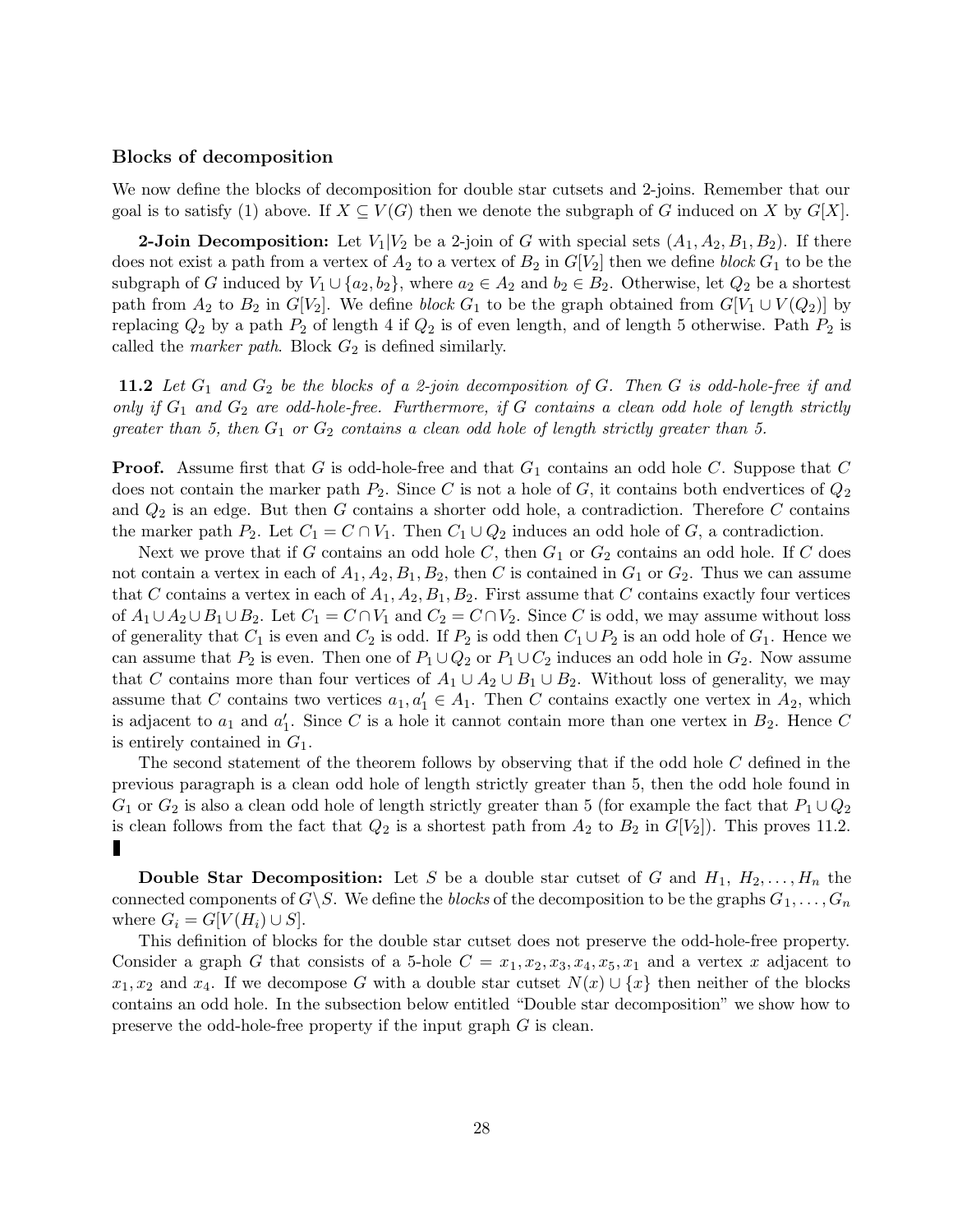#### Clean holes

In this subsection we show that if a shortest odd hole  $C^*$  in a graph G is clean, then the entire family of shortest odd holes obtained from  $C^*$  through certain vertex and edge substitutions is also clean in G.

For an odd hole C, a vertex  $u \in V(G) \setminus V(C)$  is called C-minor if it is not C-major. Consider a C-minor vertex u and let P be the subpath of C of length at most two  $(P$  possibly empty) such that  $N(u) \cap V(C) \subseteq V(P)$  and u is adjacent to both endvertices of P. We say that u is a C-minor vertex of Type *i* if  $i = |V(P)|$ .

Let C be an odd hole and u a C-minor vertex of Type 3, with neighbours in C contained in a subpath  $u_1, u_2, u_3$  of C. Let C' be the hole induced by  $(V(C) \setminus \{u_2\}) \cup \{u\}$ . We say that C' is obtained from C through a *minor vertex substitution*. Note that  $\overrightarrow{C}$  and  $\overrightarrow{C}'$  have the same length.

A C-minor edge is an edge uv such that both u and v are C-minor vertices, and for some  $u'v'$ subpath P of C of length three,  $(N(u) \cup N(v)) \cap V(C) \subseteq V(P)$ , and u is adjacent to u', and v is adjacent to v'. Note that u is not adjacent to v' and v is not adjacent to u'. Let C' be the hole induced by  $(V(C) \setminus V(P)) \cup \{u, v, u', v'\}$ . We say that C' is obtained from C through a *minor edge* substitution. Note that  $C$  and  $C'$  have the same length.

Let C be an odd hole in a graph G. We define  $\mathcal{S}_{G}(C)$  to be the family of all holes of G obtained from C through a sequence of minor vertex substitutions or minor edge substitutions.

The next result is a special case of 4.1. However, we only need the special case of 4.1 when  $d_G(u, v) \leq 3$ , and for that case the proof of 4.1 can be considerably shortened (to about a page). There is no other application of 4.1 in the algorithm described in this appendix.

**11.3** Let G be a graph containing a shortest odd hole  $C^*$  but no jewel nor pyramid. If  $C^*$  is clean then all holes in  $S_G(C^*)$  are clean.

#### Double star decomposition

In this subsection we decompose clean graphs with double star cutsets.

**11.4** Let G be a graph that contains a shortest odd hole  $C^*$ , but no jewel nor pyramid. If  $u, v \in$  $V(G) \setminus V(C^*)$  are two adjacent  $C^*$ -minor vertices then one of the following is true.

- (i) uv is a  $C^*$ -minor edge.
- (ii) The vertices of  $(N(u) \cup N(v)) \cap V(C^*)$  are contained in a subpath P of  $C^*$  of length at most two, and if P is of length 2 then  $u$  or  $v$  is a  $C^*$ -minor vertex of Type 3.

**Proof.** Let P be a shortest subpath of  $C^*$  such that the vertices of  $(N(u) \cup N(v)) \cap V(C^*)$  are contained in P. Suppose that P is of length 2. If neither u nor v is a  $C^*$ -minor vertex of Type 3,  $V(C^*) \cup \{u, v\}$  induces a jewel. Therefore, (ii) holds. If P is of length 3 then uv is a  $C^*$ -minor edge and therefore (i) holds. Now we assume that  $P$  is of length strictly greater than 3. If exactly one of u and v is a  $C^*$ -minor vertex of Type 2, then there is a pyramid. If u and v are both of Type 3 and they have a common neighbour in  $C^*$ , then there is a jewel. In all other cases,  $G[V(C^*)] \cup \{u, v\}]$ contains an odd hole shorter than  $C^*$ . This proves 11.4. П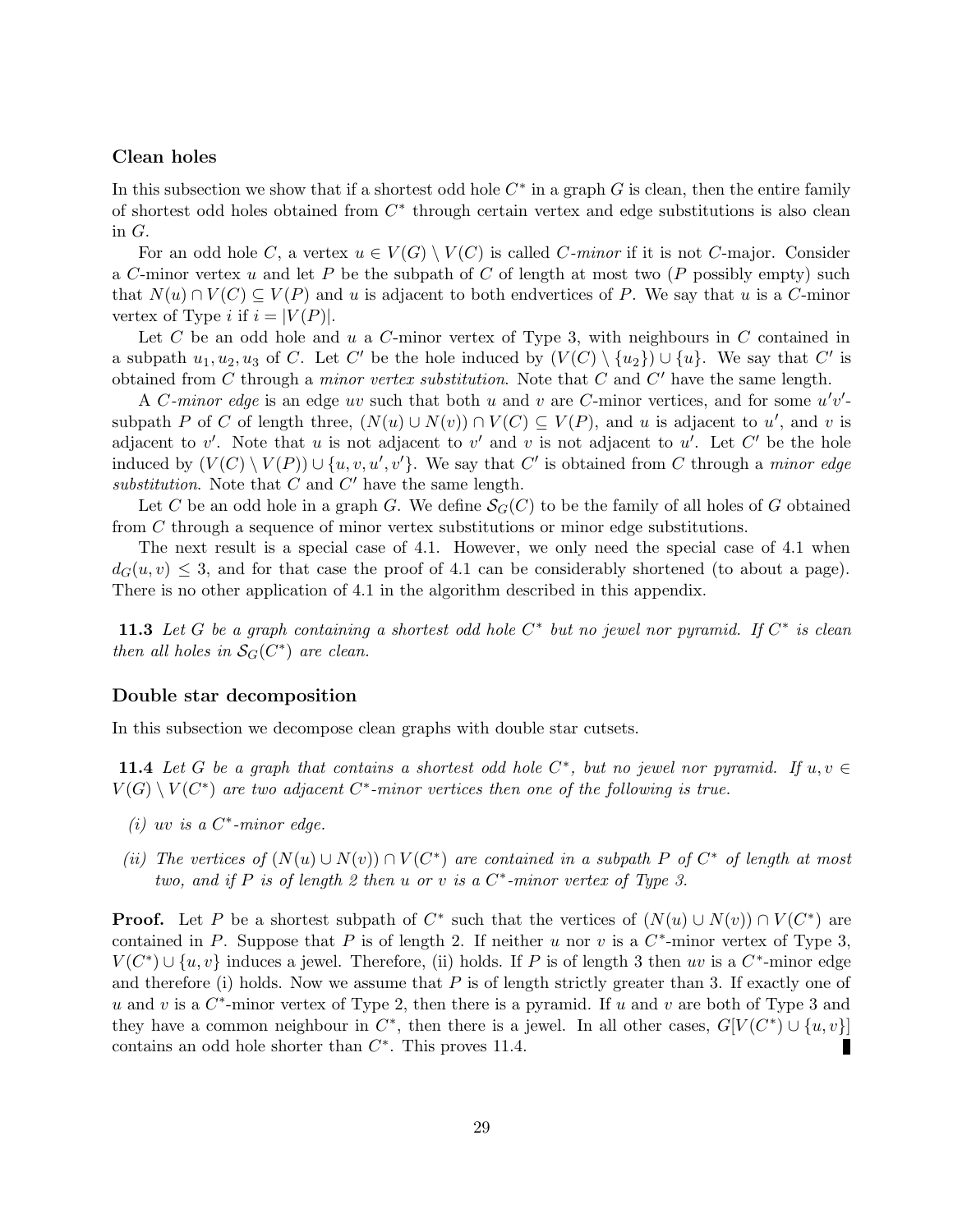**11.5** Let G be a graph that contains a clean shortest odd hole  $C^*$ , but does not contain a jewel or a pyramid. If S is a double star cutset of G, then some hole of  $\mathcal{S}_G(C^*)$  is entirely contained in one of the blocks of the decomposition by S.

**Proof.** Let S be centred at uv, and suppose that  $C^*$  is not entirely contained in one block of the decomposition. Then  $C^*$  does not contain both u and v. Suppose that  $C^*$  contains u, but not v. Since  $C^*$  is clean and is contained in no block of the decomposition, v is a  $C^*$ -minor vertex of Type 3. Hence the hole obtained by substituting v into  $C^*$  is in  $\mathcal{S}_G(C^*)$  and entirely contained in one block of the decomposition. So we may assume that  $C^*$  contains neither u nor v. Then by 11.4, one of the holes in  $\mathcal{S}_{G}(C^*)$  is entirely contained in one block of the decomposition. This proves 11.5.

**11.6** There is an algorithm with the following specifications:

Input: A connected clean graph G that does not contain a jewel, a pyramid, a 5-hole or a 7-hole.

**Output:** A family  $\mathcal{L}$  of induced subgraphs of  $G$  that satisfies the following properties:

- (1) G is odd-hole-free if and only if all the graphs in  $\mathcal L$  are odd-hole-free.
- (2) The graphs in  $\mathcal L$  do not have a double star cutset.
- (3) The number of graphs in  $\mathcal L$  is  $O(|V(G)|^2)$ .

Running Time:  $O(|V(G)|^8)$ .

**Proof.** The algorithm is as follows. Initialize  $\mathcal{L} = \emptyset$  and  $\mathcal{L}' = \{G\}$ , and perform the following iterative step: If  $\mathcal{L}' = \emptyset$  then stop. Otherwise, remove a graph F from  $\mathcal{L}'$ . If the distance between every pair of vertices of  $F$  is strictly less than 4 in  $G$ , discard  $F$  and iterate. Otherwise, if  $F$  has no double star cutset, then add F to  $\mathcal L$  and iterate. Otherwise, let S be a double star cutset in F, construct the blocks of the decomposition by S, add them to  $\mathcal{L}'$  and iterate.

(2) holds by the construction of the algorithm. We now show that (1) holds. Since the graphs in  $\mathcal L$  are induced subgraphs of G, if G is odd-hole-free then all graphs in  $\mathcal L$  are odd-hole-free. Suppose G contains a clean shortest odd hole  $C^*$ . Note that by 11.3 all holes in  $\mathcal{S}_G(C^*)$  are clean. Since  $C \in \mathcal{S}_G(C^*)$  is of length greater than 7, it contains two vertices u and v that are at distance at least 4 in C. By 11.4 u and v are at distance at least 4 in G as well. Hence by 11.5, some graph in  $\mathcal L$ contains an odd hole of  $\mathcal{S}_G(C^*)$ .

We prove (3) by showing that the number of graphs in  $\mathcal L$  is bounded by the number of pairs of vertices at distance at least 4 in G. Let S be a double star cutset of a graph F, and let  $F_1, \ldots, F_m$ be the blocks of the decomposition. Let  $u$  and  $v$  be two vertices of  $F$  that are at distance at least 4 in G (and hence in F). The pair of vertices  $\{u, v\}$  cannot be contained in two different blocks of the decomposition since otherwise they would both have to be in  $S$ , but since  $S$  is a double star, all vertices of S are at distance at most 3. Therefore no pair of vertices that are at distance at least 4 in G can be contained in different graphs in  $\mathcal{L}$ .

Finding a double star cutset and constructing blocks of decomposition can be done in time  $O(|V(G)|^6)$ . This is performed at most  $O(|V(G)|^2)$  times, giving  $O(|V(G)|^8)$  time complexity. This proves 11.6. г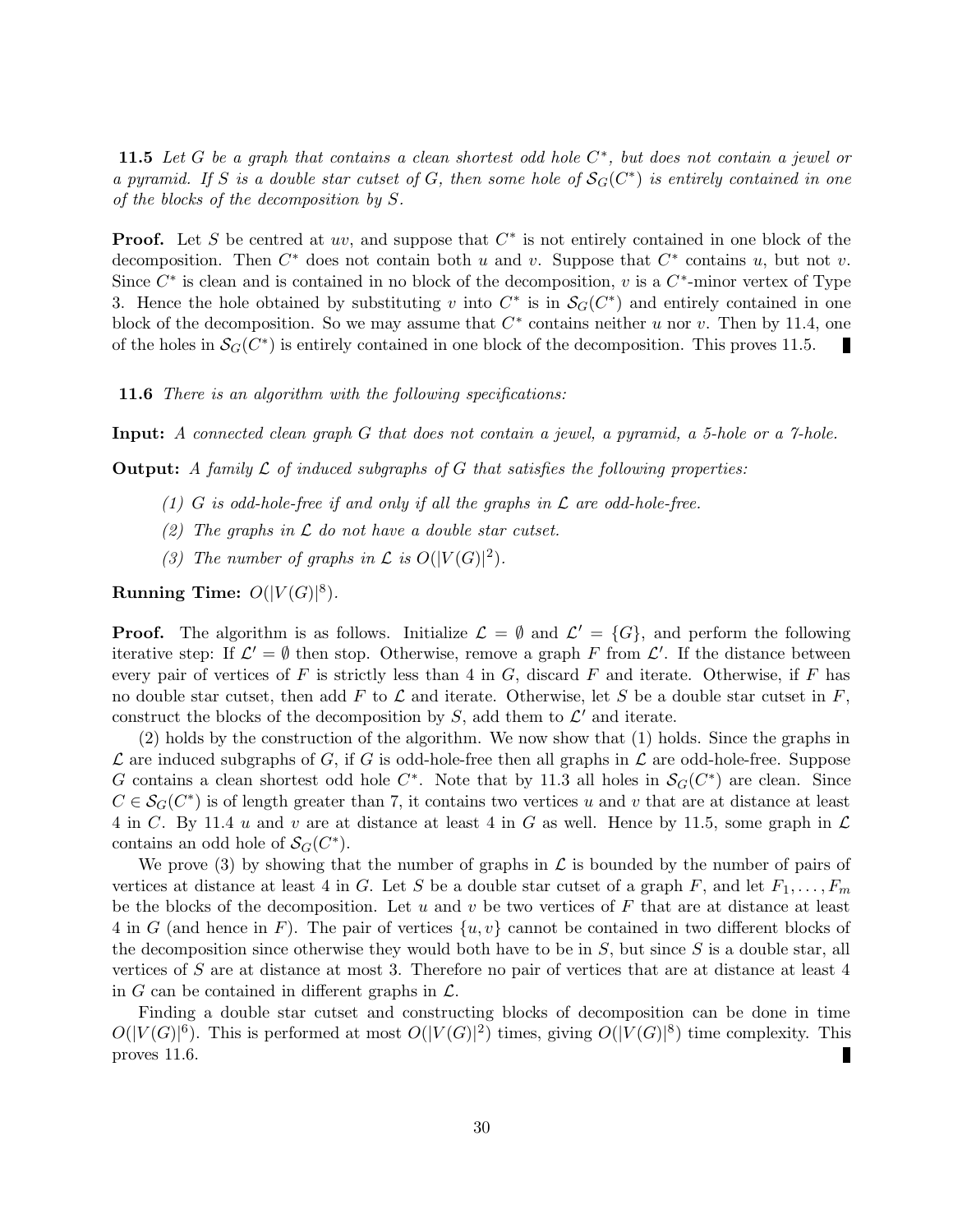#### 2-join decomposition

In this subsection we decompose a clean graph that has no double star cutset using 2-join decompositions, without creating any new double star cutset.

11.7 If a graph G has a 2-join  $V_1|V_2$  with special sets  $(A_1, A_2, B_1, B_2)$  such that  $V_1 \setminus (A_1 \cup B_1) = \emptyset$ and  $V_2 \setminus (A_2 \cup B_2) = \emptyset$  then G contains no clean odd hole of length strictly greater than five.

**Proof.** Suppose that C is a clean odd hole of length at least seven in G. Since there is no C-major vertex, C cannot be entirely contained in  $A_1 \cup B_1$  or  $A_2 \cup B_2$ . Now we assume with loss of generality that C contains one vertex of  $A_2$  and two vertices of  $A_1$ . Then C contains at least two vertices of  $B_1$  but no vertex of  $B_2$ . Now any vertex of  $B_2$  is C-major, a contradiction. This proves 11.7. Г

**11.8** Suppose that a connected graph G has a 2-join  $V_1|V_2$  with special sets  $(A_1, A_2, B_1, B_2)$  such that at least one of  $V_1 \setminus (A_1 \cup B_1)$  and  $V_2 \setminus (A_2 \cup B_2)$  is nonempty. Let  $G_1$  and  $G_2$  be the blocks of a 2-join decomposition of G. If G does not have a double star cutset then the following hold.

- (1) Both  $V_1 \setminus (A_1 \cup B_1)$  and  $V_2 \setminus (A_2 \cup B_2)$  are nonempty.
- (2) For  $i = 1, 2, G_i$  does not have a double star cutset.
- (3) For  $i = 1, 2, |V_i| \geq 6$ .

**Proof.** For  $i = 1, 2$  let  $\mathcal{P}_i$  be the set of all paths in  $G[V_i]$  with one vertex in  $A_i$ , the other in  $B_i$  and no intermediate vertex in  $A_i \cup B_i$ . (1) follows from the following claim.

**Claim 1:** For  $i = 1, 2, \mathcal{P}_i \neq \emptyset$  and all paths of  $\mathcal{P}_i$  are of length at least 2.

*Proof of Claim 1:* Let  $u \in A_1$  and  $v \in B_1$ . If  $\mathcal{P}_1 = \emptyset$  then, since  $|V_1| > 2$ , either  $\{u\} \cup A_2$  or  $\{v\} \cup B_2$ is a double star cutset of G. So  $\mathcal{P}_1 \neq \emptyset$  and similarly  $\mathcal{P}_2 \neq \emptyset$ . Now suppose that uv is an edge. If  $V_2 \setminus (A_2 \cup B_2) \neq \emptyset$  then  $\{u, v\} \cup A_2 \cup B_2$  is a double star cutset of G. So  $V_2 \setminus (A_2 \cup B_2) = \emptyset$ . Since  $\mathcal{P}_2 \neq \emptyset$  there is an edge from  $A_2$  to  $B_2$ , and hence  $V_1 \setminus (A_1 \cup B_1) = \emptyset$ . But this contradicts the assumption that at least one of  $V_1 \setminus (A_1 \cup B_1)$  and  $V_2 \setminus (A_2 \cup B_2)$  is nonempty. This completes the proof of Claim 1.

To prove  $(2)$  in 11.8, we may assume without loss of generality that  $G_1$  has a double star cutset S centred at xy. By Claim 1,  $G_1$  contains the marker path  $a_2$ - $\cdots$ - $b_2$  (=  $P_2$  say). First suppose that  $x, y \in V_1$ . By Claim 1 no vertex of  $A_1$  is adjacent to  $B_1$ , so S cannot contain both  $a_2$  and  $b_2$ . Without loss of generality we may assume that S does not contain  $b_2$ . If S contains  $a_2$  then  $S \cup A_2$ is a double star cutset of G. So S does not contain  $a_2$ , and hence S is a double star cutset of G. So x or y is in  $P_2$ . By Claim 1,  $\mathcal{P}_1 \neq \emptyset$  and hence S must contain  $a_2$  or  $b_2$ . Since  $P_2$  is of length 4 or 5, S cannot contain both  $a_2$  and  $b_2$ . Without loss of generality we may assume that S contains  $a_2$  but not  $b_2$ . Suppose that neither x nor y coincides with  $a_2$ . Since  $\mathcal{P}_1 \neq \emptyset$ , there is a connected component of  $G_1 \setminus S$  that contains  $B_1 \cup \{b_2\}$  and some vertex  $u \in A_1$ . Since G is connected, some vertex of  $A_1 \setminus \{u\}$  is contained in another connected component of  $G_1 \setminus S$ . Then  $\{u\} \cup A_2$  is a double star cutset of G. Therefore we may assume that  $x = a_2$ . By the above argument we may also assume that S contains a vertex of  $A_1$ . In fact, without loss of generality we may assume that  $y \in A_1$ . But then  $(S \setminus V(P_2)) \cup A_2$  is a double star cutset of G.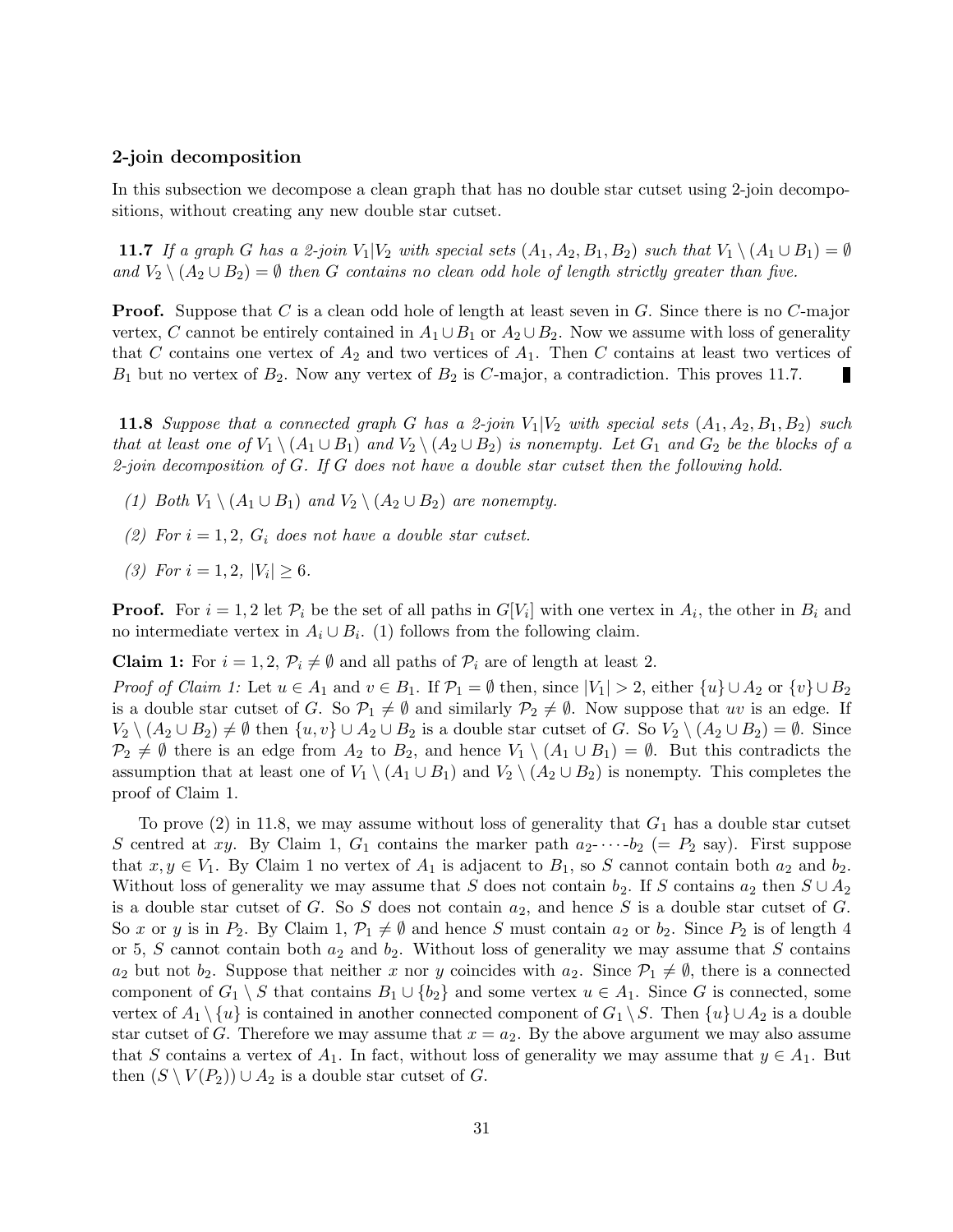To prove (3) let Q be a shortest path in  $\mathcal{P}_2$ . By Claim 1, Q is of length at least 2. If Q is of length at least 4, then by definition of 2-join,  $|V_2| \geq 6$ . So we may assume that Q is of length 2 or 3. By definition of 2-join, there exists  $w \in V_2 \setminus V(Q)$ . If  $|A_2| = |B_2| = 1$  then  $V(Q)$  is a double star cutset of G that separates w from  $V_1$ . So we may assume that  $w \in A_2$ . Let Q be  $x_1$ - $\cdots$ - $x_k$ , where  $x_1 \in A_2$  and  $x_k \in B_2$ . Let  $S = (N(x_1) \cup N(x_2)) \setminus \{w\}$ . Since S cannot be a double star cutset of G, there exists a path P from w to  $B_2$  in  $G \setminus S$ . By Claim 1, P contains at least 3 vertices, and hence  $|V_2| \geq 6$ . Similarly,  $|V_1| \geq 6$ . This proves 11.8.

**11.9** There is an algorithm with the following specification:

Input: A connected clean graph G that has no double star cutset and no hole of length 5.

**Output:** Either an odd hole of G, or a family  $\mathcal L$  of graphs that satisfies the following properties:

- (1) G is odd-hole-free if and only if all graphs in  $\mathcal L$  are odd-hole-free.
- (2) No graph of  $\mathcal L$  has a double star cutset or a 2-join.
- (3) The number of graphs in  $\mathcal L$  is  $O(|V(G)|)$ .

Running Time:  $O(|V(G)|^8)$ .

**Proof.** The algorithm is as follows. Initialize  $\mathcal{L} = \emptyset$  and  $\mathcal{L}' = \{G\}$ , and perform the following iterative step. If  $\mathcal{L}' = \emptyset$  then stop. Otherwise, remove a graph F from  $\mathcal{L}'$ . If F has no 2-join, then add F to L and iterate. Otherwise, let  $V_1|V_2$  be a 2-join of F with special sets  $(A_1, A_2, B_1, B_2)$ . If  $V_1 \setminus (A_1 \cup B_1) = \emptyset$  and  $V_2 \setminus (A_2 \cup B_2) = \emptyset$ , discard F and iterate. Otherwise, construct the blocks of the 2-join decomposition of F, say  $F_1$  and  $F_2$ . For  $i = 1$  or 2, if  $|V_i| \leq 7$ , check directly whether  $F_i$ contains an odd hole. If it does, output this result and otherwise discard  $F_i$ . If  $|V_i| > 7$ , add  $F_i$  to  $\mathcal{L}'$ . Iterate.

(1) follows from 11.2 and 11.7, and (2) follows from 11.8.

To prove that  $|\mathcal{L}|$  is  $O(|V(G)|)$ , we construct a decomposition tree T whose root is G and whose leaves are the graphs in  $\mathcal{L}$ . Let F be a nonleaf vertex of T, let  $V_1|V_2$  be a 2-join of F with special sets  $(A_1, A_2, B_1, B_2)$ , and let  $F_1$ ,  $F_2$  be the two blocks of the 2-join decomposition of F. Note that  $V_i \neq A_i \cup B_i$  for  $i = 1, 2$  by 11.8. We define  $\phi(F) = |V(F)| - 12$ ,  $\phi(F_i) = |V(F_i)| - 12$  for  $i = 1, 2$ . Assume first that both  $F_1$  and  $F_2$  appear in T. Since only  $F_i$  with  $|V_i| > 7$  is added to  $\mathcal{L}'$  and the marker path contains at least five vertices,  $\phi(F_i) \geq 1$  for  $i = 1, 2$ . Furthermore,  $\phi(F_1) + \phi(F_2) \leq \phi(F)$  by the fact that the marker path contains at most six vertices. Now assume that only one of the blocks  $F_1, F_2$  belongs to T, say  $F_1$ . Then  $\phi(F_1) \leq \phi(F)$  since  $|V_2| \geq 6$  by 11.8 and the marker path of  $F_1$  contains at most six vertices. Let  $B_1, \ldots, B_k$  be the leaves of T. Then  $k \leq \sum_{i=1}^k \phi(B_i) \leq \phi(G) = |V(G)| - 12$ . This implies that the number of leaves in T is  $O(|V(G)|)$ .

Finding a 2-join takes time  $O(|V(G)|^7)$  using the crude implementation in [3], and this algorithm is applied at most  $O(|V(G)|)$  times, which yields an overall complexity of  $O(|V(G)|^8)$ . This proves 11.9. Г

#### Recognition algorithm for odd-hole-free clean graphs

As explained earlier, it suffices to show how to handle graphs with no pyramid or jewel, and we also may assume that they are connected and contain no 5-hole or 7-hole. Then we use the following.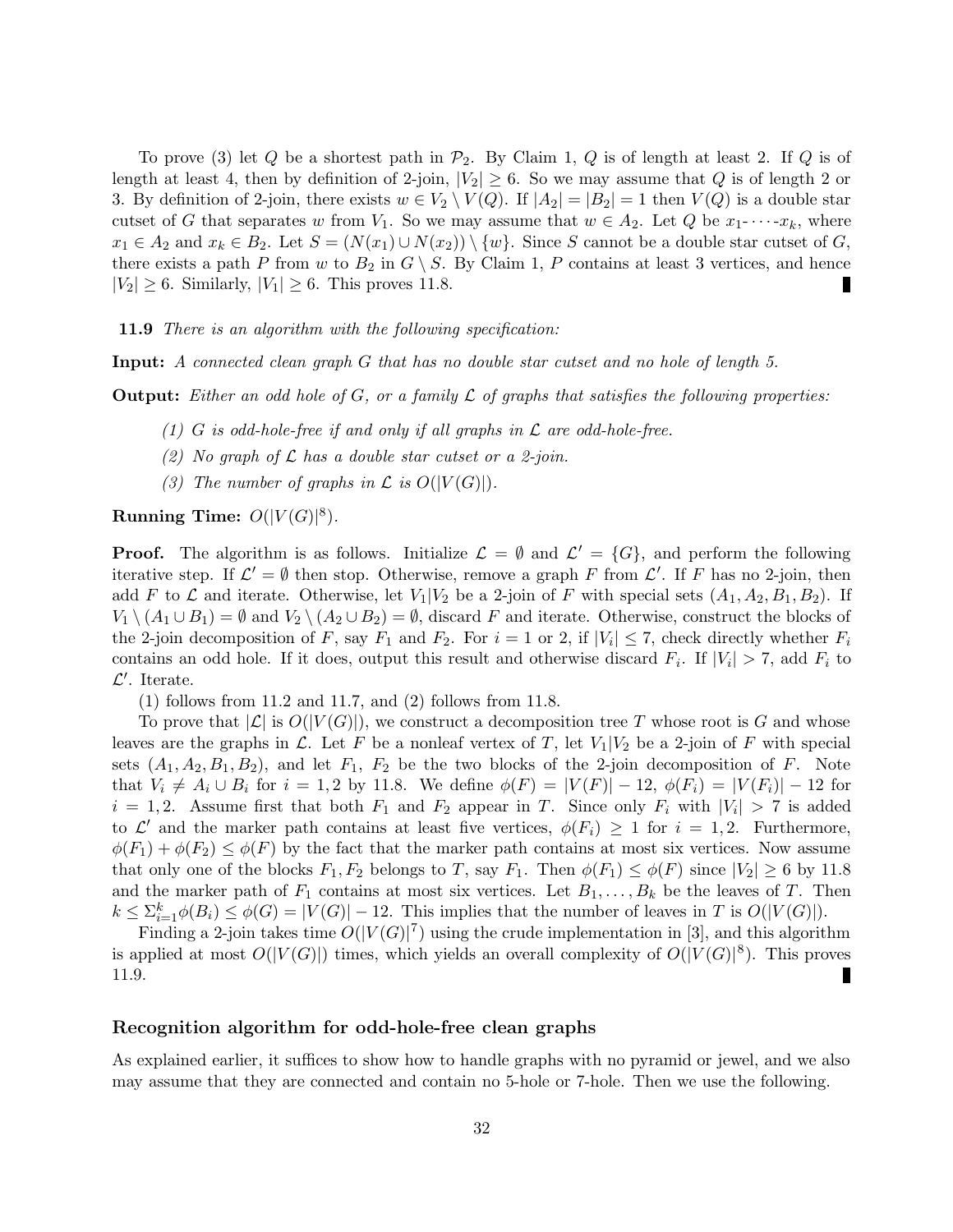11.10 There is an algorithm with the following specification:

Input: A connected clean graph G, that contains no pyramid, jewel, 5-hole or 7-hole.

Output: ODD-HOLE-FREE when G is odd-hole-free, and NOT ODD-HOLE-FREE otherwise.

Running Time:  $O(|V(G)|^{10})$ .

**Proof.** The algorithm has three steps. In Step 1, we apply the Double Star Decomposition Algorithm to G, and let  $\mathcal{L}_1$  be the output family of graphs. In Step 2, we set  $\mathcal{L}_2 = \emptyset$ . For every graph in  $\mathcal{L}_1$  apply the 2-Join Decomposition Algorithm. If the output of this algorithm is an odd hole, then output NOT ODD-HOLE-FREE and stop. Otherwise, merge the output with  $\mathcal{L}_2$ . Finally, in Step 3, we check whether every graph of  $\mathcal{L}_2$  is basic. If this is the case, output ODD-HOLE-FREE. Otherwise output NOT ODD-HOLE-FREE.

The complexity of Step 1 is  $O(|V(G)|^8)$  and there are  $O(|V(G)|^2)$  graphs in  $\mathcal{L}_1$ . The 2-join decomposition algorithm, whose complexity is  $O(|V(G)|^8)$ , is applied  $O(|V(G)|^2)$  times in Step 2 (since it is applied to every graph in  $\mathcal{L}_1$ ), so the total complexity of Step 2 is  $O(|V(G)|^{10})$ . Given a graph G, the algorithms in [7] and [9] can test in time  $O(|V(G)|^2)$  whether G is basic. Since there are  $O(|V(G)|^3)$  graphs in  $\mathcal{L}_2$ , this implies that the complexity of Step 3 is  $O(|V(G)|^5)$ . Therefore the overall complexity of the algorithm is dominated by Step 2, which is  $O(|V(G)|^{10})$ . This proves 11.10. П

To apply this to test whether a graph is Berge, we need a version of 9.2 that will generate a set of subsets one of which is guaranteed to be a cleaner rather than just a near-cleaner. But it is easy to adapt 9.2 to do this (for each of the  $O(|V(G)^5|)$  sets X output by 9.2, remove at most three elements from it in all possible ways; of the  $O(|V(G)^{8}|)$  sets Y we generate, one is guaranteed to be a cleaner). The remainer of the application is just like in 10.1, applying 11.10 to all the graphs  $G \setminus Y$ , in place of applying 5.1 to the pairs  $G, X$ . The overall running time is  $O(|V(G)|^{18})$ .

## 12 Acknowledgements

ChS would like to express their thanks to Neil Robertson and Robin Thomas. Many of the ChS ideas and methods in this paper grew from joint work with them. In particular, Robin correctly insisted that cleaning shortest odd holes was a good idea; and they both did a great deal of work with ChS on finding common neighbours of anticonnected sets of C-major vertices.

CLV had many stimulating discussions with Michele Conforti and Giacomo Zambelli on the recognition of Berge graphs and in particular on cleaning shortest odd holes.

Thanks also to the American Institute of Mathematics for their support. They hosted a conference on perfect graphs devoted in part to cleaning methods, just a week or so before the algorithm was completed, and that was a great stimulus to our work.

### References

[1] C. Berge, "Färbung von Graphen, deren sämtliche bzw. deren ungerade Kreise starr sind", Wiss. Z. Martin-Luther-Univ. Halle-Wittenberg Math.-Natur. Reihe 10 (1961), 114.